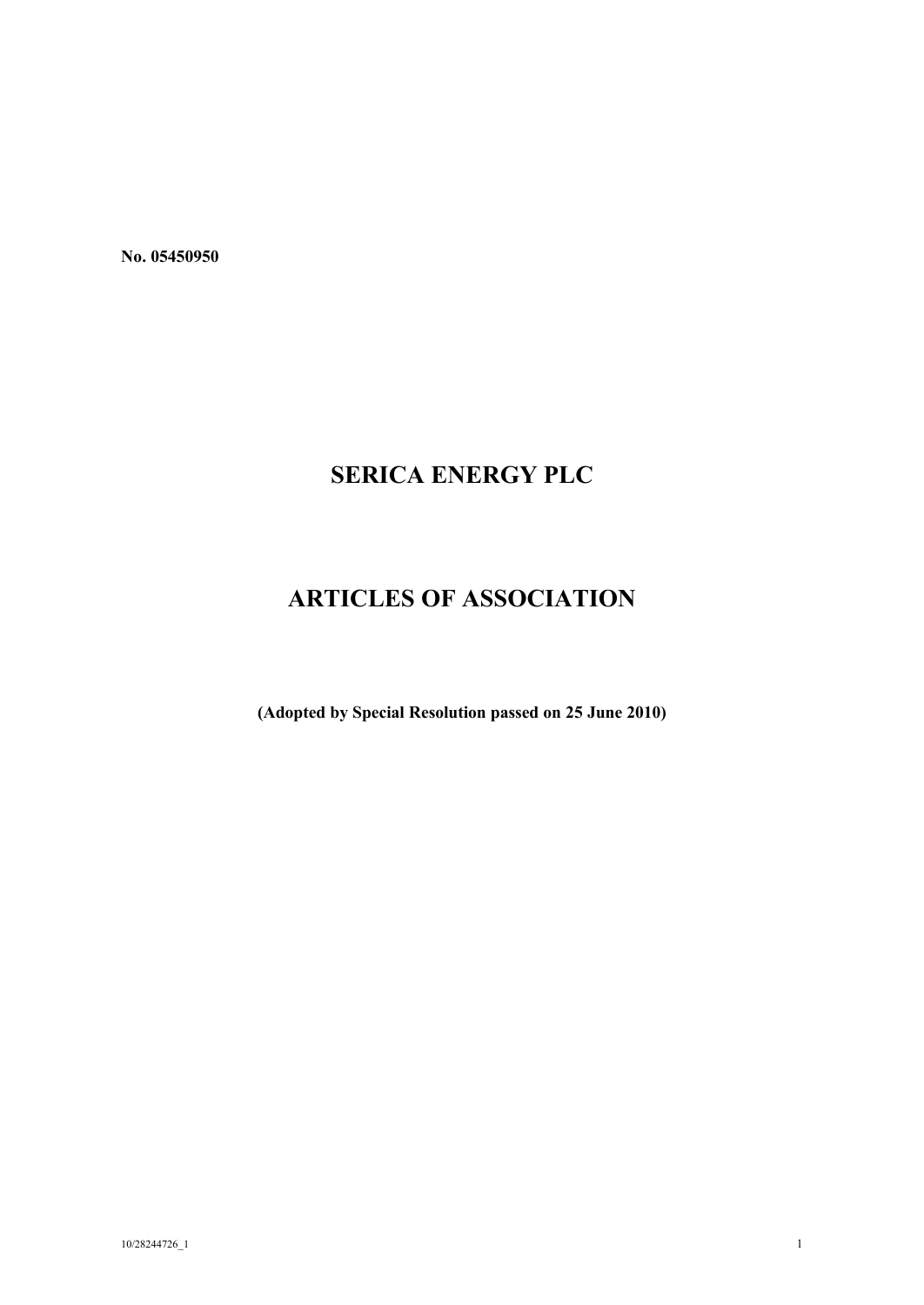#### **ARTICLES OF ASSOCIATION**

#### **of**

# **SERICA ENERGY PLC**

#### (adopted by special resolution passed on 25 June 2010)

#### **PRELIMINARY**

#### **Definitions**

**1.** (1) In these articles the following words bear the following meanings:

**""A" share"** means the 1 share of £50,000 in the capital of the Company to be issued and held on trust by one or more trustees appointed from time to time by the board the beneficiaries of which are exclusively all the holders of the ordinary shares from time to time, such "A" share having the rights set out in article 4;

**"Acts"** means the Companies Acts (as defined in section 2 of the Companies Act 2006), in so far as they apply to the Company;

**"articles"** means the articles of association of the Company;

**"clear days"** means in relation to the period of a notice, that period excluding the day when the notice is given or deemed to be given and the day for which it is given or on which it is to take effect;

**"electronic address"** means any number or address used for the purposes of sending or receiving notices, documents or information by electronic means;

**"electronic form"** has the same meaning as in the Acts;

**"electronic means"** has the same meaning as in the Acts;

**"executed"** means any mode of execution;

**"holder"** means in relation to shares, the member whose name is entered in the register of members as the holder of the shares;

**"Office"** means the registered office of the Company;

**"ordinary shares"** means the shares of US\$0.10 each in the capital of the Company having the rights set out in article 4;

**"seal"** means the common seal (if any) of the Company and an official seal (if any) kept by the Company by virtue of section 50 of the Companies Act 2006, or either of them as the case may require;

**"secretary"** means the secretary of the Company or any other person appointed to perform the duties of the secretary of the Company, including a joint, assistant or deputy secretary;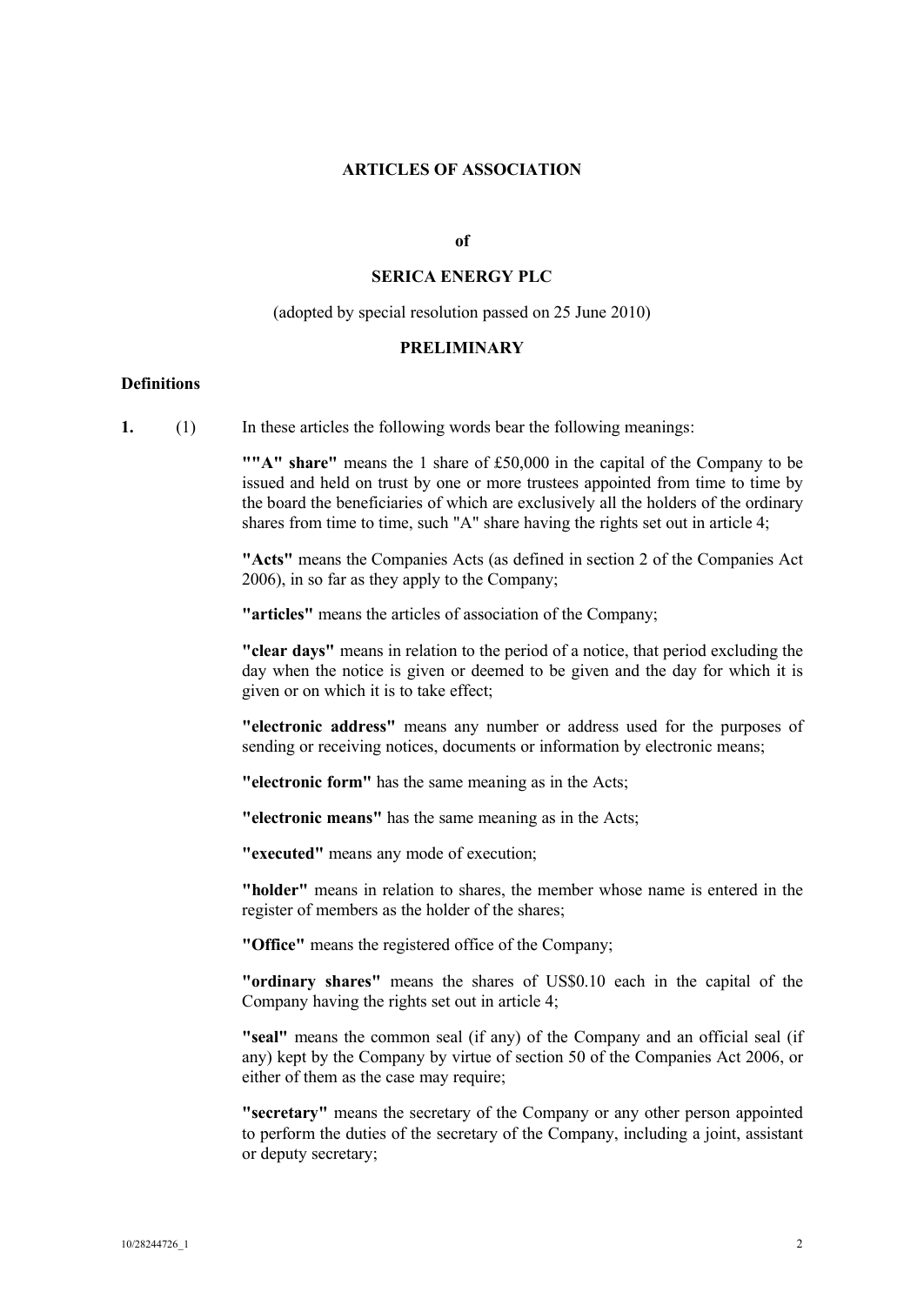**"shares"** means the ordinary shares and the "A" share;

**"Stock Exchange"** means London Stock Exchange plc; and

**"Uncertificated Securities Regulations"** means the Uncertificated Securities Regulations 2001.

- (2) In these articles, references to a share being in uncertificated form are references to that share being an uncertificated unit of a security and references to a share being in certificated form are references to that share being a certificated unit of a security, provided that any reference to a share in uncertificated form applies only to a share of a class which is, for the time being, a participating security, and only for so long as it remains a participating security.
- (3) Save as aforesaid and unless the context otherwise requires, words or expressions contained in these articles have the same meaning as in the Companies Act 2006 or the Uncertificated Securities Regulations (as the case may be).
- (4) Except where otherwise expressly stated, a reference in these articles to any primary or delegated legislation or legislative provision includes a reference to any modification or re-enactment of it for the time being in force.
- (5) In these articles, unless the context otherwise requires:
	- (a) words in the singular include the plural, and vice versa;
	- (b) words importing any gender include all genders; and
	- (c) a reference to a person includes a reference to a body corporate and to an unincorporated body of persons.
- (6) In these articles:
	- (a) references to writing include references to typewriting, printing, lithography, photography and any other modes of representing or reproducing words in a legible and non-transitory form, whether sent or supplied in electronic form or made available on a website or otherwise;
	- (b) the words and phrases "other", "otherwise", "including" and "in particular" shall not limit the generality of any preceding words or be construed as being limited to the same class as the preceding words where a wider construction is possible; and
	- (c) references to a power are to a power of any kind, whether administrative, discretionary or otherwise.
- (7) The headings are inserted for convenience only and do not affect the construction of these articles.

#### **Exclusion of other regulations**

**2.** No regulations or model articles contained in any statute or subordinate legislation, including without prejudice to such generality, the regulations contained in Table A to the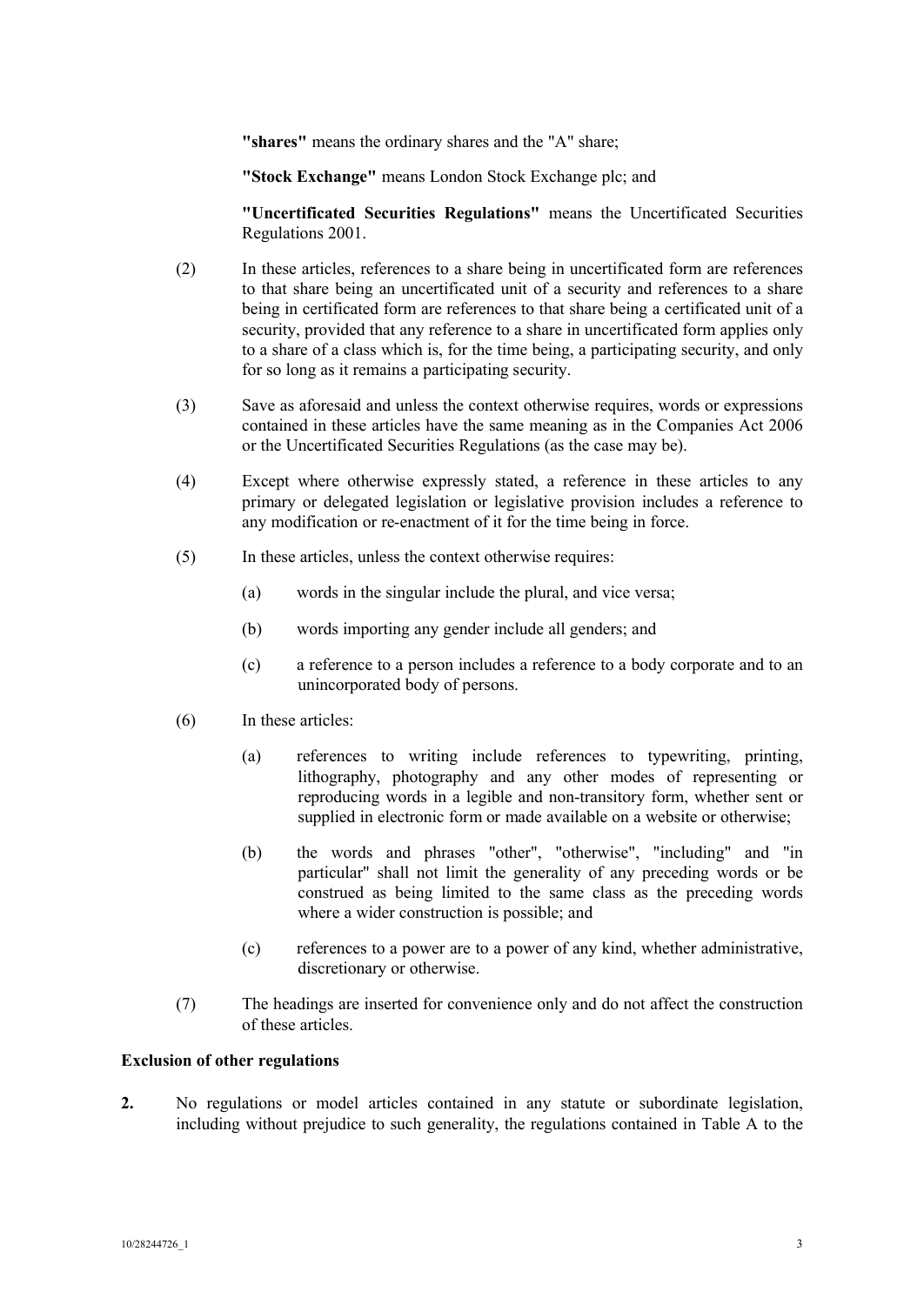Companies Act 1985 and the Companies (Model Articles) Regulations 2008, shall apply as the articles.

# **SHARE CAPITAL**

## **Liability of members**

**3.** The liability of the members is limited to the amount, if any, unpaid on the shares held by them.

# **Rights attaching to the ordinary shares and the "A" share**

- **4.** (1) The respective rights attaching to the ordinary shares and the "A" share shall be as follows:
	- (a) the holders of the ordinary shares as a class shall be entitled to receive from time to time upon determination by the Directors (whose decision shall be final), a dividend subject to the Company having sufficient distributable reserves, and subject to withholding of any applicable taxes;
	- (b) no dividend shall be declared or paid to the holder of the "A" share;
	- (c) on a return of assets on liquidation or capital reorganisation or otherwise, the assets of the Company remaining after the payment of its liabilities shall be applied as follows:
		- (i) first, in payment to the holders of the "A" share the sum of £50,000; and
		- (ii) second, in paying to the holders of the ordinary shares the balance of such assets in proportion to the amounts paid up on or credited as paid up (excluding any premium) on the ordinary shares held by them respectively.
	- (2) Except as otherwise provided in these articles the ordinary shares and the "A" share shall rank pari passu in all respects.

#### **Further issues and rights attaching to shares on issue**

- **5.** (1) Without prejudice to any rights attached to any existing shares, any share may be issued with such rights or restrictions as the Company may by ordinary resolution determine or, if the Company has not so determined, as the directors may determine.
	- (2) In the event that rights and restrictions attaching to shares are determined by ordinary resolution pursuant to this article, those rights and restrictions shall apply, in particular in place of any rights or restrictions that would otherwise apply by virtue of the Companies Act 2006 in the absence of any provisions in the articles of a company, as if those rights and restrictions were set out in the articles.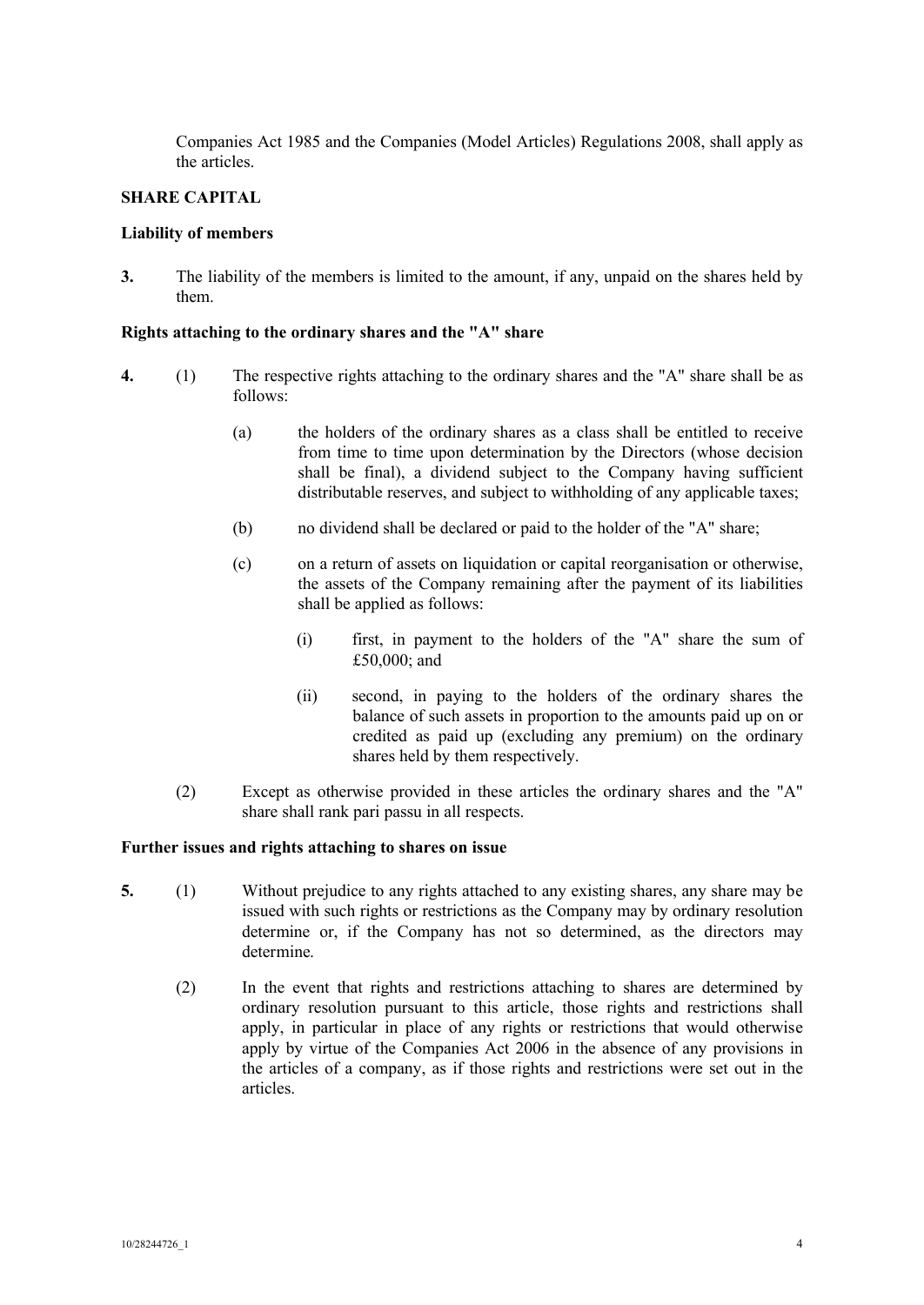# **Redeemable shares**

- **6.** (1) Any share may be issued which is or is to be liable to be redeemed at the option of the Company or the holder, and the directors may determine the terms, conditions and manner of redemption of any such share.
	- (2) In the event that rights and restrictions attaching to shares are determined by the directors pursuant to this article, those rights and restrictions shall apply, in particular in place of any rights or restrictions that would otherwise apply by virtue of the Companies Act 2006 in the absence of any provisions in the articles of a company, as if those rights and restrictions were set out in the articles.

# **Payment of commissions**

**7.** The Company may exercise the powers of paying commissions conferred by the Acts. Any such commission may be satisfied by the payment of cash or by the allotment of fully or partly paid shares, or partly in one way and partly in the other and may be in respect of a conditional or an absolute subscription.

# **Trusts not recognised**

**8.** Except as required by law, no person shall be recognised by the Company as holding any share upon any trust. Except as otherwise provided by these articles or by law, the Company shall not be bound by or recognise (even if having notice of it) any equitable, contingent, future, partial or other claim or any interest in any share other than the holder's absolute ownership of it and all the rights attaching to it.

# **Uncertificated shares**

- **9.** Without prejudice to any powers which the Company or the directors may have to issue, allot, dispose of, convert, or otherwise deal with or make arrangements in relation to shares and other securities in any form:
	- (a) the holding of shares in uncertificated form and the transfer of title to such shares by means of a relevant system shall be permitted; and
	- (b) the Company may issue shares in uncertificated form and may convert shares from certificated form to uncertificated form and vice versa.

If and to the extent that any provision of these articles is inconsistent with such holding or transfer as is referred to in paragraph (a) of this article or with any provision of the Uncertificated Securities Regulations, it shall not apply to any share in uncertificated form.

# **Separate holdings of shares in certificated and uncertificated form**

**10.** Notwithstanding anything else contained in these articles, where any class of shares is, for the time being, a participating security, unless the directors otherwise determine, shares of any such class held by the same holder or joint holder in certificated form and uncertificated form shall be treated as separate holdings.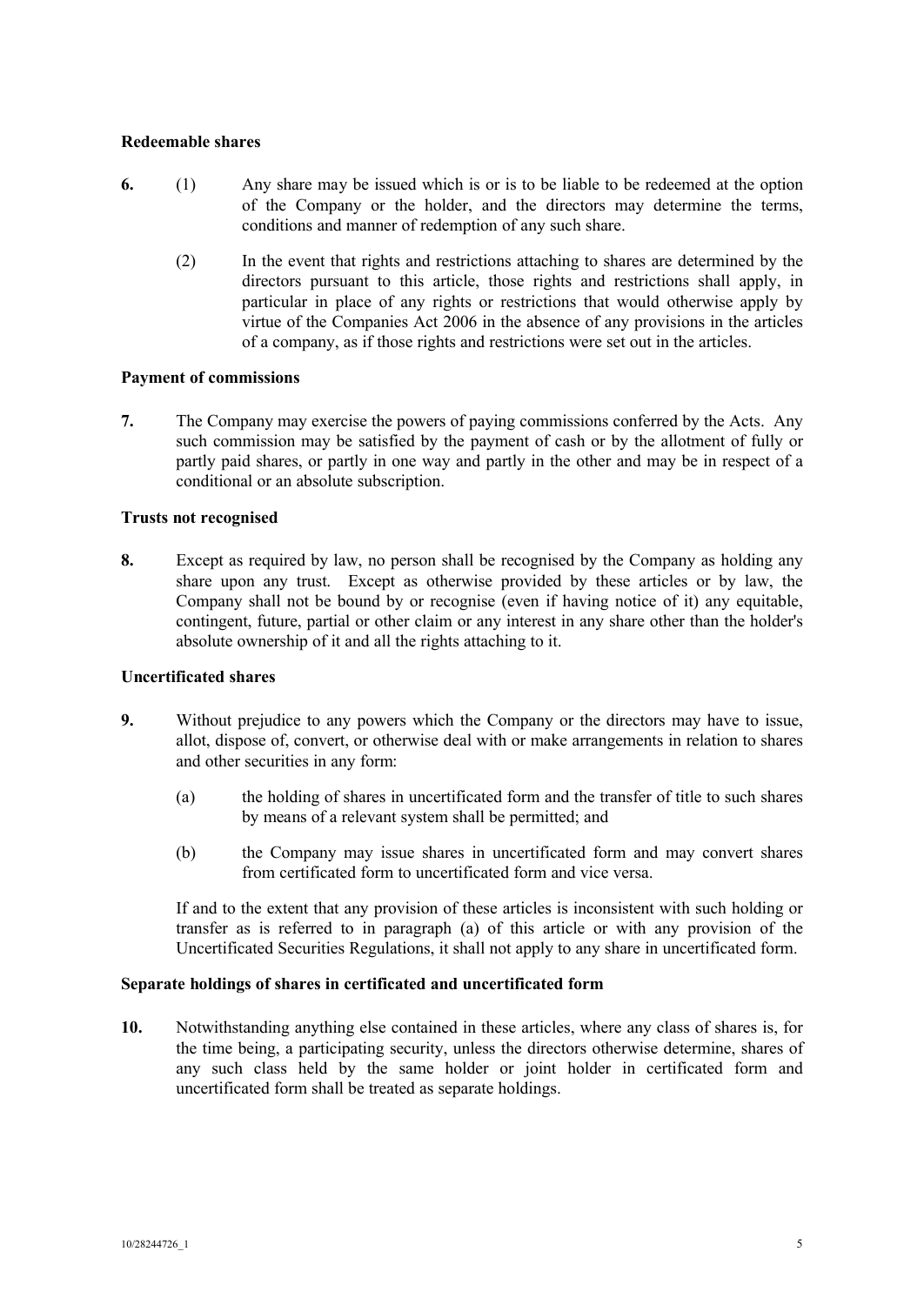# **VARIATION OF RIGHTS**

## **Variation of class rights**

- **11.** (1) Whenever the share capital of the Company is divided into different classes of shares, all or any of the rights attached to any class may, subject to the provisions of the Acts, be varied or abrogated in such manner as those rights may provide for or (if no such provision is made) with:
	- (a) with the consent in writing of the holders of not less than three-quarters in nominal value of the issued ordinary shares (excluding any shares of that class held as treasury shares); or
	- (b) the authority of a special resolution passed at a separate meeting of the holders of the ordinary shares,

(but not otherwise) and may be so varied or abrogated either whilst the Company is a going concern or during or in contemplation of a winding up.

- (2) Subject to any rights for the time being attached to any class of shares, all the provisions of these articles relating to general meetings of the Company and to the proceedings at those meetings shall apply, *mutatis mutandis*, to every such separate meeting except that:
	- (a) the quorum, at any such meeting other than at an adjourned meeting, shall be two persons together holding or representing by proxy at least one-third in nominal value of the issued shares of the class in question (excluding any shares of that class held as treasury shares);
	- (b) the quorum at any adjourned meeting shall be one person holding shares of the class in question (other than treasury shares) or his proxy;
	- (c) any holder of shares of the class present in person or his proxy may demand a poll; and
	- (d) every such holder or proxy shall on a poll have one vote for every share of the class in question held by him or in respect of which his appointment has been made.
- (3) Paragraph (1) shall apply to the variation or abrogation of the special rights attached to some only of the shares of any class as if the shares concerned and the remaining shares of such class formed separate classes.

# **Rights deemed not varied**

**12.** Unless otherwise expressly provided by the rights attached to any class of shares, those rights shall not be deemed to be varied by the creation or issue of further shares ranking pari passu with, or subsequent to, that class of shares or by the purchase or redemption by the Company of any of its own shares.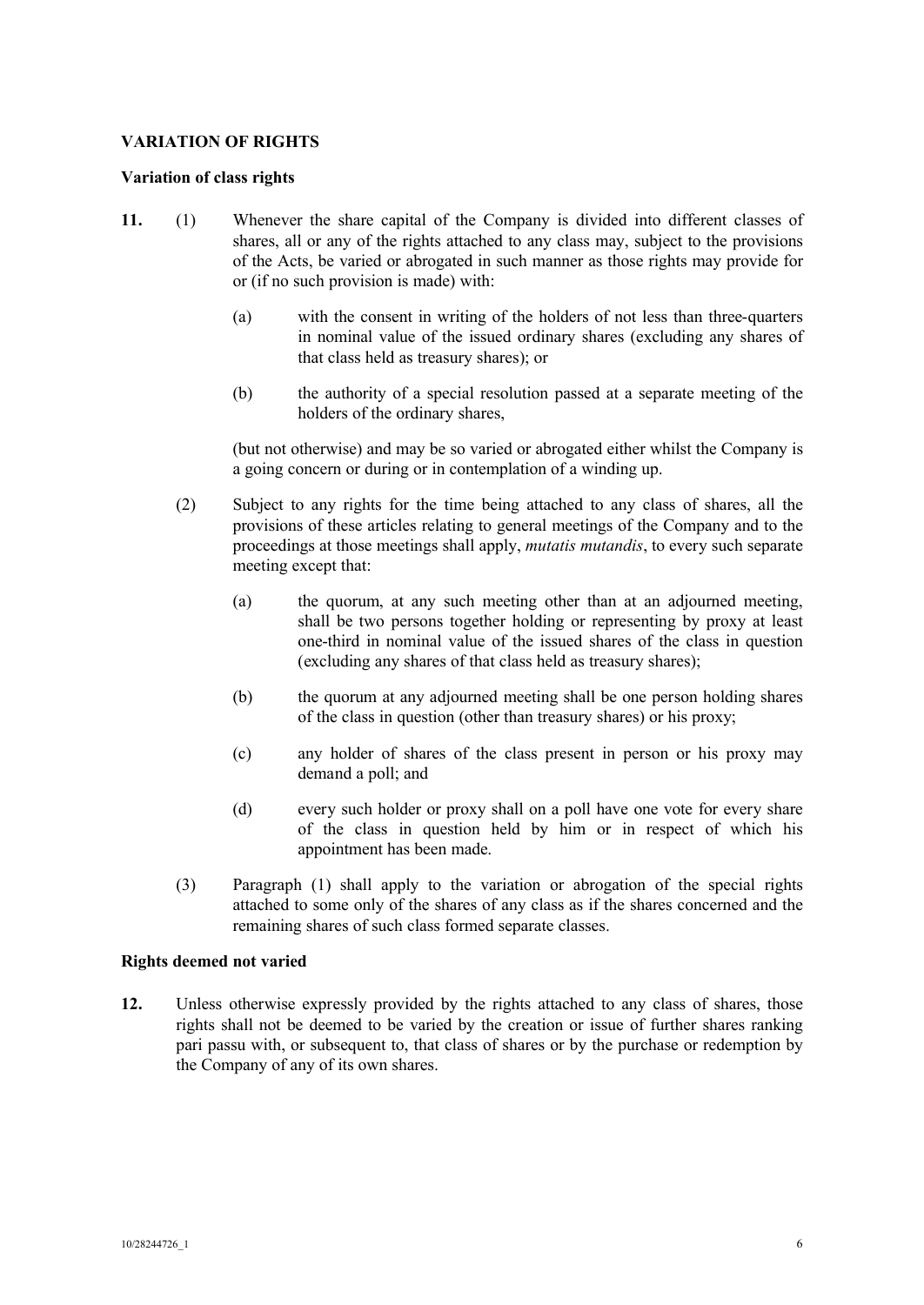## **SHARE CERTIFICATES**

#### **Rights to share certificates**

- **13.** (1) On becoming the holder of any share other than a share in uncertificated form, every person (other than a financial institution in respect of whom the Company is not required by law to complete and have ready a certificate) shall be entitled, without payment, to have issued to him within two months after allotment or lodgement of a transfer (unless the terms of issue of the shares provide otherwise) one certificate for all the shares of each class registered in his name or, upon payment for every certificate after the first of such reasonable sum as the directors may determine, several certificates each for one or more of his shares.
	- (2) Every certificate shall be issued under the seal or under such other form of authentication as the directors may determine (which may include manual or facsimile signatures by one or more directors), and shall specify the number, class and distinguishing numbers (if any) of the shares to which it relates and the amount or respective amounts paid up on them.
	- (3) Where a member (other than a financial institution) has transferred part only of the shares comprised in a certificate, the member is entitled, without payment, to have issued to him a certificate in respect of the balance of shares held by him or, upon payment for every certificate after the first of such reasonable sum as the directors may determine, several certificates each for one or more of his shares.
	- (4) When a member's (other than a financial institution's) holding of shares of a particular class increases, the Company may issue that member with a single, consolidated certificate in respect of all the shares of a particular class which that member holds or a separate certificate in respect of only those shares by which that member's holding has increased.
	- (5) A member (other than a financial institution) may request the Company, in writing, to replace the member's separate certificates with a consolidated certificate or the member's consolidated certificate with two or more separate certificates representing such proportion of the shares as the member may specify, provided that any certificate(s) which it is (or they are) to replace has first been returned to the Company for cancellation. When the Company complies with such a request it may charge such reasonable sum as the directors may determine for doing so.
	- (6) The Company shall not be bound to issue more than one certificate for shares held jointly by several persons and delivery of a certificate to the senior shall be a sufficient delivery to all of them, and seniority shall be determined in the manner described in article 67.
	- (7) If a certificate issued in respect of a member's shares is damaged or defaced or said to be lost, stolen or destroyed, then that member is entitled to be issued with a replacement certificate in respect of the same shares. A member exercising the right to be issued with such a replacement certificate:
		- (a) must return the certificate which is to be replaced to the Company if it is damaged or defaced; and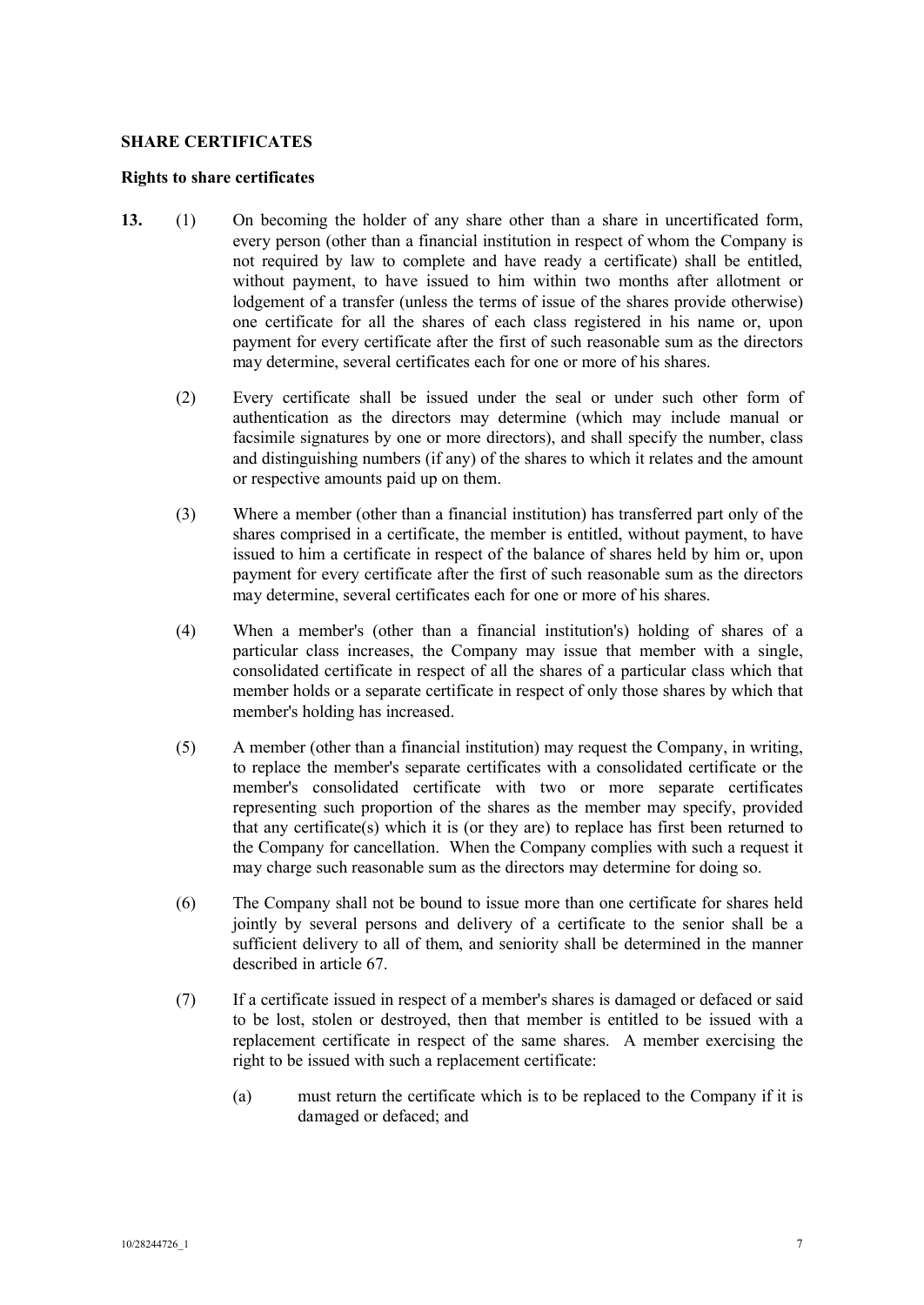(b) must comply with such conditions as to evidence, indemnity and the payment of a reasonable fee as the directors may determine.

# **LIEN**

## **Company's lien on shares not fully paid**

**14.** The Company has a lien over every share which is partly paid for all amounts (whether presently payable or not) payable at a fixed time or called in respect of that share. The directors may declare any share to be wholly or in part exempt from the provisions of this article. The Company's lien over a share takes priority over any third party's interest in that share, and extends to any dividend or other money payable by the Company in respect of that share (and, if the lien is enforced and the share is sold by the Company, the proceeds of sale of that share).

## **Enforcing lien by sale**

**15.** The Company may sell, in such manner as the directors determine, any share on which the Company has a lien if an amount in respect of which the lien exists is presently payable and is not paid within 14 clear days after notice has been given to the holder of the share, or the person entitled to it in consequence of the death or bankruptcy of the holder or otherwise, demanding payment and stating that if the notice is not complied with the shares may be sold.

## **Giving effect to a sale**

- **16.** To give effect to the sale:
	- (a) in the case of a share in certificated form, the directors may authorise any person to execute an instrument of transfer of the share to the purchaser or a person nominated by the purchaser; and
	- (b) in the case of a share in uncertificated form, the directors may:
		- (i) to enable the Company to deal with the share in accordance with the provisions of this article, require the Operator of a relevant system to convert the share into certificated form; and
		- (ii) after such conversion, authorise any person to execute an instrument of transfer and/or take such other steps (including the giving of directions to or on behalf of the holder, who shall be bound by them) as they think fit to effect the transfer.

The title of the transferee to the share shall not be affected by any irregularity in or invalidity of the proceedings in reference to the sale.

#### **Application of proceeds of sale**

**17.** The net proceeds of the sale, after payment of the costs, shall be applied in payment of so much of the amount for which the lien exists as is presently payable. Any residue shall (upon surrender to the Company for cancellation of the certificate for the share sold, in the case of a share in certificated form, and subject to a like lien for any amount not presently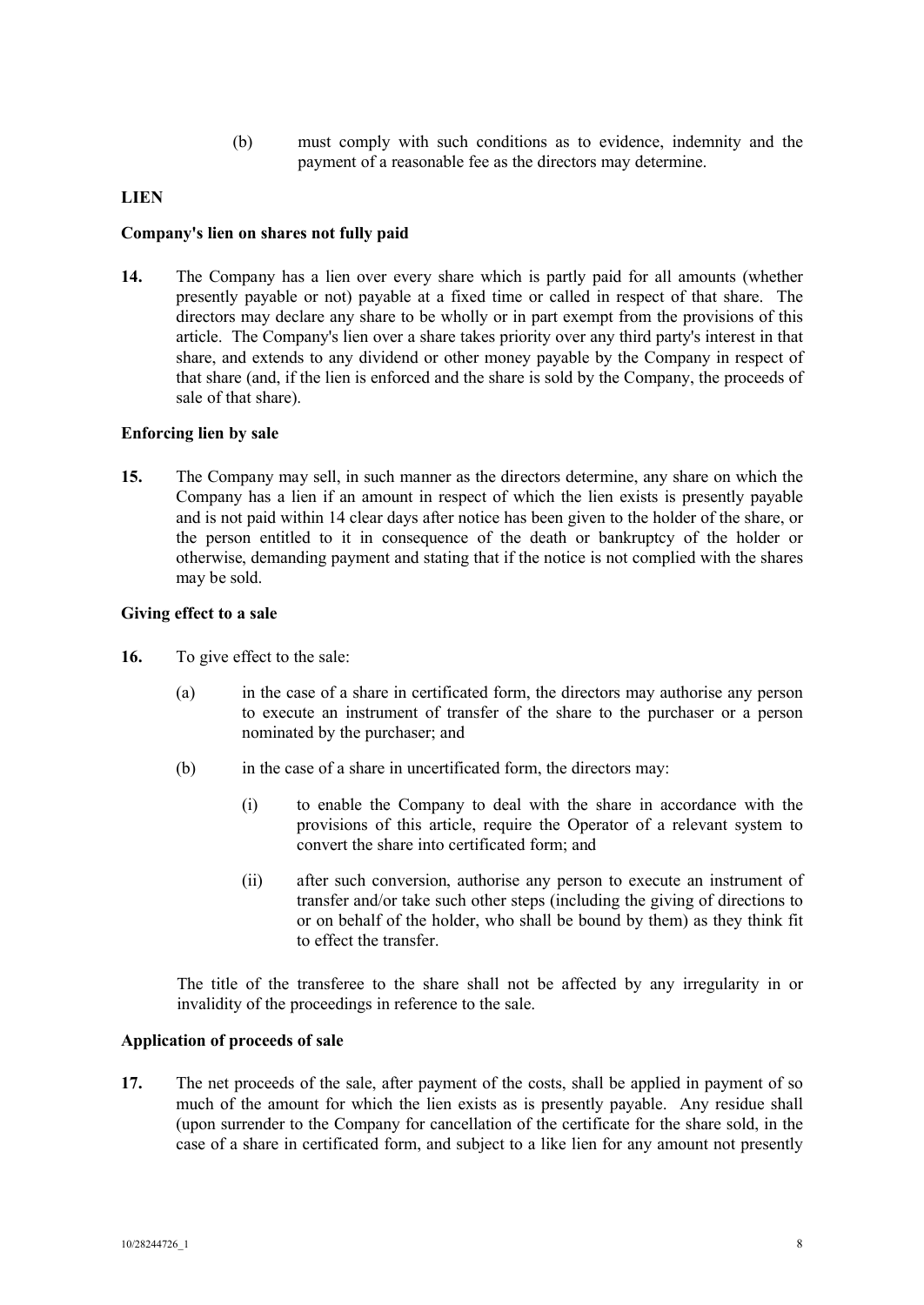payable as existed upon the share before the sale) be paid to the person entitled to the share at the date of the sale.

# **CALLS ON SHARES AND FORFEITURE**

# **Calls**

- **18.** Subject to the terms of allotment, the directors may make calls upon the members in respect of any amounts unpaid on their shares (whether in respect of nominal value or premium) and each member shall (subject to receiving at least 14 clear days' notice specifying when and where payment is to be made) pay to the Company as required by the notice the amount called on his shares. A call may be required to be paid by instalments. A call may, before receipt by the Company of an amount due under it, be revoked in whole or in part and payment of a call may be postponed in whole or part. A person upon whom a call is made shall remain liable for calls made upon him notwithstanding the subsequent transfer of the shares in respect of which the call was made.
- **19.** A call shall be deemed to have been made at the time when the resolution of the directors authorising the call was passed.

# **Joint and several liability in respect of calls**

**20.** The joint holders of a share shall be jointly and severally liable to pay all calls in respect of it.

# **Interest**

**21.** If a call or an instalment of a call remains unpaid after it has become due and payable the person from whom it is due shall pay interest on the amount unpaid, from the day it became due and payable until it is paid at the rate fixed by the terms of allotment of the shares in question or fixed in the notice of the call or, if no rate is fixed, at the appropriate rate (as defined in the Acts). The directors may, however, waive payment of the interest wholly or in part.

# **Sums treated as calls**

**22.** An amount payable in respect of a share on allotment or at any fixed date, whether in respect of nominal value or premium or as an instalment of a call, shall be deemed to be a call and if it is not paid these articles shall apply as if that sum had become due and payable by virtue of a call.

# **Power to differentiate**

**23.** Subject to the terms of allotment, the directors may differentiate between the holders in the amounts and times of payment of calls on their shares.

# **Payment of calls in advance**

**24.** The directors may receive from any member willing to advance it all or any part of the amount unpaid on the shares held by him (beyond the sums actually called up) as a payment in advance of calls, and such payment shall, to the extent of it, extinguish the liability on the shares in respect of which it is advanced. The Company may pay interest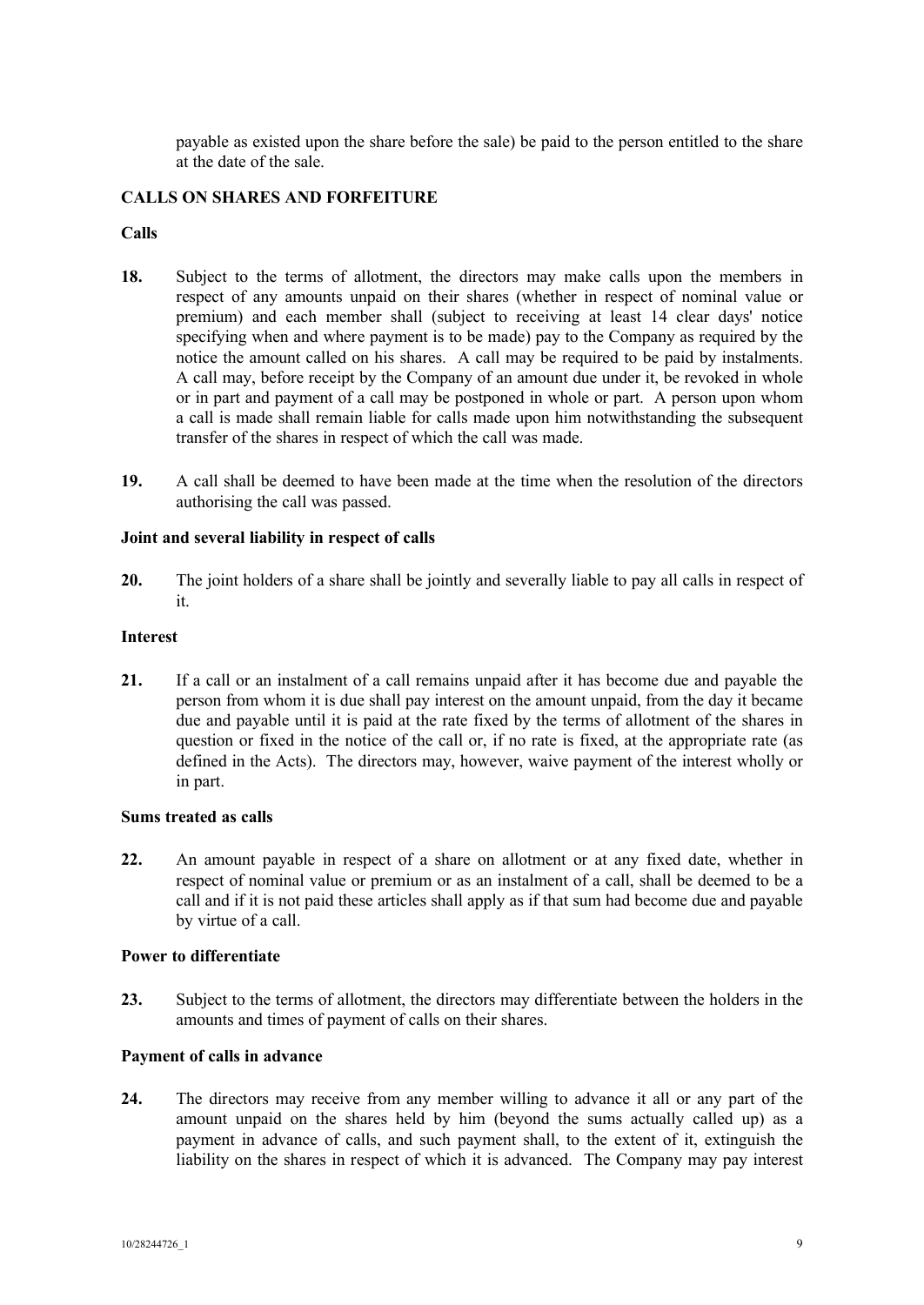on the amount so received, or so much of it as exceeds the sums called up on the shares in respect of which it has been received, at such rate (if any) as the member and the directors agree.

## **Notice if call not paid and forfeiture**

**25.** If a call or an instalment of a call remains unpaid after it has become due and payable the directors may give to the person from whom it is due not less than 14 clear days' notice requiring payment of the amount unpaid together with any interest which may have accrued. The notice shall name the place where payment is to be made and shall state that if the notice is not complied with the shares in respect of which the call was made will be liable to be forfeited. If the notice is not complied with, any shares in respect of which it was given may, before the payment required by the notice has been made, be forfeited by a resolution of the directors and the forfeiture shall include all dividends and other amounts payable in respect of the forfeited shares and not paid before the forfeiture.

# **Sale of forfeited shares**

- **26.** A forfeited share may be sold, re-allotted or otherwise disposed of on such terms and in such manner as the directors determine either to the person who was before the forfeiture the holder or to any other person and, at any time before the disposition, the forfeiture may be cancelled on such terms as the directors determine. Where for the purposes of its disposal a forfeited share is to be transferred to any person:
	- (a) in the case of a share in certificated form, the directors may authorise any person to execute an instrument of transfer; and
	- (b) in the case of a share in uncertificated form, the directors may:
		- (i) to enable the Company to deal with the share in accordance with the provisions of this article, require the Operator of a relevant system to convert the share into certificated form; and
		- (ii) after such conversion, authorise any person to execute an instrument of transfer and/or take such other steps (including the giving of directions to or on behalf of the holder, who shall be bound by them) as they think fit to effect the transfer.

# **Cessation of membership and continuing liability**

**27.** A person whose shares have been forfeited shall cease to be a member in respect of the shares forfeited and shall surrender to the Company for cancellation any certificate for the shares forfeited. However, such person shall remain liable to the Company for all amounts which at the date of forfeiture were presently payable by him to the Company in respect of those shares with interest at the rate at which interest was payable on those amounts before the forfeiture or, if no interest was so payable, at the appropriate rate (as defined in the Acts) from the date of forfeiture until payment. The directors may waive payment wholly or in part or enforce payment without any allowance for the value of the shares at the time of forfeiture or for any consideration received on their disposal.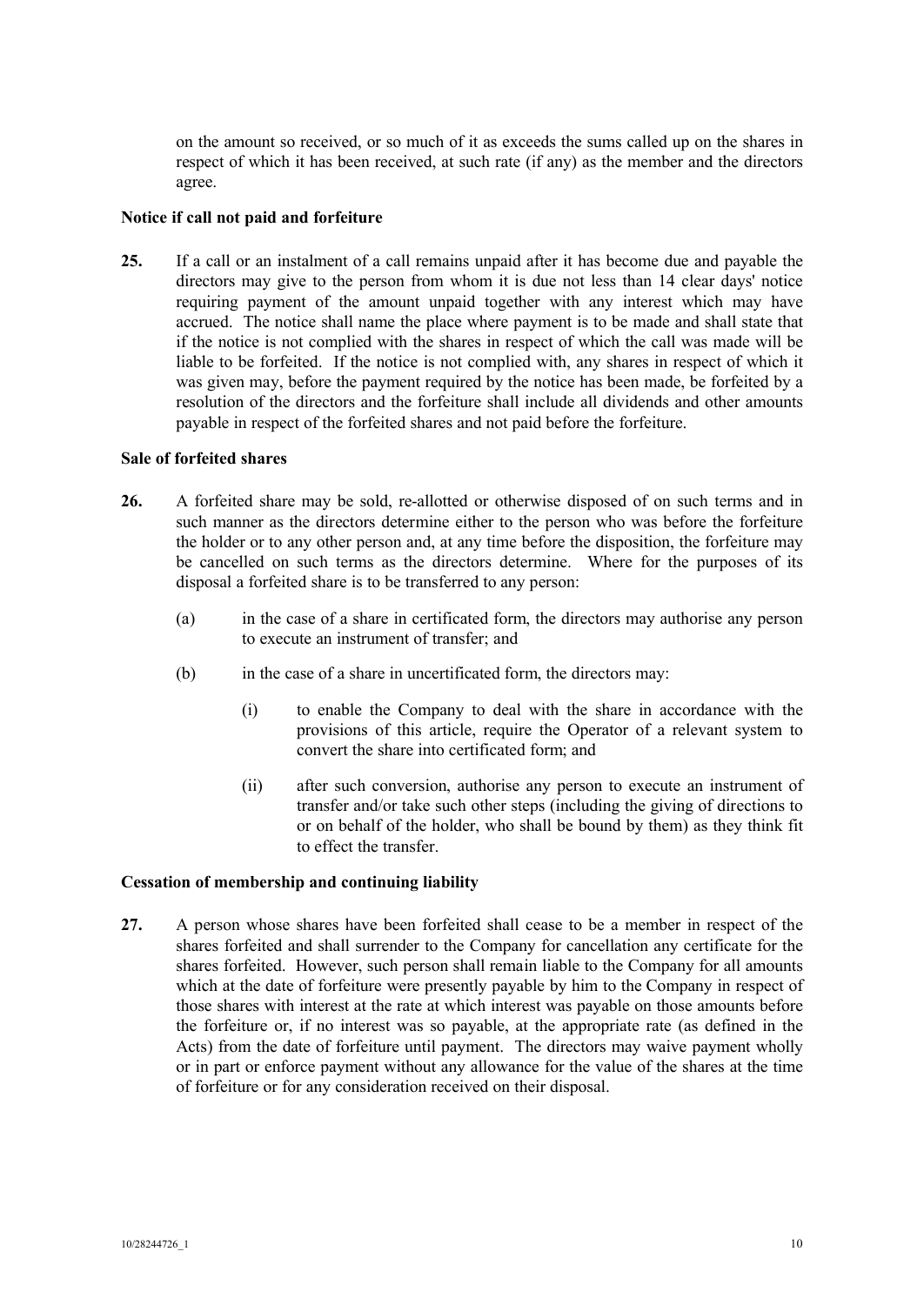## **Statutory declaration as to forfeiture**

**28.** A statutory declaration by a director or the secretary that a share has been forfeited on a specified date shall be conclusive evidence of the facts stated in it as against all persons claiming to be entitled to the share and the declaration shall (subject to the execution of an instrument of transfer if necessary, in the case of a share in certificated form) constitute good title to the share and the person to whom the share is disposed of shall not be bound to see to the application of the consideration, if any, nor shall his title to the share be affected by any irregularity in or invalidity of the proceedings relating to the forfeiture or disposal of the share.

# **TRANSFER OF SHARES**

# **Transfer of the "A" share**

**29.** The holder(s) of the "A" share shall not be entitled to sell, transfer, renounce, charge, donate or otherwise dispose of (whether by way of sale or otherwise) the "A" share (or any interest therein) save upon any change of trustee to the new or remaining trustees of the trust or settlement the beneficiaries or potential beneficiaries of which are exclusively all the holders of the ordinary shares from time to time.

# **Transfer of shares in certificated form**

**30.** The instrument of transfer of a share in certificated form may be in any usual form or in any other form which the directors approve and shall be executed by or on behalf of the transferor and, where the share is not fully paid, by or on behalf of the transferee.

# **Transfer of shares in uncertificated form**

**31.** Where any class of shares is, for the time being, a participating security, title to shares of that class which are recorded on an Operator register of members as being held in uncertificated form may be transferred by means of the relevant system concerned. The transfer may not be in favour of more than four transferees.

# **Refusal to register transfers**

- **32.** (1) The directors may, in their absolute discretion, refuse to register the transfer of a share in certificated form which is not fully paid provided that if the share is listed on the Official List of the UK Listing Authority or the AIM market of the London Stock Exchange such refusal does not prevent dealings in the shares from taking place on an open and proper basis. They may also refuse to register a transfer of a share in certificated form (whether fully paid or not) unless the instrument of transfer:
	- (a) is lodged, duly stamped, at the Office or at such other place as the directors may appoint and (except in the case of a transfer by a financial institution where a certificate has not been issued in respect of the share) is accompanied by the certificate for the share to which it relates and such other evidence as the directors may reasonably require to show the right of the transferor to make the transfer;
	- (b) is in respect of only one class of share; and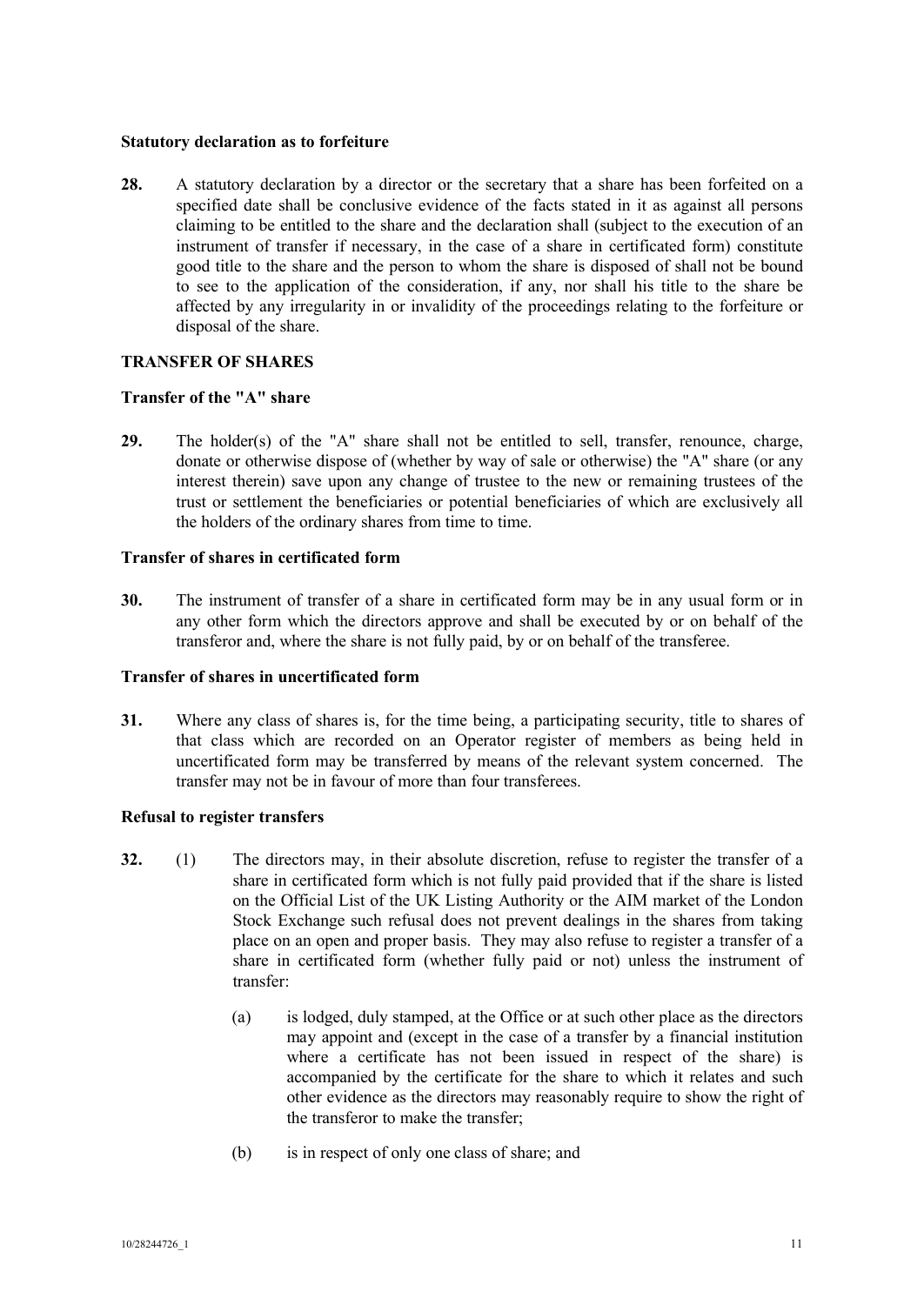- (c) is in favour of not more than four transferees.
- (2) The directors may refuse to register a transfer of a share in uncertificated form to a person who is to hold it thereafter in certificated form in any case where the Company is entitled to refuse (or is excepted from the requirement) under the Uncertificated Securities Regulations to register the transfer.

## **Notice of and reasons for refusal**

**33.** If the directors refuse to register a transfer of a share, they shall as soon as practicable and in any event within two months after the date on which the transfer was lodged with the Company (in the case of a transfer of a share in certificated form) or the date on which the Operator-instruction was received by the Company (in the case of a transfer of a share in uncertificated form to a person who is to hold it thereafter in certificated form) send to the transferee notice of the refusal together with reasons for the refusal. The directors shall send such further information about the reasons for the refusal to the transferee as the transferee may reasonably request.

# **No fee for registration**

**34.** No fee shall be charged for the registration of any instrument of transfer or other document or instruction relating to or affecting the title to any share.

# **Retention or return of instrument of transfer**

**35.** The Company shall be entitled to retain any instrument of transfer which is registered, but any instrument of transfer which the directors refuse to register shall (except in the case of fraud) be returned to the person lodging it when notice of the refusal is given.

#### **Recognition of renunciation**

**36.** Nothing in these articles shall preclude the directors from recognising a renunciation of the allotment of any share by the allottee in favour of some other person.

# **TRANSMISSION OF SHARES**

#### **Transmission on death**

**37.** If a member dies the survivor or survivors where he was a joint holder, or his personal representatives where he was a sole holder or the only survivor of joint holders, shall be the only persons recognised by the Company as having any title to his interest. However, nothing in this article shall release the estate of a deceased member from any liability in respect of any share which had been solely or jointly held by him.

#### **Election of person entitled by transmission**

**38.** A person becoming entitled to a share in consequence of the death or bankruptcy of a member may, upon such evidence being produced as the directors may properly require, elect either to become the holder of the share or to have some person nominated by him registered as the transferee. If he elects to become the holder he shall give notice to the Company to that effect. If he elects to have another person registered he shall transfer title to the share to that person. All the provisions of these articles relating to the transfer of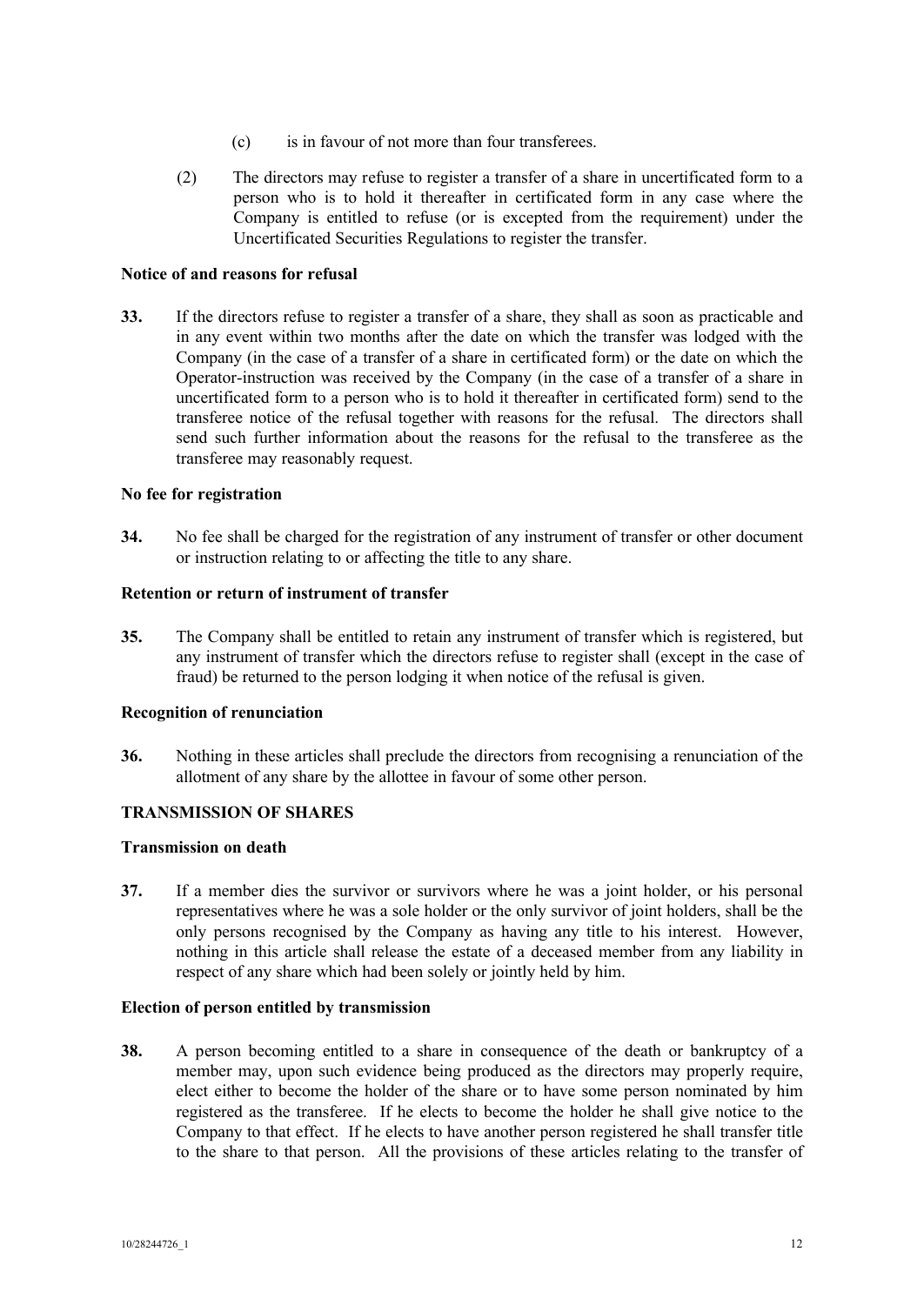shares shall apply to the notice or instrument of transfer (if any) as if it were an instrument of transfer signed by the member and the death or bankruptcy of the member had not occurred.

#### **Rights of person entitled by transmission**

**39.** A person becoming entitled to a share by reason of the death or bankruptcy of a member shall have the rights to which he would be entitled if he were the holder of the share, except that he shall not, before being registered as the holder of the share, be entitled in respect of it to attend or vote at any general meeting or at any separate meeting of the holders of any class of shares.

# **DISCLOSURE OF INTERESTS**

## **Disclosure of interests**

- **40.** (1) If a member, or any other person appearing to be interested in shares held by that member, has been given a notice under section 793 of the Companies Act 2006 and has failed in relation to any shares (the "default shares") to give the Company the information thereby required within 14 days from the date of giving the notice, the following sanctions shall apply, unless the directors otherwise determine:
	- (a) the member shall not be entitled in respect of the default shares to be present or to vote (either in person or by representative or proxy) at any general meeting or at any separate meeting of the holders of any class of shares or on any poll; and
	- (b) where the default shares represent at least 0.25 per cent of their class (calculated exclusive of treasury shares):
		- (i) any dividend payable in respect of the shares shall be withheld by the Company, which shall not have any obligation to pay interest on it, and the member shall not be entitled to elect, pursuant to these articles, to receive shares instead of that dividend;
		- (ii) no transfer, other than an excepted transfer, of any shares held by the member in certificated form shall be registered unless:
			- (A) the member is not himself in default as regards supplying the information required; and
			- (B) the member proves to the satisfaction of the directors that no person in default as regards supplying such information is interested in any of the shares the subject of the transfer; and
		- (iii) for the purposes of sub-paragraph  $(1)(b)(ii)$  of this article, in the case of shares held by the member in uncertificated form, the directors may, to enable the Company to deal with the shares in accordance with the provisions of this article, require the Operator of a relevant system to convert the shares into certificated form.
	- (2) Where the sanctions under paragraph (1) of this article apply in relation to any shares, they shall cease to have effect at the end of the period of seven days (or such shorter period as the directors may determine) following the earlier of: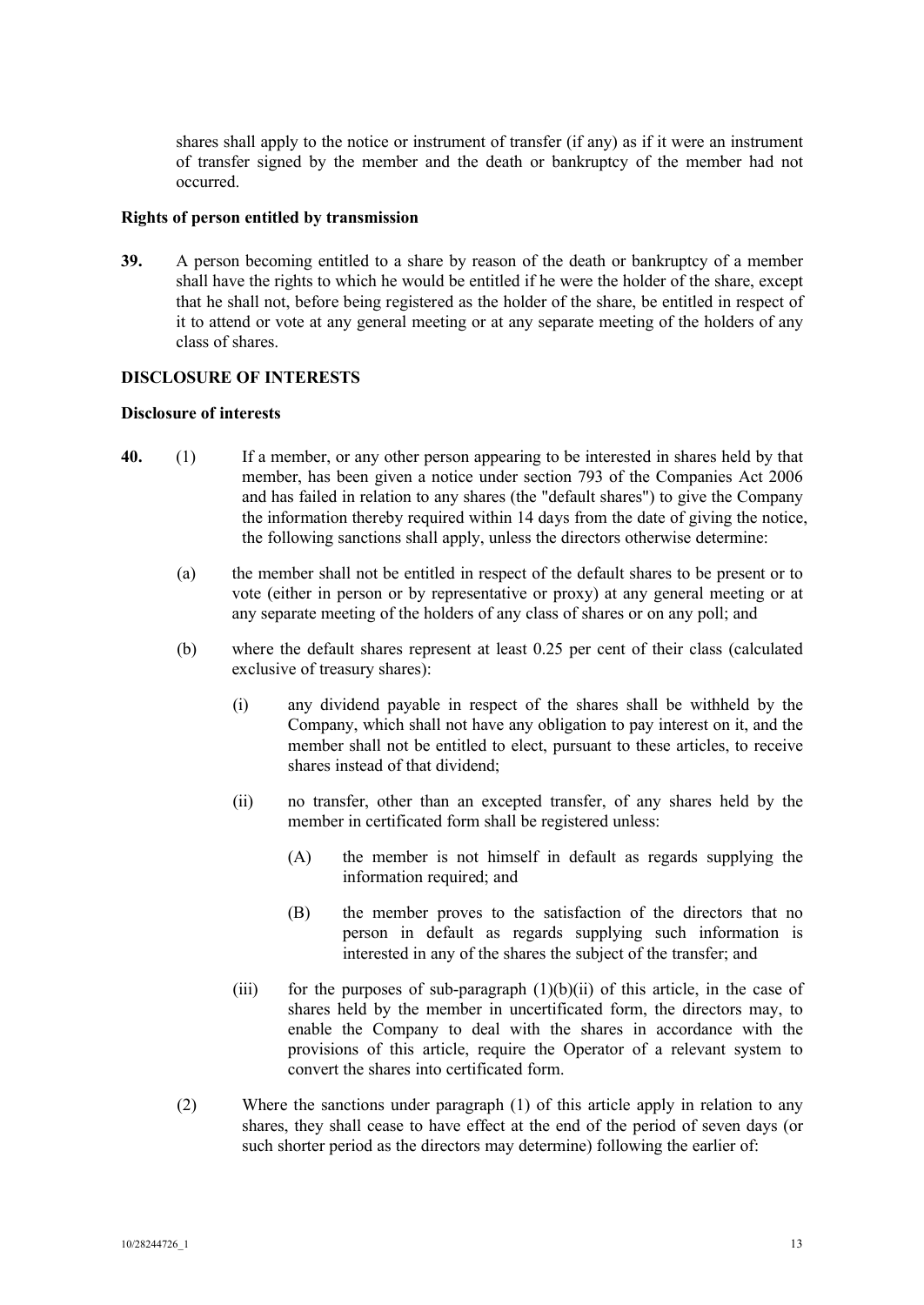- (a) receipt by the Company of the information required by the notice mentioned in that paragraph; and
- (b) receipt by the Company of notice that the shares have been transferred by means of an excepted transfer,

and the directors may suspend or cancel any of the sanctions at any time in relation to any shares.

- (3) Any new shares in the Company issued in right of default shares shall be subject to the same sanctions as apply to the default shares, and the directors may make any right to an allotment of the new shares subject to sanctions corresponding to those which will apply to those shares on issue, provided that:
	- (a) any sanctions applying to, or to a right to, new shares by virtue of this paragraph shall cease to have effect when the sanctions applying to the related default shares cease to have effect (and shall be suspended or cancelled if and to the extent that the sanctions applying to the related default shares are suspended or cancelled); and
	- (b) paragraph (1) of this article shall apply to the exclusion of this paragraph (3) if the Company gives a separate notice under section 793 of the Companies Act 2006 in relation to the new shares.
- (4) Where, on the basis of information obtained from a member in respect of any share held by him, the Company gives a notice under section 793 of the Companies Act 2006 to any other person, it shall at the same time send a copy of the notice to the member. The accidental omission to do so, or the non-receipt by the member of the copy, shall, however, not invalidate or otherwise affect the application of paragraph (1) of this article.
- (5) For the purposes of this article:
	- (a) a person, other than the member holding a share, shall be treated as appearing to be interested in that share if the member has informed the Company that the person is, or may be, so interested, or if the Company (after taking account of any information obtained from the member or, pursuant to a notice under section 793 of the Companies Act 2006, from anyone else) knows or has reasonable cause to believe that the person is, or may be, so interested;
	- (b) "interested" shall be construed as it is for the purpose of section 793 of the Companies Act 2006;
	- (c) reference to a person having failed to give the Company the information required by a notice, or being in default as regards supplying such information, includes (i) reference to his having failed or refused to give all or any part of it and (ii) reference to his having given information which he knows to be false in a material particular or having recklessly given information which is false in a material particular; and
	- (d) an "excepted transfer" means, in relation to any shares held by a member: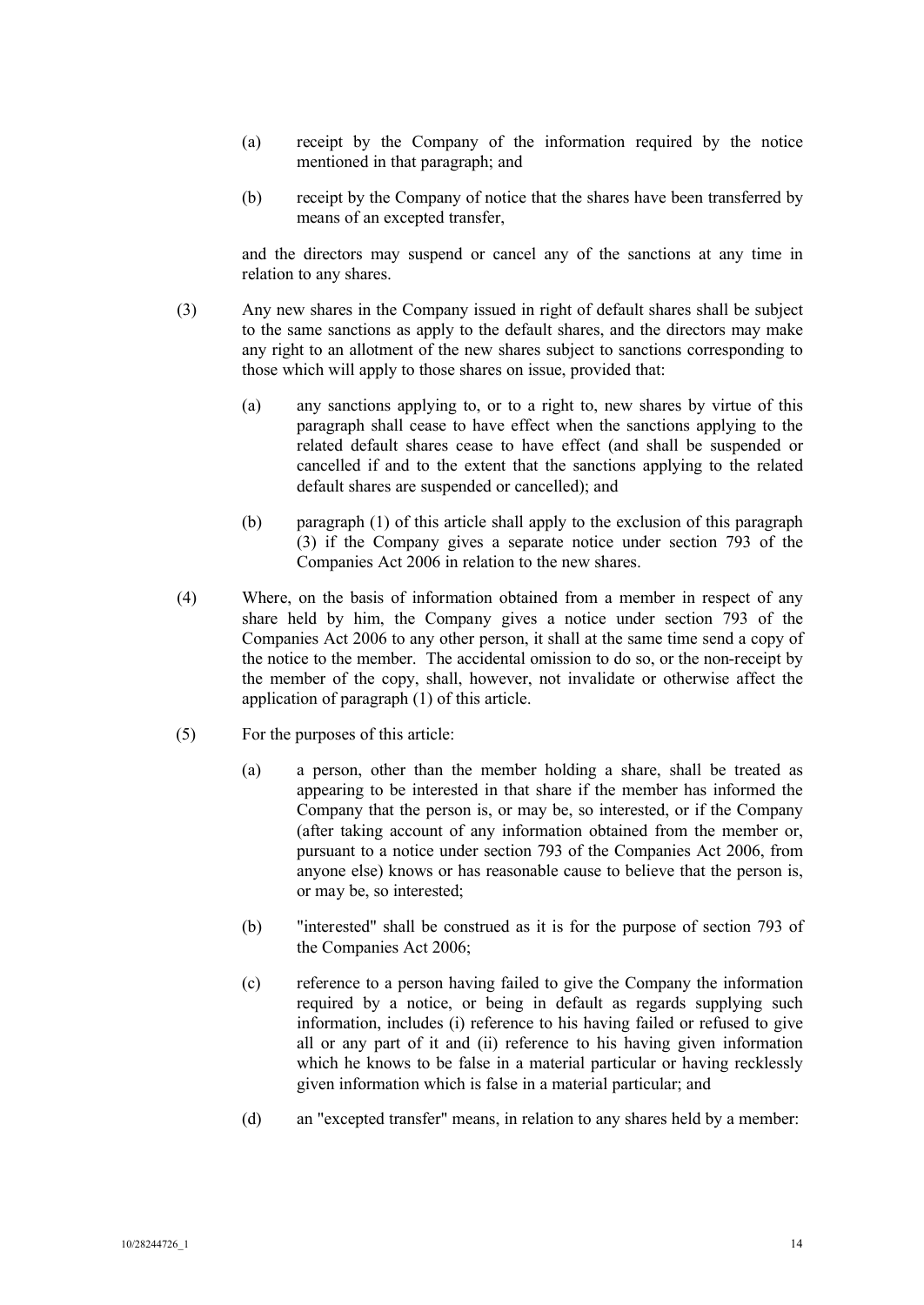- (i) a transfer pursuant to acceptance of a takeover offer (within the meaning of section 974 of the Companies Act 2006) in respect of shares in the Company; or
- (ii) a transfer in consequence of a sale made through a recognised investment exchange (as defined in the Financial Services and Markets Act 2000) or any other stock exchange outside the United Kingdom on which the Company's shares are normally traded; or
- (iii) a transfer which is shown to the satisfaction of the directors to be made in consequence of a sale of the whole of the beneficial interest in the shares to a person who is unconnected with the member and with any other person appearing to be interested in the shares.
- (6) Nothing in this article shall limit the powers of the Company under section 794 of the Companies Act 2006 or any other powers of the Company whatsoever.

# **UNTRACED MEMBERS**

# **Untraced members**

- **41.** (1) The Company shall be entitled to sell at the best price reasonably obtainable any share held by a member, or any share to which a person is entitled by transmission, if:
	- (a) for a period of 12 years no cheque or warrant or other method of payment for amounts payable in respect of the share sent and payable in a manner authorised by these articles has been cashed or effected and no communication has been received by the Company from the member or person concerned;
	- (b) during that period the Company has paid at least three dividends (whether interim or final) and no such dividend has been claimed by the member or person concerned;
	- (c) the Company has, after the expiration of that period, by advertisement in a national newspaper published in the United Kingdom and in a newspaper circulating in the area of the registered address or last known address of the member or person concerned, given notice of its intention to sell such share, and the advertisements, if not published on the same day, shall have been published within 30 days of each other; and
	- (d) the Company has not during the further period of three months following the date of publication of the advertisements (or, if published on different dates, the later or latest of them) and prior to the sale of the share received any communication from the member or person concerned.
	- (2) The Company shall also be entitled to sell at the best price reasonably obtainable any additional share issued during the said period of 12 years in right of any share to which paragraph (1) of this article applies (or in right of any share so issued), if the criteria in sub-paragraphs (a), (c) and (d) of that paragraph are satisfied in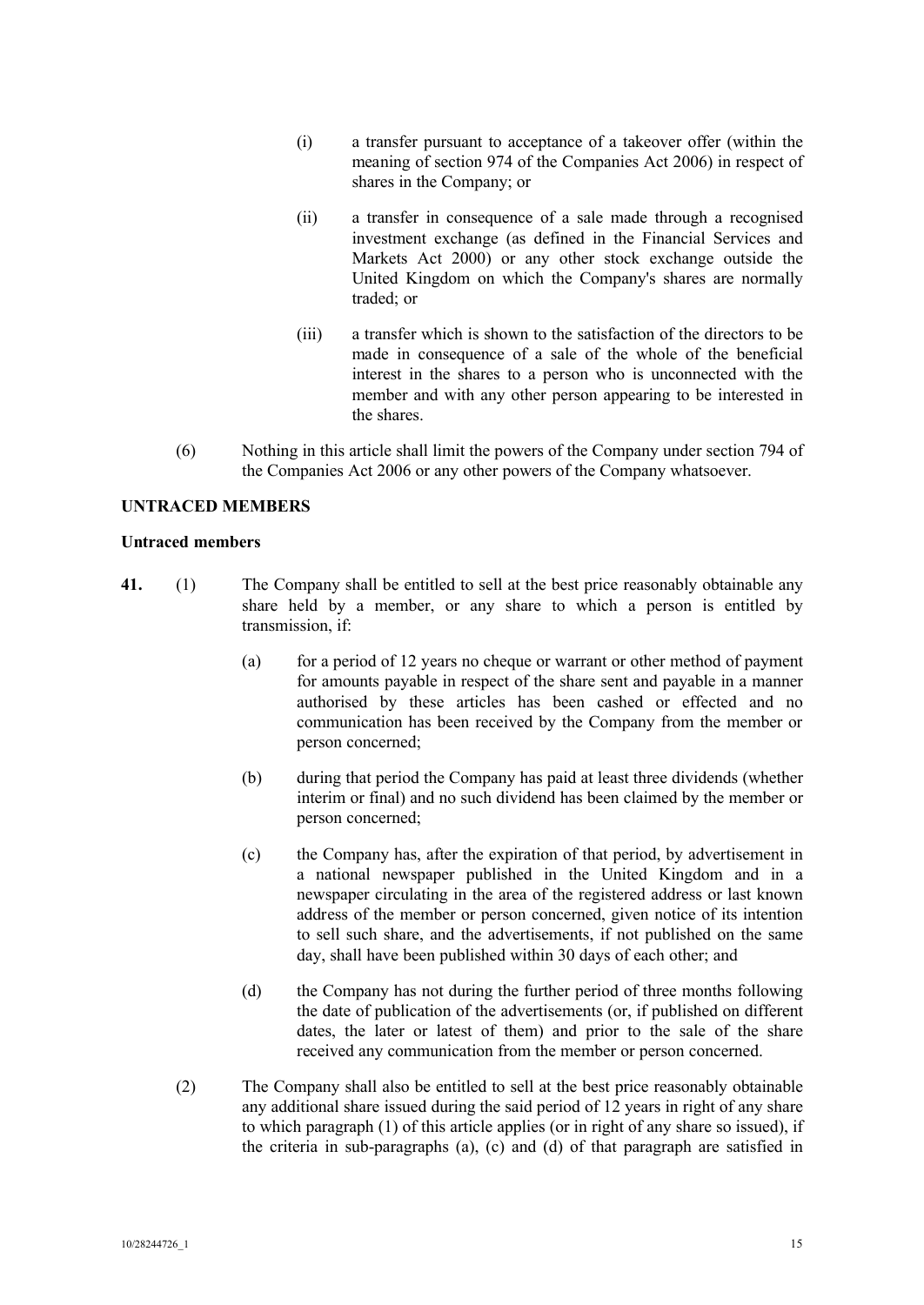relation to the additional share (but as if the words "for a period of 12 years" were omitted from sub-paragraph (a) and the words ", after the expiration of that period," were omitted from sub-paragraph (c)).

- (3) To give effect to the sale of any share pursuant to this article:
	- (a) in the case of a share in certificated form, the directors may authorise any person to execute an instrument of transfer of the share to the purchaser or a person nominated by the purchaser; and
	- (b) in the case of a share in uncertificated form, the directors may:
		- (i) to enable the Company to deal with the share in accordance with the provisions of this article, require the Operator of a relevant system to convert the share into certificated form; and
		- (ii) after such conversion, authorise any person to execute an instrument of transfer and/or take such other steps (including the giving of directions to or on behalf of the holder, who shall be bound by them) as it thinks fit to effect the transfer.

The purchaser shall not be bound to see to the application of the proceeds of sale, nor shall his title to the share be affected by any irregularity or invalidity in the proceedings relating to the sale. The Company shall be indebted to the member or other person entitled to the share for an amount equal to the net proceeds of the sale, but no trust or duty to account shall arise and no interest shall be payable in respect of the proceeds of sale.

## **ALTERATION OF CAPITAL**

#### **Consolidation and sub-division**

- **42.** (1) The Company may by ordinary resolution:
	- (a) consolidate and divide all or any of its share capital into shares of larger amount than its existing shares;
	- (b) sub-divide its shares, or any of them, into shares of smaller amount than its existing shares; and
	- (c) determine that, as between the shares resulting from such a sub-division, any of them may have any preference or advantage as compared with the others,

and where any difficulty arises in regard to any consolidation or division, the directors may settle such difficulty as they see fit. In particular, without limitation, the directors may sell to any person (including the Company) the shares representing the fractions for the best price reasonably obtainable and distribute the net proceeds of sale in due proportion among those members or retain such net proceeds for the benefit of the Company and:

(i) in the case of shares in certificated form, the directors may authorise any person to execute an instrument of transfer of the shares to the purchaser or a person nominated by the purchaser; and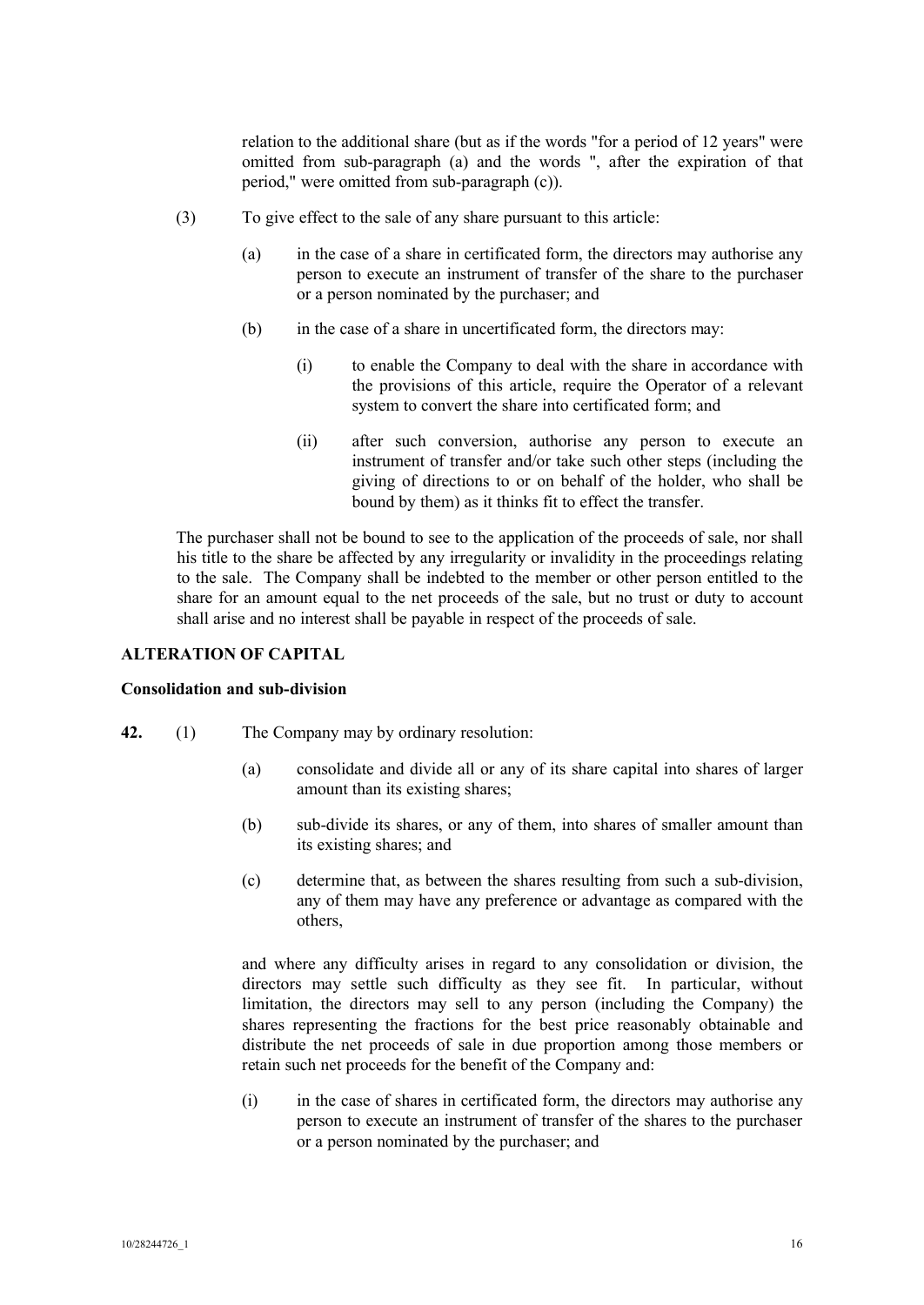- (ii) in the case of shares in uncertificated form, the directors may, to enable the Company to deal with the share in accordance with the provisions of this article, require the Operator of a relevant system to convert the share into certificated form; and after such conversion, authorise any person to execute an instrument of transfer and/or take such other steps (including the giving of directions to or on behalf of the holder, who shall be bound by them) as they think fit to effect the transfer.
- (2) The transferee shall not be bound to see to the application of the purchase money nor shall his title to the shares be affected by any irregularity in or invalidity of the proceedings in reference to the sale.

# **NOTICE OF GENERAL MEETINGS**

# **Calling general meetings**

**43.** The directors may call general meetings. If there are not sufficient directors to form a quorum in order to call a general meeting, any director may call a general meeting. If there is no director, any member of the Company may call a general meeting.

## **Notice of annual general meetings and other general meetings**

**44.** An annual general meeting and all other general meetings of the Company shall be called by at least such minimum period of notice as is prescribed or permitted under the Acts. The notice shall specify the place, the date and the time of meeting and the general nature of the business to be transacted, and in the case of an annual general meeting shall specify the meeting as such. Where the Company has given an electronic address in any notice of meeting, any document or information relating to proceedings at the meeting may be sent by electronic means to that address, subject to any conditions or limitations specified in the relevant notice of meeting. Subject to the provisions of these articles and to any rights or restrictions attached to any shares, notices shall be given to all members, to all persons entitled to a share in consequence of the death or bankruptcy of a member and to the directors and auditors of the Company.

## **Omission or failure to give notice and non-receipt of notice**

**45.** The accidental omission to give notice of a meeting to, or the failure to give notice due to circumstances beyond the Company's control to, or the non-receipt of notice of a meeting by, any person entitled to receive notice shall not invalidate the proceedings at that meeting.

## **PROCEEDINGS AT GENERAL MEETINGS**

#### **Quorum**

**46.** No business shall be transacted at any meeting unless a quorum is present. Two persons entitled to vote upon the business to be transacted, each being a member or a proxy for a member or a duly authorised representative of a corporation which is a member (including for this purpose two persons who are proxies or corporate representatives of the same member), shall be a quorum.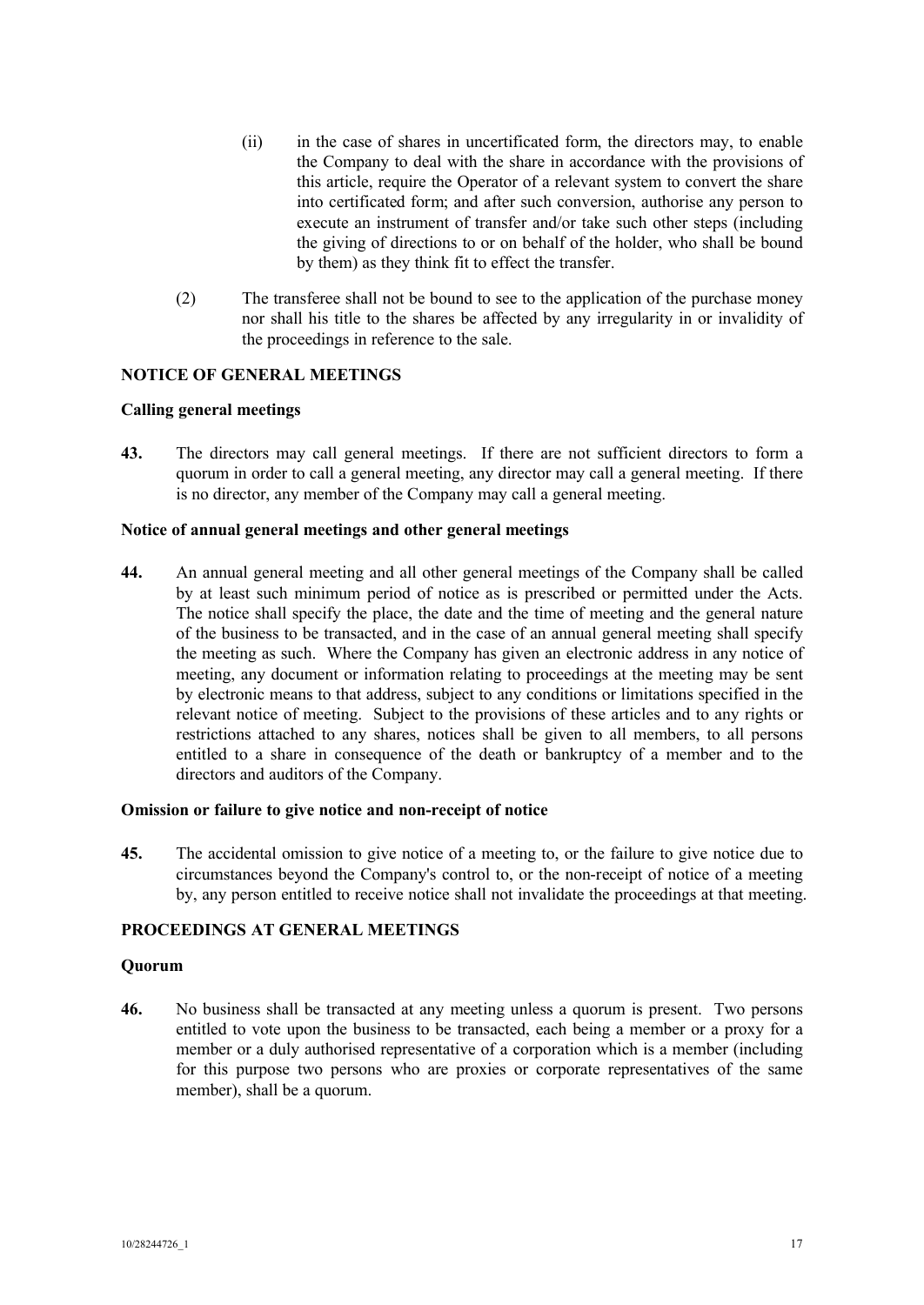## **Procedure if quorum not present**

**47.** If a quorum is not present within half an hour after the time appointed for holding the meeting, or if during a meeting a quorum ceases to be present, the meeting shall stand adjourned in accordance with article 55(1).

# **Chairing general meetings**

- **48.** The chairman (if any) of the board of directors, or in his absence the deputy-chairman, or in the absence of both of them some other director nominated prior to the meeting by the directors, shall preside as chairman of the meeting. If neither the chairman nor the deputychairman nor such other director (if any) is present within 15 minutes after the time appointed for holding the meeting and willing to act, the directors present shall elect one of their number present and willing to act to be chairman of the meeting, and if there is only one director present he shall be chairman of the meeting.
- **49.** If no director is present within 15 minutes after the time appointed for holding the meeting, the members present and entitled to vote shall choose one of their number to be chairman of the meeting.

# **Security arrangements and orderly conduct**

- **50.** The directors or the chairman of the meeting may direct that any person wishing to attend any general meeting should submit to and comply with such searches or other security arrangements (including without limitation, requiring evidence of identity to be produced before entering the meeting and placing restrictions on the items of personal property which may be taken into the meeting) as they or he consider appropriate in the circumstances. The directors or the chairman of the meeting may in their or his absolute discretion refuse entry to, or eject from, any general meeting any person who refuses to submit to a search or otherwise comply with such security arrangements.
- **51.** The directors or the chairman of the meeting may take such action, give such direction or put in place such arrangements as they or he consider appropriate to secure the safety of the people attending the meeting and to promote the orderly conduct of the business of the meeting. Any decision of the chairman of the meeting on matters of procedure or matters arising incidentally from the business of the meeting, and any determination by the chairman of the meeting as to whether a matter is of such a nature, shall be final**.**

# **Directors entitled to attend and speak**

**52.** Directors may attend and speak at general meetings and at any separate meeting of the holders of any class of shares, whether or not they are members. The chairman of the meeting may permit other persons who are not members of the Company or otherwise entitled to exercise the rights of members in relation to general meetings to attend and, at the chairman of the meeting's discretion, speak at a general meeting or at any separate class meeting.

## **Attendance and participation at different places and by electronic means**

**53.** In the case of any general meeting, the directors may, notwithstanding the specification in the notice convening the general meeting of the place at which the chairman of the meeting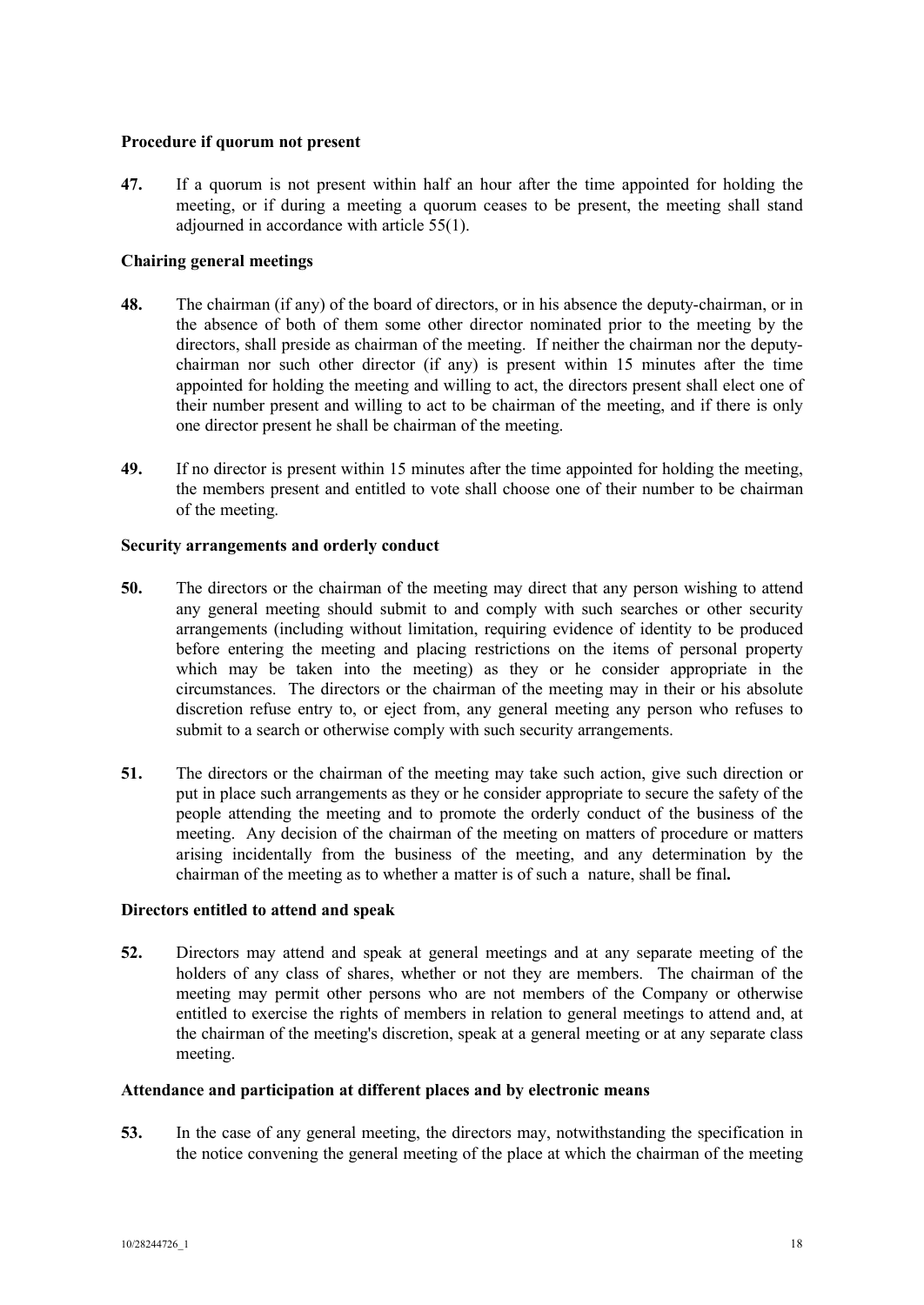shall preside (the "Principal Place"), make arrangements for simultaneous attendance and participation by electronic means allowing persons not present together at the same place to attend, speak and vote at the meeting (including the use of satellite meeting places). The arrangements for simultaneous attendance and participation at any place at which persons are participating, using electronic means may include arrangements for controlling or regulating the level of attendance at any particular venue provided that such arrangements shall operate so that all members and proxies wishing to attend the meeting are able to attend at one or other of the venues.

- **54.** (1) The members or proxies at the place or places at which persons are participating via electronic means shall be counted in the quorum for, and be entitled to vote at, the general meeting in question, and that meeting shall be duly constituted and its proceedings valid if the chairman of the meeting is satisfied that adequate facilities are available throughout the meeting to ensure that the members or proxies attending at the places at which persons are participating via electronic means are able to:
	- (a) participate in the business for which the meeting has been convened; and
	- (b) see and hear all persons who speak (whether through the use of microphones, loud speakers, audiovisual communication equipment or otherwise) in the Principal Place (and any other place at which persons are participating via electronic means).
	- (2) For the purposes of all other provisions of these articles (unless the context requires otherwise), the members shall be treated as meeting at the Principal Place.
	- (3) If it appears to the chairman of the meeting that the facilities at the Principal Place or any place at which persons are participating via electronic means have become inadequate for the purposes set out in sub-paragraphs (a) and (b) above, the chairman of the meeting may, without the consent of the meeting, interrupt or adjourn the general meeting. All business conducted at the general meeting up to the point of the adjournment shall be valid. The provisions of article 55(3) shall apply to that adjournment.

# **Adjournments**

- **55.** (1) If a quorum is not present within half an hour after the time appointed for holding the meeting, or if during a meeting a quorum ceases to be present, the meeting shall stand adjourned and (subject to the provisions of the Acts) the chairman of the meeting shall either specify the time and place to which it is adjourned or state that it is adjourned to such time and place as the directors may determine. If at the adjourned meeting a quorum is not present within 15 minutes after the time appointed for holding the meeting, the meeting shall be dissolved.
	- (2) Without prejudice to any other power of adjournment he may have under these articles or at common law:
		- (a) the chairman of the meeting may, with the consent of a meeting at which a quorum is present (and shall if so directed by the meeting), adjourn the meeting; and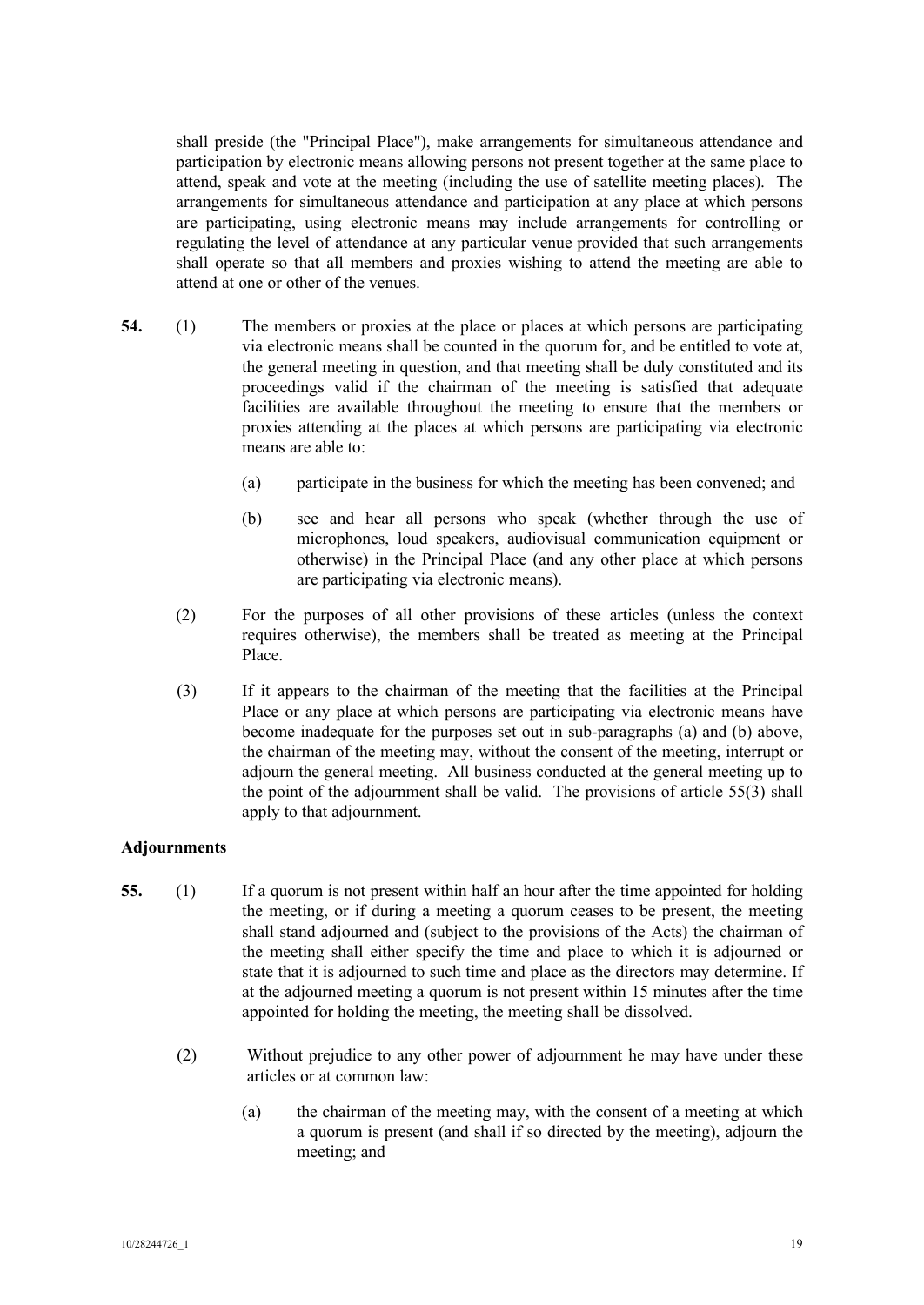- (b) the chairman of the meeting may, without the consent of the meeting, adjourn the meeting before or after it has commenced, if the chairman of the meeting considers that:
	- (i) there is not enough room for the number of members and proxies who wish to attend the meeting;
	- (ii) the behaviour of anyone present prevents, or is likely to prevent, the orderly conduct of the business of the meeting;
	- (iii) an adjournment is necessary to protect the safety of any person attending the meeting; or
	- (iv) an adjournment is otherwise necessary in order for the business of the meeting to be properly carried out,

and, if so adjourned, the chairman of the meeting shall either specify the time and place to which it is adjourned or state that it is adjourned to such time and place as the directors may determine.

(3) Subject to the provisions of the Acts, it shall not be necessary to give notice of an adjourned meeting except that when a meeting is adjourned for 14 days or more, at least seven clear days' notice shall be given specifying the time and place of the adjourned meeting and the general nature of the business to be transacted. No business shall be transacted at an adjourned meeting other than business which might properly have been transacted at the meeting had the adjournment not taken place.

# **AMENDMENTS TO RESOLUTIONS**

# **Amendments to special and ordinary resolutions**

- **56.** (1) A special resolution to be proposed at a general meeting may be amended by ordinary resolution if:
	- (a) the chairman of the meeting proposes the amendment at the general meeting at which the resolution is to be proposed; and
	- (b) the amendment does not go beyond what is necessary to correct a clear error in the resolution.
	- (2) An ordinary resolution to be proposed at a general meeting may be amended by ordinary resolution if:
		- (a) written notice of the terms of the proposed amendment and of the intention to move the amendment have been delivered to the Company at the Office at least 48 hours before the time for holding the meeting or the adjourned meeting at which the ordinary resolution in question is proposed and the proposed amendment does not, in the reasonable opinion of the chairman of the meeting, materially alter the scope of the resolution; or
		- (b) the chairman of the meeting, in his absolute discretion, decides that the proposed amendment may be considered or voted on.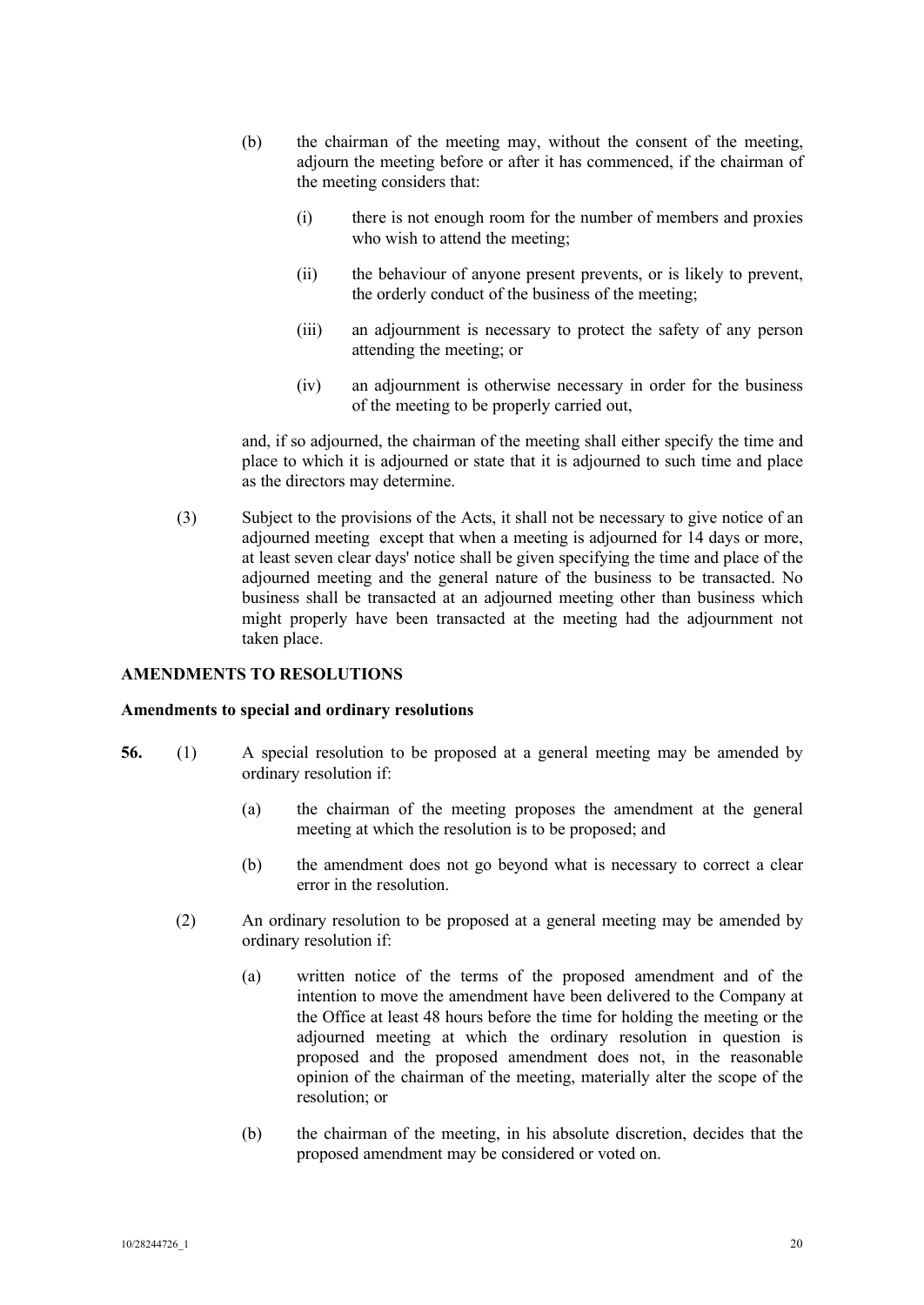## **Withdrawal and ruling amendments out of order**

**57.** With the consent of the chairman of the meeting, an amendment may be withdrawn by its proposer before it is voted on. If an amendment proposed to any resolution under consideration is ruled out of order by the chairman of the meeting, the proceedings on the resolution shall not be invalidated by any error in the ruling.

# **POLLS**

# **Demand for a poll**

- **58.** (1) A resolution put to the vote of a general meeting must be decided on a show of hands unless a poll is validly demanded. A poll on a resolution may be demanded either before a vote on a show of hands on that resolution or immediately after the result of a show of hands on that resolution is declared.
	- (2) A poll on a resolution may be demanded by:
		- (a) the chairman of the meeting;
		- (b) a majority of the directors present at the meeting;
		- (c) not less than five members having the right to vote at the meeting;
		- (d) a member or members representing not less than one-tenth of the total voting rights of all the members having the right to vote at the meeting (excluding any voting rights attached to any shares in the Company held as treasury shares); or
		- (e) a member or members holding shares conferring a right to vote on the resolution on which an aggregate sum has been paid up equal to not less than one-tenth of the total sum paid up on all the shares conferring that right (excluding any shares in the Company conferring a right to vote at the meeting which are held as treasury shares).

# **Chairman's declaration**

**59.** Unless a poll is duly demanded and the demand is not subsequently withdrawn, a declaration by the chairman of the meeting that a resolution has been carried or carried unanimously, or by a particular majority, or lost, or not carried by a particular majority, and an entry in respect of such declaration in the minutes of the meeting, shall be conclusive evidence of the fact without proof of the number or proportion of the votes recorded in favour of or against the resolution.

# **Withdrawal of demand for a poll**

**60.** The demand for a poll may, before the poll is taken, be withdrawn but only with the consent of the chairman of the meeting, and a demand so withdrawn shall not be taken to have invalidated the result of a show of hands declared before the demand was made.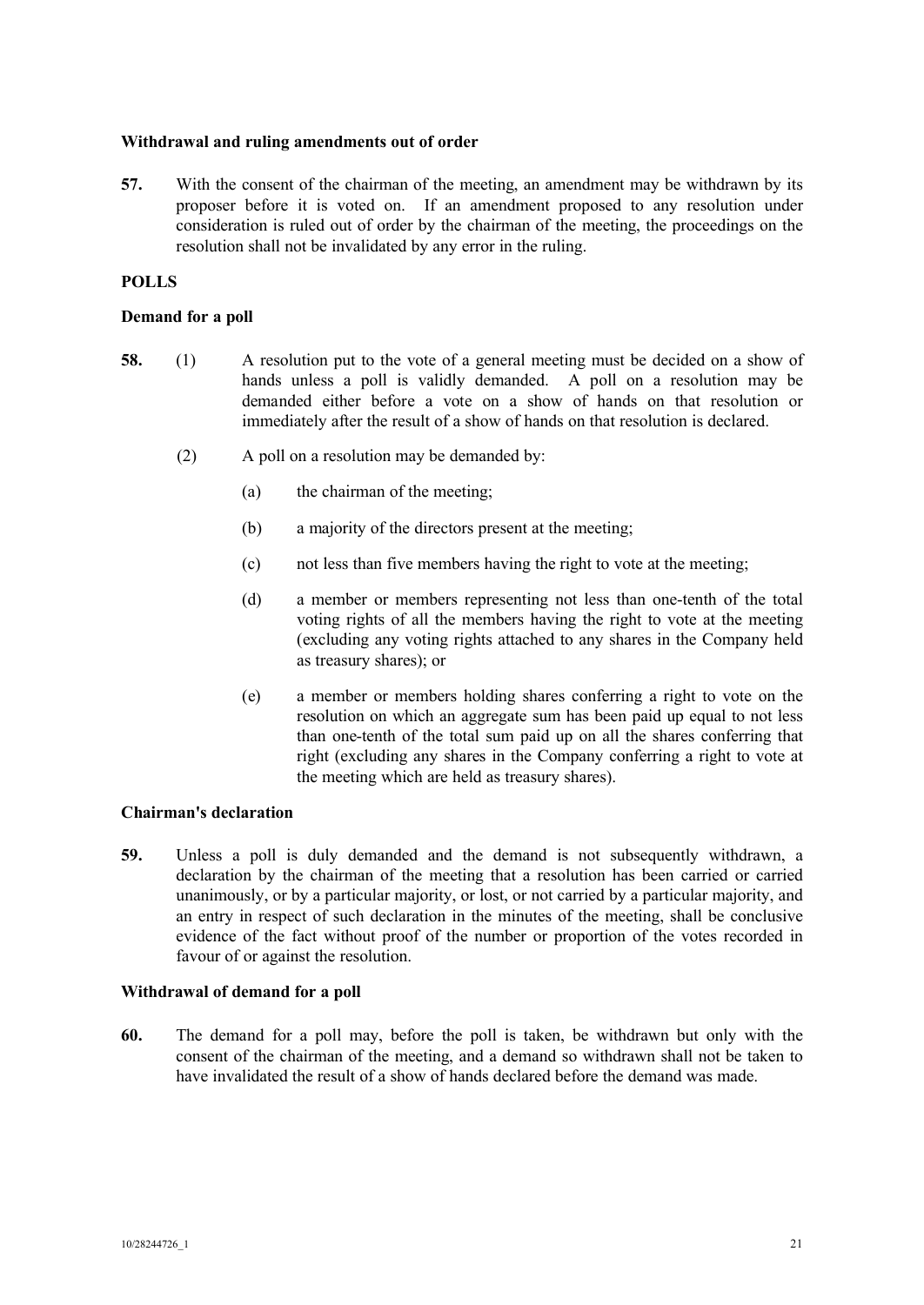## **Polls to be taken as chairman directs**

**61.** Polls at general meetings shall, subject to articles 62 and 63 below, be taken when, where and in such manner as the chairman of the meeting directs. The chairman of the meeting may appoint scrutineers (who need not be members) and decide how and when the result of the poll is to be declared. The result of a poll shall be the decision of the meeting in respect of the resolution on which the poll was demanded.

## **When poll to be taken**

**62.** A poll on the election of the chairman of the meeting or on a question of adjournment must be taken immediately. Any other polls must be taken either during the meeting or within 30 days of the poll being demanded. A demand for a poll does not prevent a general meeting from continuing, except as regards the question on which the poll was demanded. If a poll is demanded before the declaration of the result of a show of hands and the demand is duly withdrawn, the meeting shall continue as if the demand had not been made.

## **Notice of poll**

**63.** No notice need be given of a poll not taken during the meeting if the time and place at which it is to be taken are announced at the meeting at which it is demanded. In any other case, at least seven clear days' notice must be given specifying the time and place at which the poll is to be taken.

## **Chairman's casting vote**

**64.** In the case of an equality of votes, whether on a show of hands or on a poll, the chairman of the meeting at which the show of hands takes place or at which the poll is demanded shall be entitled to a casting vote in addition to the votes to which he may be entitled as a member or as a proxy or authorised representative of a member.

# **VOTES OF MEMBERS**

# **Voting rights**

- **65.** Subject to any rights or restrictions attached to any shares:
	- (a) on a show of hands:
		- (i) every member who is present in person has one vote;
		- (ii) every proxy present who has been duly appointed by one or more members entitled to vote on the resolution has one vote, except that if the proxy has been duly appointed by more than one member entitled to vote on the resolution and is instructed by one or more of those members to vote for the resolution and by one or more others to vote against it, or is instructed by one or more of those members to vote in one way and is given discretion as to how to vote by one or more others (and wishes to use that discretion to vote in the other way) he has one vote for and one vote against the resolution; and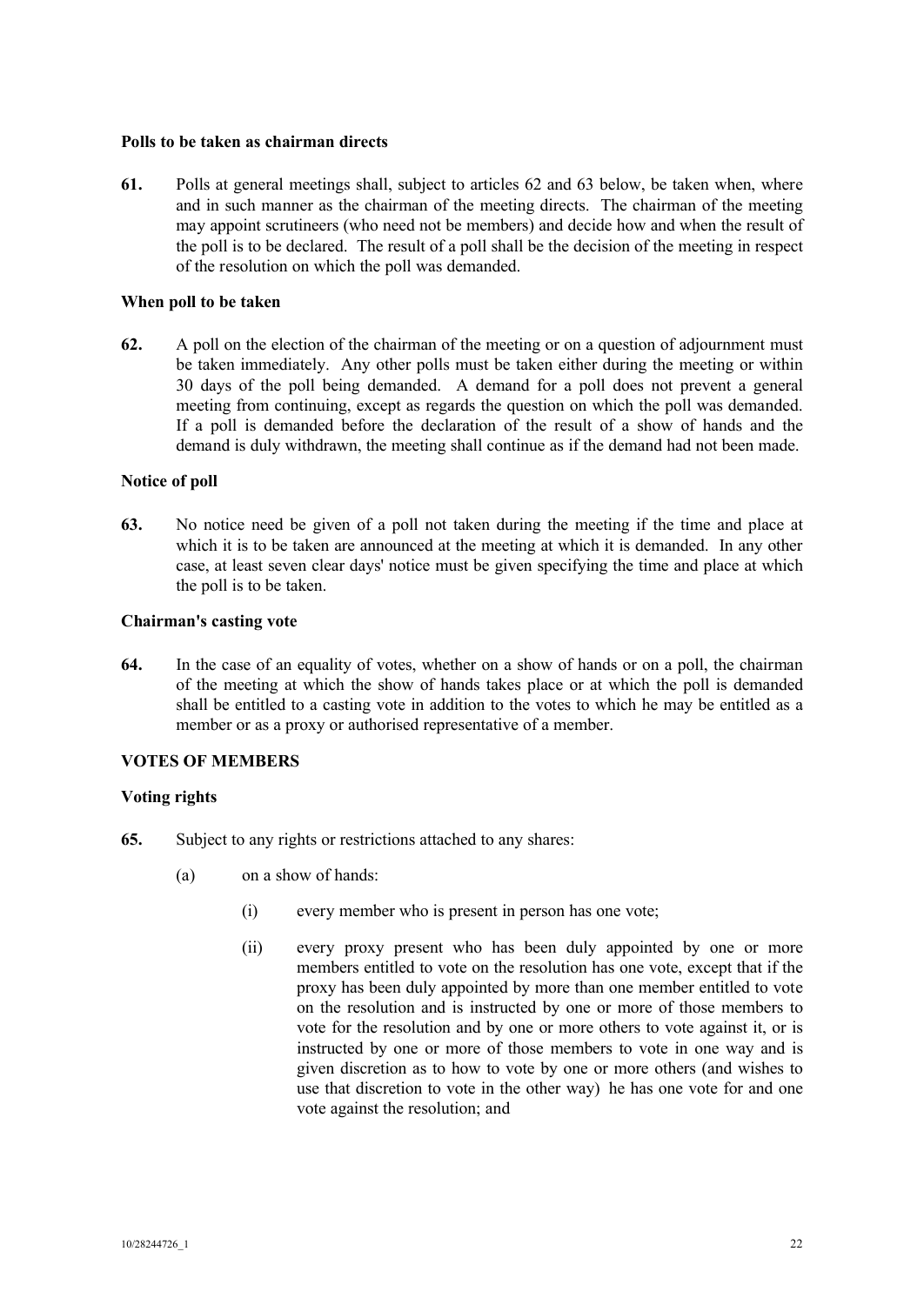- (iii) every corporate representative present who has been duly authorised by a corporation has the same voting rights as the corporation would be entitled to;
- (b) on a poll every member present in person or by duly appointed proxy or corporate representative has one vote for every share of which he is the holder or in respect or which his appointment as proxy or corporate representative has been made; and
- (c) A member, proxy or corporate representative entitled to more than one vote need not, if he votes, use all his votes or cast all the votes he uses the same way.

## **Voting record date**

**66.** For the purposes of determining which persons are entitled to attend or vote at a general meeting and how many votes such persons may cast, the Company may specify in the notice convening the meeting a time, being not more than 48 hours before the time fixed for the meeting (and for this purpose no account shall be taken of any part of a day that is not a working day), by which a person must be entered on the register in order to have the right to attend or vote at the meeting.

## **Votes of joint holders**

**67.** In the case of joint holders the vote of the senior who tenders a vote shall be accepted to the exclusion of the votes of the other joint holders, and seniority shall be determined by the order in which the names of the holders stand in the register of members.

#### **Votes on behalf of an incapable member**

**68.** A member in respect of whom an order has been made by any court having jurisdiction (whether in the United Kingdom or elsewhere) in matters concerning mental disorder may vote, on a show of hands or on a poll, by any person authorised in that behalf by that court and the person so authorised may exercise other rights in relation to general meetings, including appointing a proxy. Evidence to the satisfaction of the directors of the authority of the person claiming the right to vote shall be delivered to the Office, or such other place as is specified in accordance with these articles for the delivery or receipt of appointments of proxy, not less than 48 hours before the time appointed for holding the meeting or adjourned meeting at which the right to vote is to be exercised, and in default the right to vote shall not be exercisable.

#### **No right to vote where sums overdue**

**69.** No member shall have the right to vote at any general meeting or at any separate meeting of the holders of any class of shares, either in person or by proxy, in respect of any share held by him unless all amounts presently payable by him in respect of that share have been paid.

#### **Objections and validity of votes**

**70.** (1) Any objection to the qualification of any person voting at a general meeting or on a poll or to the counting of, or failure to count, any vote, must be made at the meeting or adjourned meeting or at the time the poll is taken (if not taken at the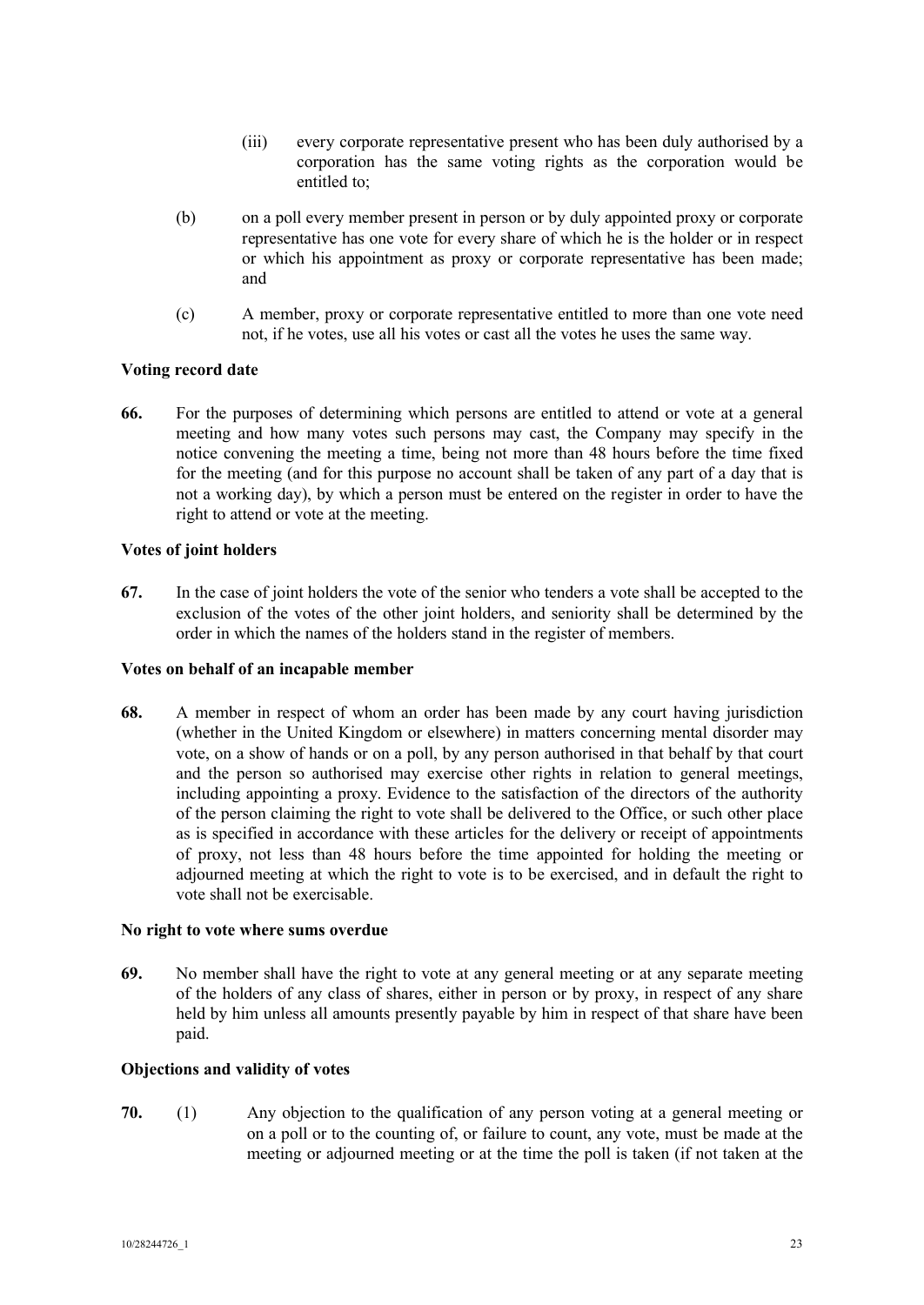meeting or adjourned meeting) at which the vote objected to is tendered. Any objection made in due time shall be referred to the chairman of the meeting whose decision shall be final and conclusive. If a vote is not disallowed by the chairman of the meeting it is valid for all purposes.

(2) The Company shall not be bound to enquire whether any proxy or corporate representative votes in accordance with the instructions given to him by the member he represents and if a proxy or corporate representative does not vote in accordance with the instructions of the member he represents the vote or votes cast shall nevertheless be valid for all purposes.

# **PROXIES AND CORPORATE REPRESENTATIVES**

## **Appointment of proxies**

- **71.** A member is entitled to appoint another person as his proxy to exercise all or any of his rights to attend and to speak and vote at a meeting of the Company. The appointment of a proxy shall be deemed also to confer authority to demand or join in demanding a poll. Delivery of an appointment of proxy shall not preclude a member from attending and voting at the meeting or at any adjournment of it. A proxy need not be a member. A member may appoint more than one proxy in relation to a meeting, provided that each proxy is appointed to exercise the rights attached to a different share or shares held by him. References in these articles to an appointment of proxy include references to an appointment of multiple proxies.
- **72.** Where two or more valid appointments of proxy are received in respect of the same share in relation to the same meeting, the one which is last sent shall be treated as replacing and revoking the other or others. If the Company is unable to determine which is last sent, the one which is last received shall be so treated. If the Company is unable to determine either which is last sent or which is last received, none of such appointments shall be treated as valid in respect of that share.

# **Form of proxy appointment**

- **73.** (1) Subject to article 74 an appointment of proxy shall be in writing in any usual form or in any other form which the directors may approve and shall be executed by or on behalf of the appointor which in the case of a corporation may be either under its common seal or under the hand of a duly authorised officer or other person duly authorised for that purpose. The signature on the appointment of proxy need not be witnessed.
	- (2) Where the appointment of a proxy is expressed to have been or purports to have been executed by a duly authorised person on behalf of a member:
		- (a) the Company may treat the appointment as sufficient evidence of that person to execute the appointment of proxy on behalf of that member; and
		- (b) the member shall, if requested by or on behalf of the Company, send or procure the sending of any authority under which the appointment of proxy has been executed, or a certified copy of any such authority to such address and by such time as required under article 75 and, if the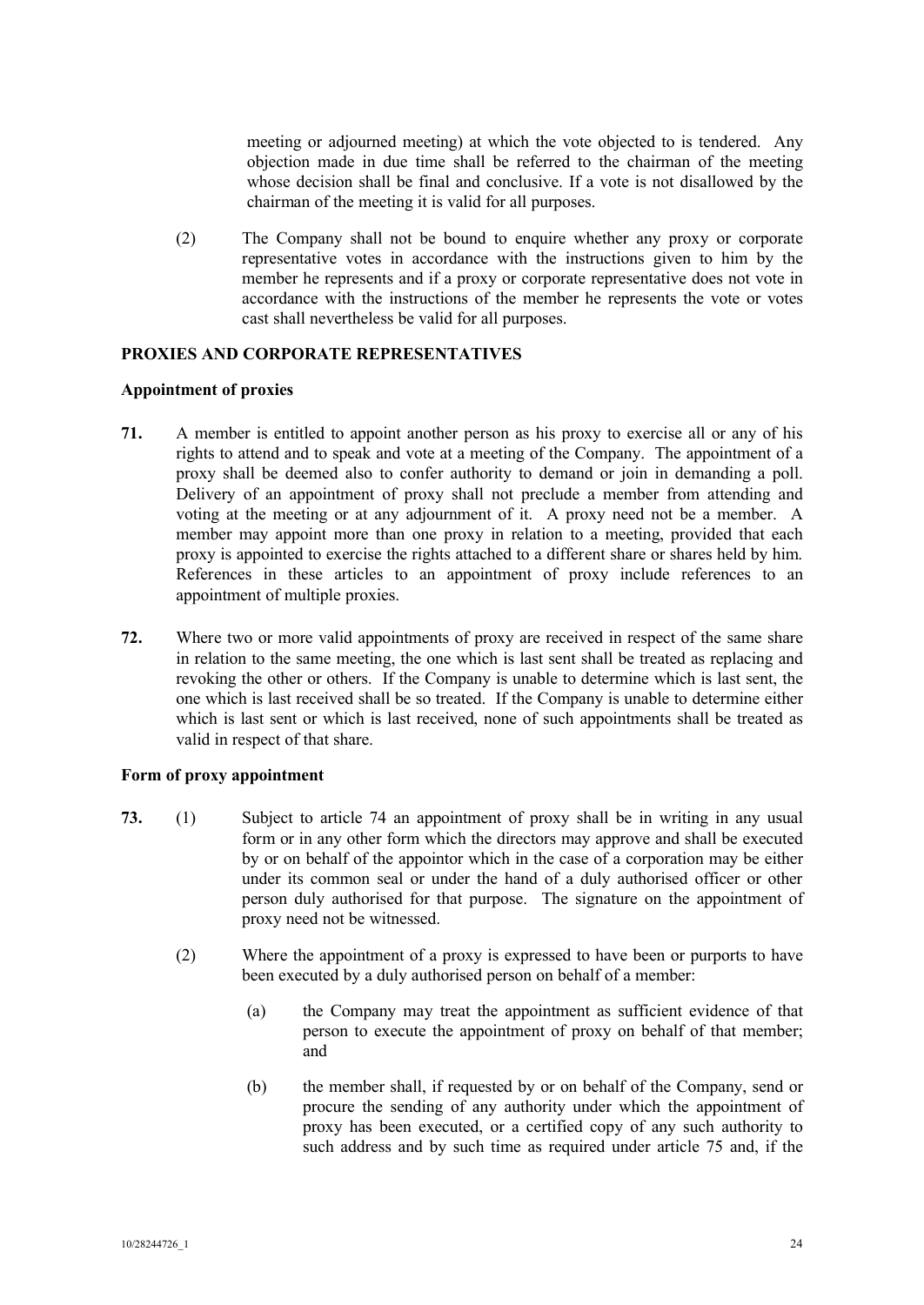request is not complied with in any respect, the appointment of proxy may be treated as invalid.

# **Proxies sent or supplied in electronic form**

**74.** The directors may (and shall if and to the extent that the Company is required to do so by the Acts) allow an appointment of proxy to be sent or supplied in electronic form subject to any conditions or limitations as the directors may specify. Where the Company has given an electronic address in any instrument of proxy or invitation to appoint a proxy, any document or information relating to proxies for the meeting (including any document necessary to show the validity of, or otherwise relating to, an appointment of proxy, or notice of the termination of the authority of a proxy) may be sent by electronic means to that address, subject to any conditions or limitations specified in the relevant notice of meeting.

## **Receipt of appointments of proxy**

- **75.** (1) An appointment of proxy may:
	- (a) in the case of an appointment of proxy in hard copy form, be received at the Office or such other place in the United Kingdom as is specified in the notice convening the meeting, or in any appointment of proxy or any invitation to appoint a proxy sent out or made available by the Company in relation to the meeting, not less than 48 hours before the time for holding the meeting or adjourned meeting to which it relates; or
	- (b) in the case of an appointment of proxy in electronic form, be received at the electronic address specified in the notice convening the meeting, or in any instrument of proxy or any invitation to appoint a proxy sent out or made available by the Company in relation to the meeting, not less than 48 hours before the time for holding the meeting or adjourned meeting to which it relates; or
	- (c) in the case of a poll taken subsequently to the date of the meeting or adjourned meeting, be received as aforesaid not less than 24 hours (or such shorter time as the directors may determine) before the time appointed for the taking of the poll.
	- (2) The directors may specify in the notice convening the meeting that in determining the time for delivery of proxies pursuant to this article, no account shall be taken of any part of any day that is not a working day. An appointment of proxy which is not received or delivered in a manner so permitted shall be invalid.

# **Termination of appointments of proxy**

**76.** A vote given or poll demanded by proxy shall be valid notwithstanding the previous termination of the authority of the person voting or demanding a poll, unless notice of the termination was delivered in writing to the Company at such place or address at which an appointment of proxy may be duly received under article 75 not later than the last time at which an appointment of proxy should have been received under article 75 in order for it to be valid.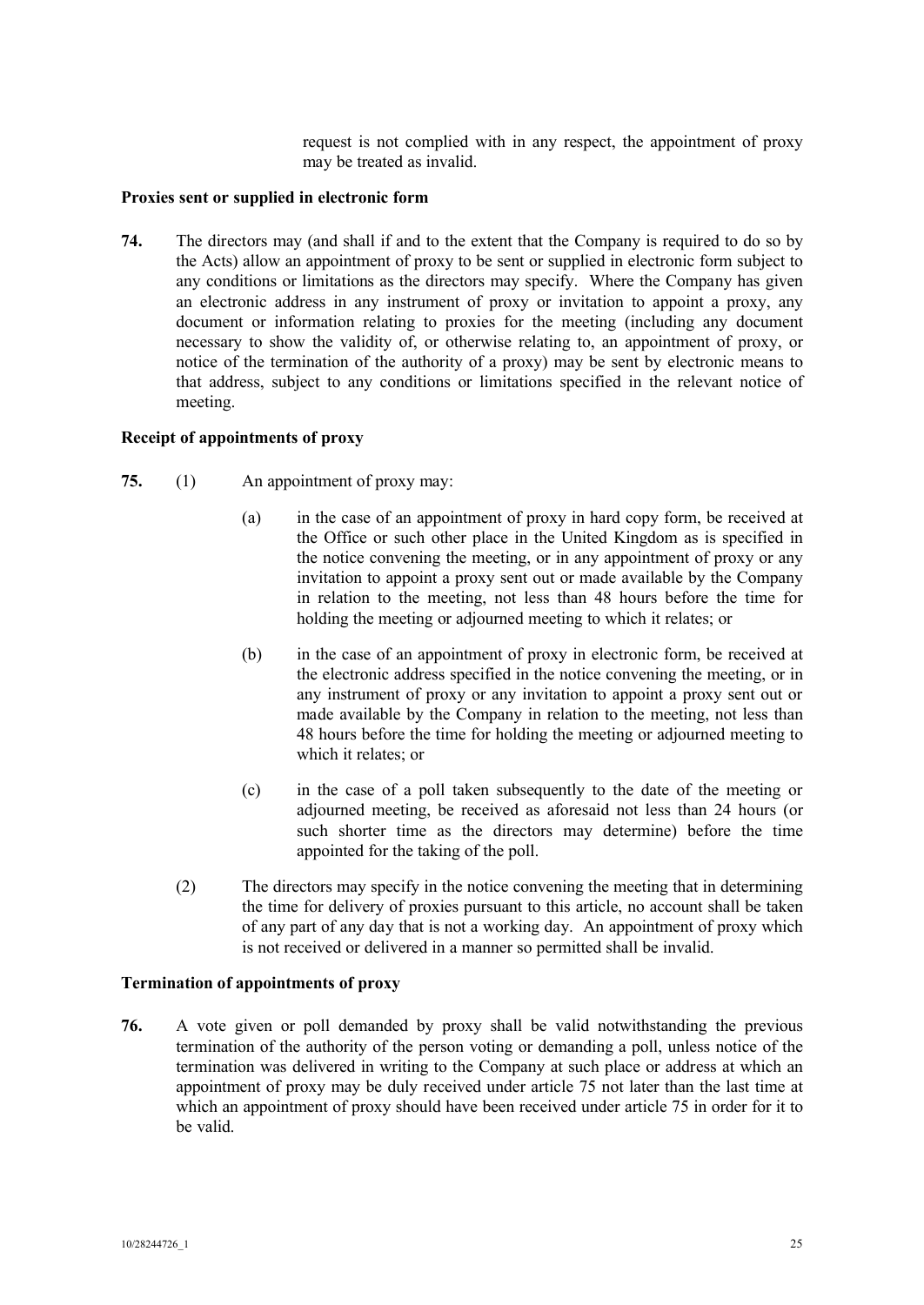# **Availability of appointments of proxy**

**77.** The directors may at the expense of the Company send or make available appointments of proxy or invitations to appoint a proxy to the members by post or by electronic means or otherwise (with or without provision for their return prepaid) for use at any general meeting or at any separate meeting of the holders of any class of shares, either in blank or nominating in the alternative any one or more of the directors or any other person. If for the purpose of any meeting, appointments of proxy or invitations to appoint as proxy a person or one of a number of persons specified in the invitations are issued at the Company's expense, they shall be issued to all (and not to some only) of the members entitled to be sent a notice of the meeting and to vote at it. The accidental omission, or the failure due to circumstances beyond the Company's control, to send or make available such an appointment of proxy or give such an invitation to, or the non-receipt thereof by, any member entitled to attend and vote at a meeting shall not invalidate the proceedings at that meeting.

## **Corporations acting by representatives**

- **78.** (1) Subject to the provisions of the Acts, any corporation (other than the Company itself) which is a member of the Company may, by resolution of its directors or other governing body, authorise a person or persons to act as its representative or representatives at any meeting of the Company, or at any separate meeting of the holders of any class of shares. The corporation shall for the purposes of these articles be deemed to be present in person at any such meeting if a person or persons so authorised is present at it. The Company may require such person or persons to produce a certified copy of the resolution before permitting him to exercise his powers.
	- (2) A vote given or poll demanded by a corporate representative shall be valid notwithstanding that he is no longer authorised to represent the member unless notice of the termination was delivered in writing to the Company at such place or address and by such time as is specified in article 75 for the receipt of an appointment of proxy.

# **APPOINTMENT AND RETIREMENT OF DIRECTORS**

#### **Number of directors**

**79.** Unless otherwise determined by the Company by ordinary resolution the number of directors (disregarding alternate directors) shall not be subject to any maximum but shall not be less than two.

#### **Power of Company to appoint a director**

**80.** Subject to the provisions of these articles, the Company may by ordinary resolution appoint a person who is willing to act as a director, and is permitted by law to do so, to be a director, either to fill a vacancy or as an additional director.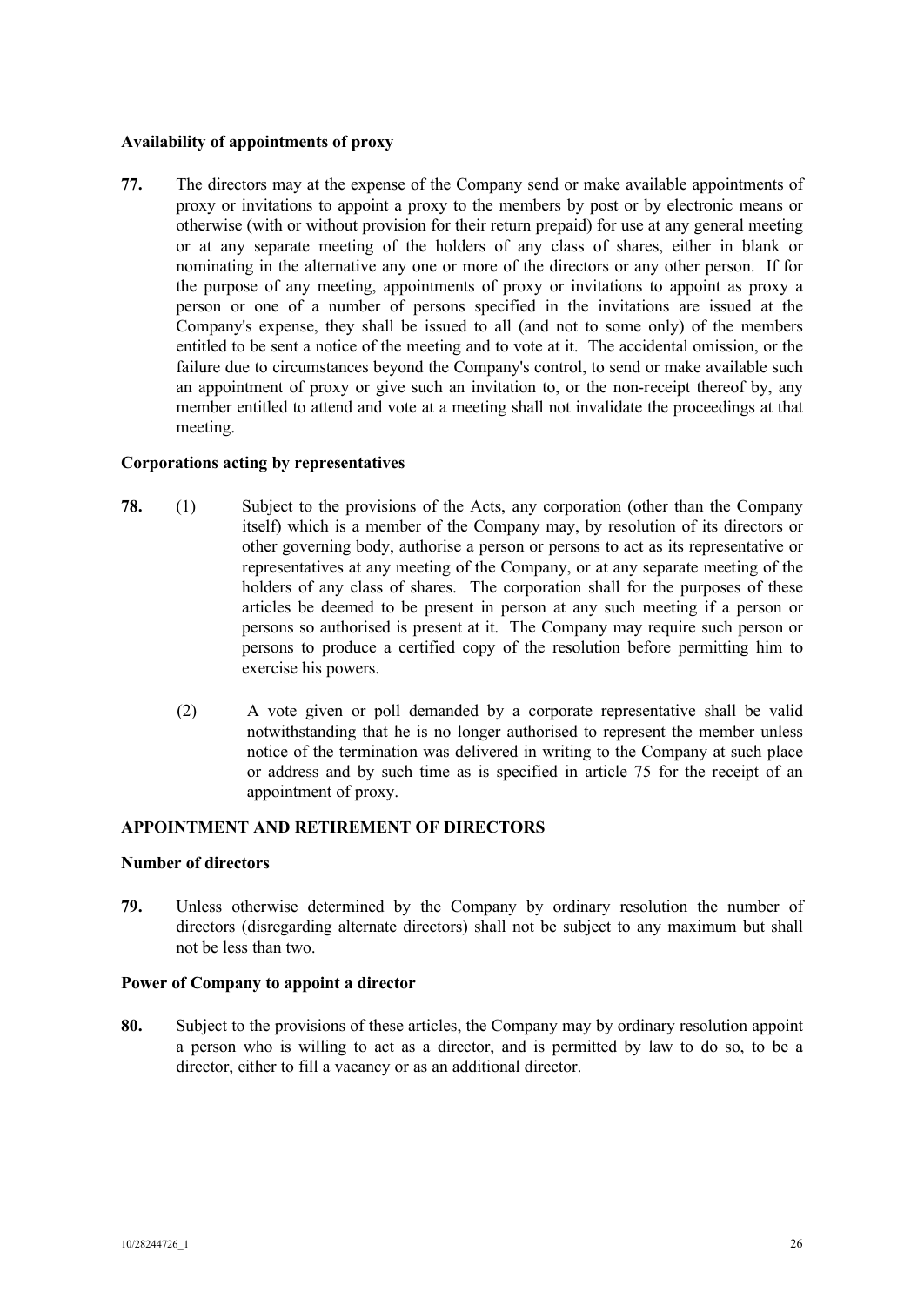# **Procedure for appointment or reappointment at general meeting**

- **81.** No person other than a director retiring at the meeting shall be appointed or reappointed a director at any general meeting unless:
	- (a) he is recommended by the directors; or
	- (b) not less than seven nor more than 35 days before the date appointed for holding the meeting, notice executed by a member qualified to vote on the appointment or reappointment has been given to the Company of the intention to propose that person for appointment or reappointment, stating the particulars which would, if he were appointed or reappointed, be required to be included in the Company's register of directors, together with notice executed by that person of his willingness to be appointed or reappointed.

#### **Election of two or more directors**

**82.** At a general meeting a motion for the appointment of two or more persons as directors by a single resolution shall not be made, unless a resolution that it shall be so made has first been agreed to by the meeting without any vote being given against it. For the purposes of this article a motion for approving a person's appointment or for nominating a person for appointment shall be treated as a motion for his appointment.

## **Power of directors to appoint a director**

**83.** The directors may appoint a person who is willing to act as a director, and is permitted by law to do so, to be a director, either to fill a vacancy or as an additional director, provided that the appointment does not cause the number of directors to exceed any number fixed as the maximum number of directors. A director so appointed shall retire at the next annual general meeting and shall then be eligible for reappointment.

#### **Number and identity of directors to retire by rotation**

- **84.** (1) At the annual general meeting in every year there shall retire from office by rotation:
	- (a) all directors who held office at the time of each of the two preceding annual general meetings and who did not retire at either of them;
	- (b) if the number of directors retiring under (a) above is less than one-third of the Relevant Directors (or, if the number of Relevant Directors is not three or a multiple of three, is less than the number which is nearest to but does not exceed one-third of the Relevant Directors), such additional number of directors as shall, together with the directors retiring under (a) above, equal one-third of the Relevant Directors (or, if the number of Relevant Directors is not three or a multiple of three, the number which is nearest to but does not exceed one-third of the Relevant Directors).
	- (2) Subject to the provisions of this article the directors, if any, to retire by rotation under paragraph (1)(b) of this article shall be those other Relevant Directors who have been longest in office since their last appointment or reappointment, but, as between persons who became or were last reappointed directors on the same day,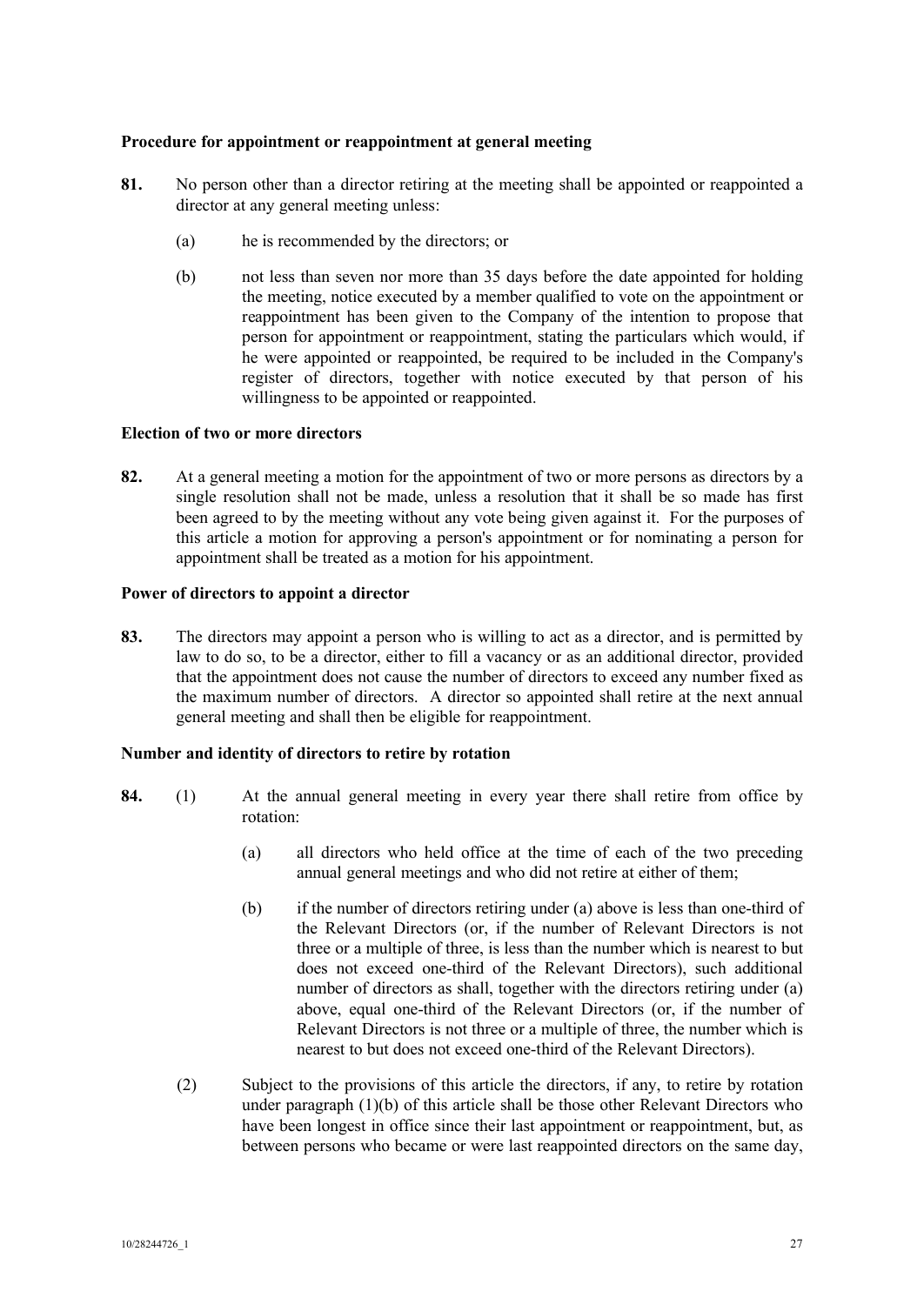those to retire shall (unless they otherwise agree among themselves) be determined by lot.

- (3) Any director who is to retire at or prior to the annual general meeting for any reason other than retirement by rotation under paragraph (1) of this article shall be an "Excluded Director". An Excluded Director shall not be taken into account in determining the number or identity of the directors to retire by rotation at that meeting pursuant to paragraphs (1) and (2) of this article.
- (4) The number and identity of the directors to retire at an annual general meeting pursuant to paragraphs (1) and (2) of this article shall be determined by reference to the number and identity of the directors, other than any Excluded Director, at 9.00 am (London time) on the date of the notice convening the annual general meeting (the "Relevant Directors") notwithstanding any change in the number or identity of such directors after that time but before the close of that annual general meeting.
- (5) Any non-executive director (other than the chairman) who has held office as a non-executive director for nine years or more shall retire from office at each annual general meeting and shall be eligible for reappointment.

#### **Filling of vacancy**

**85.** If the Company, at the meeting at which a director retires under any provision of these articles, does not fill the vacancy the retiring director shall, if willing to act, be deemed to have been reappointed unless at the meeting it is resolved not to fill the vacancy or a resolution for the reappointment of the director is put to the meeting and lost.

#### **Director not reappointed at annual general meeting**

**86.** A director who retires at an annual general meeting may be reappointed. If he is not reappointed or deemed to have been reappointed, he shall retain office until the meeting elects someone in his place or, if it does not do so, until the close of the meeting.

# **DISQUALIFICATION AND REMOVAL OF DIRECTORS**

#### **Removal of director**

**87.** In addition to any power of removal under the Acts, the Company may, by special resolution, remove a director before the expiration of his period of office and, subject to these articles, may, by ordinary resolution, appoint another person who is willing to act as a director, and is permitted by law to do so, to be a director instead of him. A person so appointed shall be treated, for the purposes of determining the time at which he or any other director is to retire, as if he had become a director on the day on which the director in whose place he is appointed was last appointed or reappointed a director.

#### **Termination of a director's appointment**

- **88.** A person ceases to be a director as soon as:
	- (a) that person ceases to be a director by virtue of any provision of the Acts or is prohibited from being a director by law; or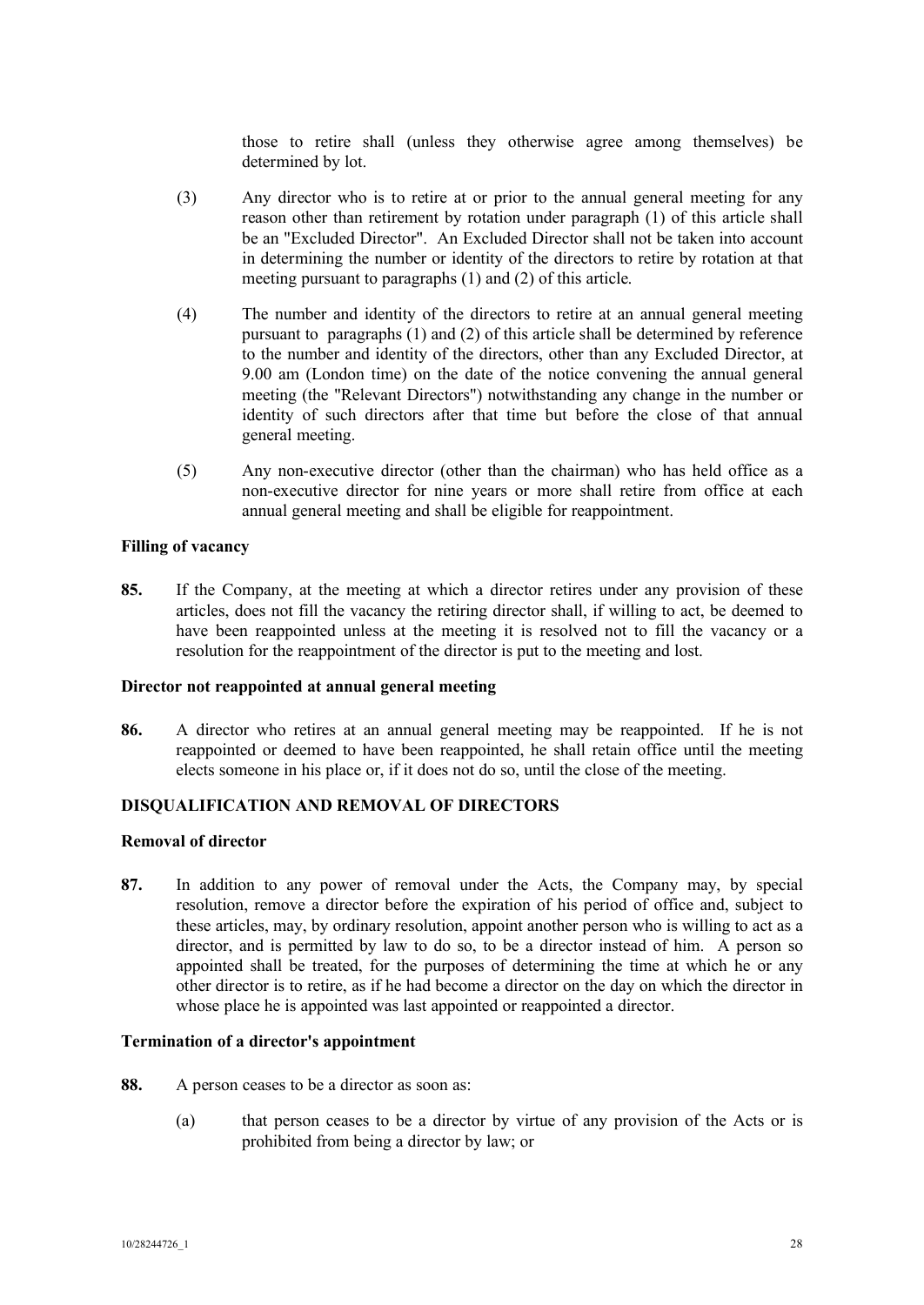- (b) a bankruptcy order is made against that person; or
- (c) a composition is made with that person's creditors generally in satisfaction of that person's debts; or
- (d) by reason of that person's mental health, a court makes an order which wholly or partly prevents that person from personally exercising any powers or rights which that person would otherwise have; or
- (e) notification is received by the Company from that person that he is resigning or retiring from his office as director, and such resignation or retirement has taken effect in accordance with its terms; or
- (f) in the case of a director who holds any executive office, his appointment as such is terminated or expires and the directors resolve that he should cease to be a director; or
- (g) that person is absent without permission of the other directors from meetings of the directors for more than six consecutive months and the other directors resolve that he should cease to be a director; or
- (h) a notice in writing is served upon him personally, or at his residential address provided to the Company for the purposes of section 165 of the Companies Act 2006, signed by all the other directors stating that that person shall cease to be a director with immediate effect (and such notice may consist of several copies each signed by one or more directors, but a notice executed by an alternate director need not also be executed by his appointor and, if it is executed by a director who has appointed an alternate director, it need not also be executed by the alternate director in that capacity).

# **ALTERNATE DIRECTORS**

# **Appointment and removal of an alternate director**

**89.** Any director (other than an alternate director) may appoint any other director, or any other person approved by resolution of the directors and willing to act and permitted by law to do so, to be an alternate director and may remove an alternate director appointed by him from his appointment as alternate director.

# **Rights of an alternate director**

**90.** An alternate director shall be entitled to receive notices of meetings of the directors and of committees of the directors of which his appointor is a member, to attend and vote at any such meeting at which the director appointing him is not present, and generally to perform all the functions of his appointor as a director in his absence. An alternate director shall not (unless the Company by ordinary resolution otherwise determines) be entitled to any fees for his services as an alternate director, but shall be entitled to be paid such expenses as might properly have been paid to him if he had been a director.

# **Termination of an alternate director's appointment**

**91.** An alternate director shall cease to be an alternate director if his appointor ceases to be a director; however, if a director retires, by rotation or otherwise, but is reappointed or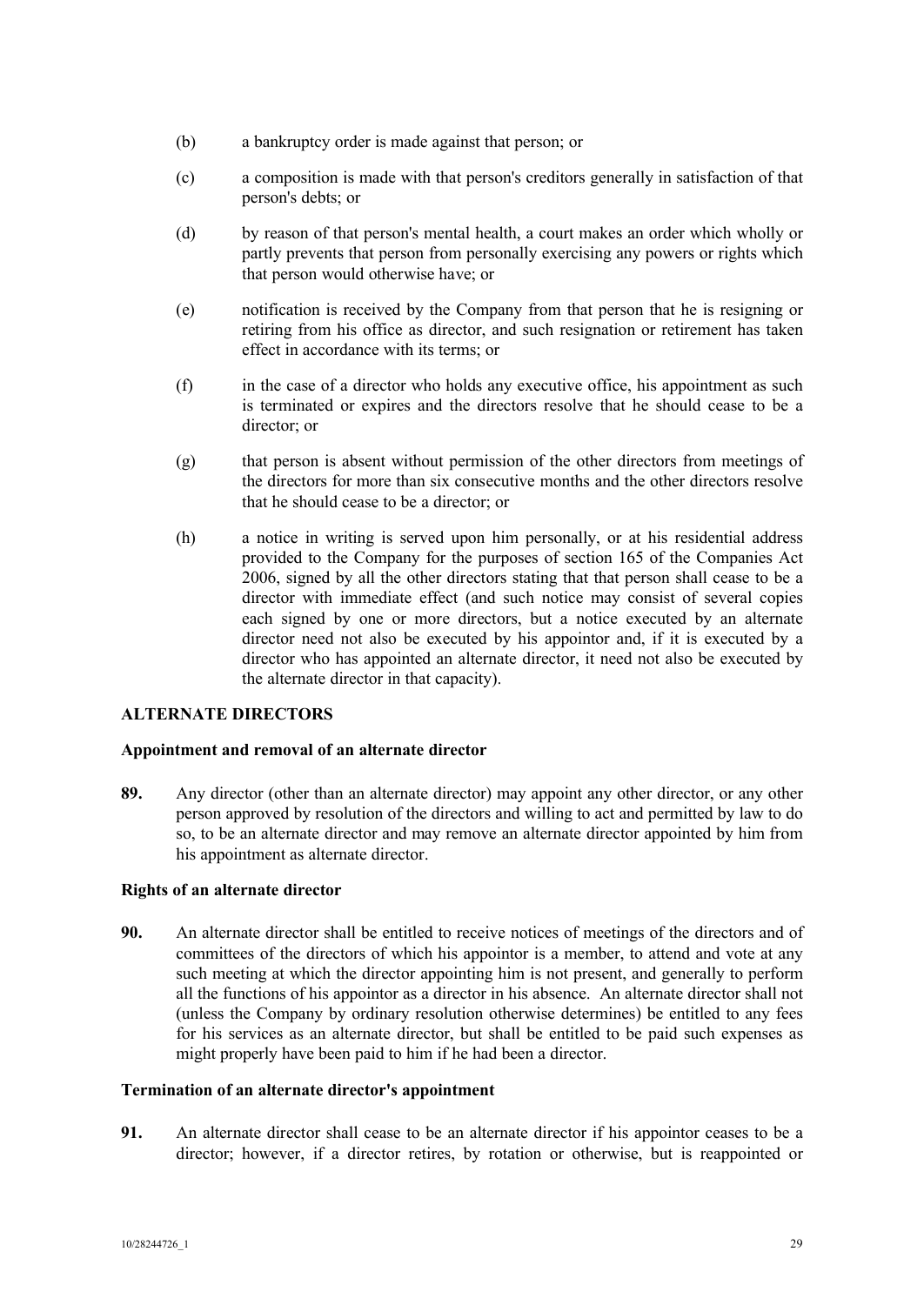deemed to have been reappointed at the meeting at which he retires, any appointment of an alternate director made by him which was in force immediately prior to his retirement shall continue after his reappointment.

**92.** An alternate director shall cease to be an alternate director on the occurrence in relation to the alternate director of any event which, if it occurred in relation to his appointor, would result in the termination of the appointor's appointment as a director.

## **Method of appointment or removal of an alternate director**

**93.** An appointment or removal of an alternate director shall be by notice in writing to the Company signed by the director making or revoking the appointment or in any other manner approved by the directors.

## **Other provisions regarding alternate directors**

- **94.** Save as otherwise provided in these articles, an alternate director shall:
	- (a) be deemed for all purposes to be a director;
	- (b) alone be responsible for his own acts and omissions;
	- (c) in addition to any restrictions which may apply to him personally, be subject to the same restrictions as his appointor; and
	- (d) not be deemed to be the agent of or for the director appointing him.

# **POWERS OF DIRECTORS**

#### **General powers of the Company vested in the directors**

**95.** The business of the Company shall be managed by the directors who, subject to the provisions of these articles and to any directions given by special resolution to take, or refrain from taking, specified action, may exercise all the powers of the Company. No alteration of these articles and no such direction shall invalidate any prior act of the directors which would have been valid if that alteration had not been made or that direction had not been given. The powers given by this article shall not be limited by any special power given to the directors by these articles and a meeting of the directors at which a quorum is present may exercise all powers exercisable by the directors.

# **Borrowing powers and restrictions**

**96.** (1) The directors shall restrict the borrowings of the Company and exercise all voting and other rights or powers of control exercisable by the Company in relation to its subsidiary undertakings (if any) so as to secure (but as regards subsidiary undertakings only so far as by such exercise it can secure) that the aggregate principal amount of all borrowings by the Group (as defined in article  $97(1)(d)$ ) outstanding at any time (exclusive of any borrowings which are owed by any Group company (as so defined) to another Group company and subject to articles 97(2) and 97(5) below) shall not without the previous sanction of an ordinary resolution of the Company exceed an amount equal to four times the Adjusted Capital and Reserves (as so defined).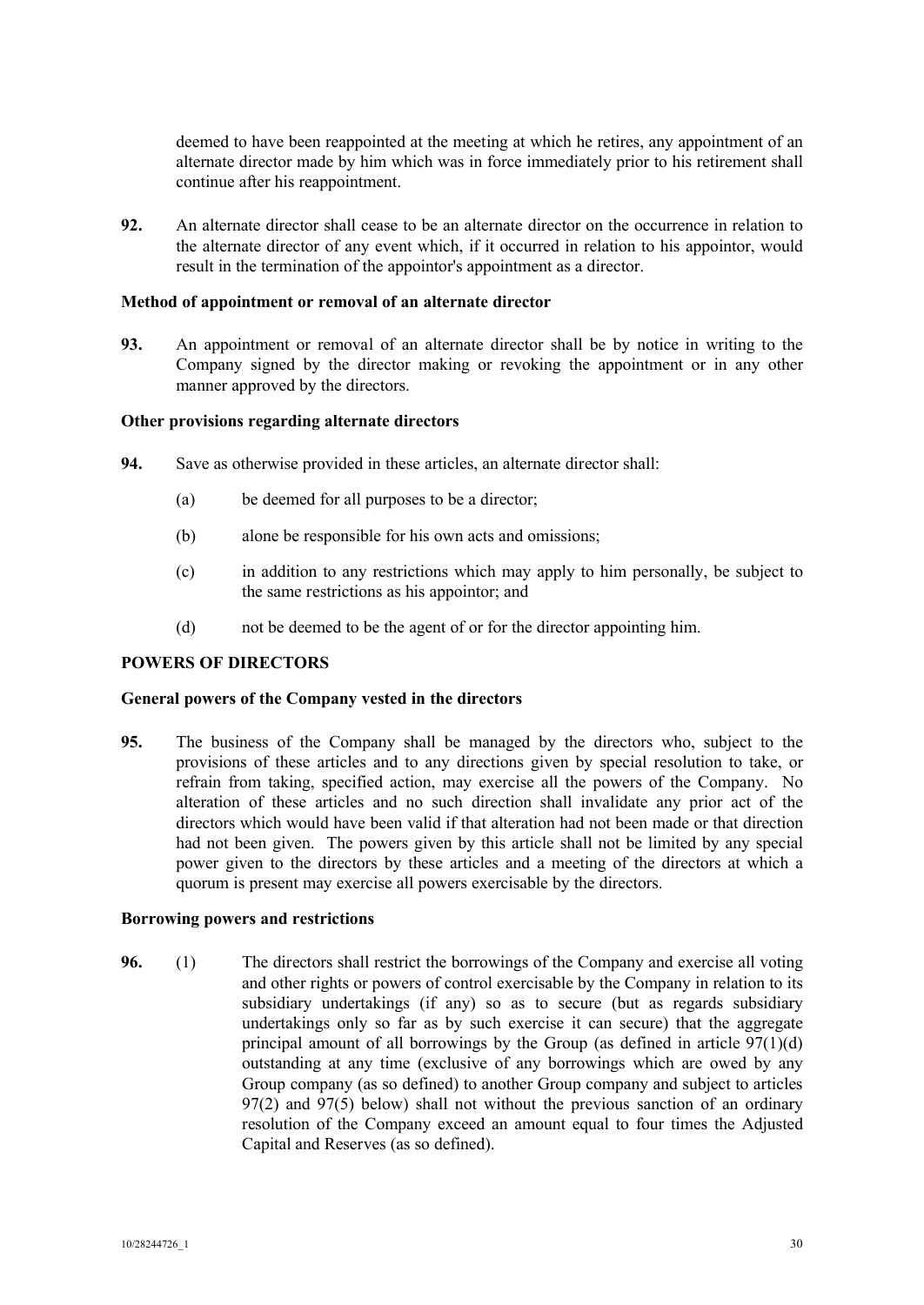- (2) The Company shall not be in breach of the borrowing limit under these articles by reason of the limit being exceeded as a result only of any fluctuation in rates of exchange provided that within six months of the board becoming aware of any such fluctuation or change which would but for this provision have caused such a breach, the aggregate principal amount of all borrowings by the Group in accordance with this article is reduced to an amount not exceeding the said limit.
- (3) If as a result of any change in legislation relating to or affecting taxation matters, any amount payable by a Group company in respect of any finance lease shall increase and, if in consequence the borrowing limit under these articles is exceeded, an amount of moneys borrowed equal to the excess may be disregarded until the expiration of six months after the date on which the board becomes aware that such a situation has arisen.
- (4) No person dealing with the Company or any of its subsidiary undertakings shall be concerned to see or inquire whether the borrowing limit imposed under these articles is observed, and no debt incurred or security given in excess of such limit shall be void or voidable at the instance of the Company or any other Group company unless the lender or the recipient of the security had, at the time when the debt was incurred or security given, express notice that the limit had been or would thereby be exceeded.
- (5) A certificate or report by the auditors as to the amount of Adjusted Capital and Reserves or the amount of borrowings or to the effect that the limit imposed by these articles has or has not been or will or will not be exceeded at any particular time or times shall be conclusive evidence of the amount or of that fact.
- **97.** (1) For the purposes of the provisions of articles 96 and 97:
	- (a) **Adjusted Capital and Reserves** shall mean the aggregate of:
		- (i) the amount paid up or credited as paid up on the issued share capital of the Company and on any share capital that has been unconditionally allotted but not issued; and
		- (ii) the amounts standing to the credit of the reserves of the Group (including any share premium account, capital redemption reserve and revaluation reserve) after adding any credit balance or deducting any debit balance on the profit and loss account,

in each case as shown in the Latest Accounts but after:

(iii) making such adjustments as may be appropriate to reflect any variations since the date of the Latest Accounts in such share capital or reserves and so that for this purpose if the Company proposes to issue or has issued any shares for cash and the issue has been underwritten or agreed to be subscribed or taken up then these shares shall be deemed to have been allotted and the amount (including any premium) of the subscription moneys or consideration payable (not being moneys payable later than six months after the date of allotment) shall be deemed to have been paid up on the date when the issue of such shares was underwritten or agreed to be subscribed or taken (or, if such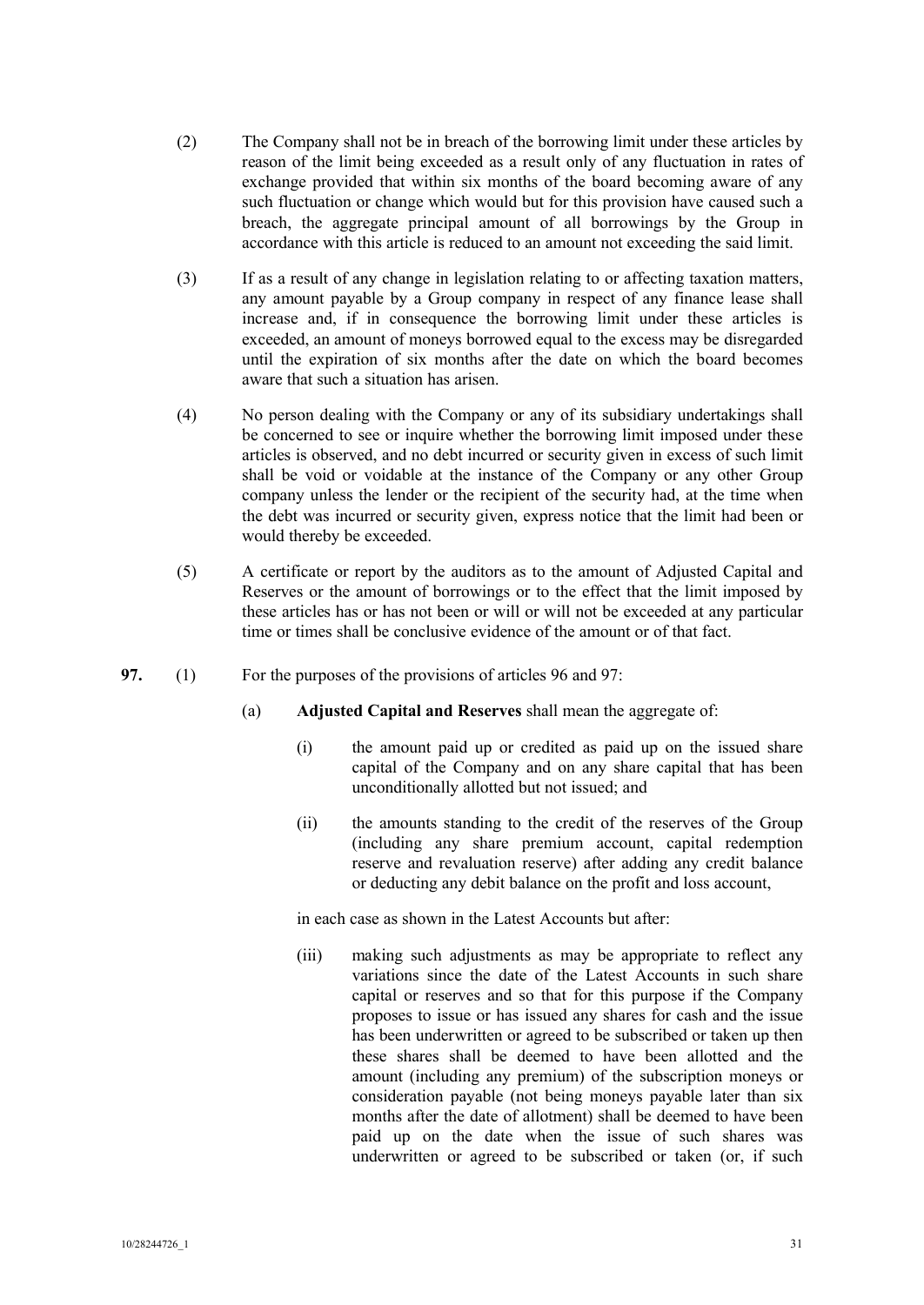underwriting or subscription or purchase was conditional, on the date when it becomes unconditional);

- (iv) making such adjustments as may be appropriate to reflect any variations since the date of the Latest Accounts in the interests of the Company in its subsidiary undertakings (including any undertaking which was not a subsidiary undertaking at that date but which is so as at the relevant time) and any undertaking which was a subsidiary undertaking at the date of the latest accounts but which is no longer so at the relevant time and any variations as a result of the transaction in relation to which the calculation falls to be made;
- (v) excluding any sums attributable to outside interests in any subsidiary undertaking;
- (vi) deducting (A) any distributions declared, recommended or made by a Group company (to a person other than another Group company) out of profits earned up to and including the date of the Latest Accounts (to the extent that any such distributions are not provided for in such accounts) and (B) any amounts attributable to intangible assets (including goodwill) shown in the Latest Accounts;
- (vii) making such other adjustments (if any) as the auditors may consider appropriate.
- (b) **Borrowings** shall, subject to sub-paragraphs (1)(b)(viii) to (1)(b)(xii) of this article be deemed to include the following:
	- (i) the principal amount for the time being outstanding and owing by a Group company in respect of any loan capital (whether secured or unsecured and whether issued for cash or otherwise) owned otherwise than by a Group company;
	- (ii) the principal amount raised by any Group company by acceptances under any acceptance credit opened on its behalf and in its favour by any bank or accepting house (not being acceptances in respect of the purchase or sale of goods or the provision of services in the ordinary course of business which are outstanding for six months or less);
	- (iii) the nominal amount of any share capital and the principal amount of any debenture or borrowings of any person to the extent that the payment or redemption or repayment is the subject of a guarantee or indemnity or security given by a Group company or which any Group company may be required to purchase but excluding any such share capital which is for the time being beneficially owned by, and any such borrowings which are for the time being owed to, a Group company;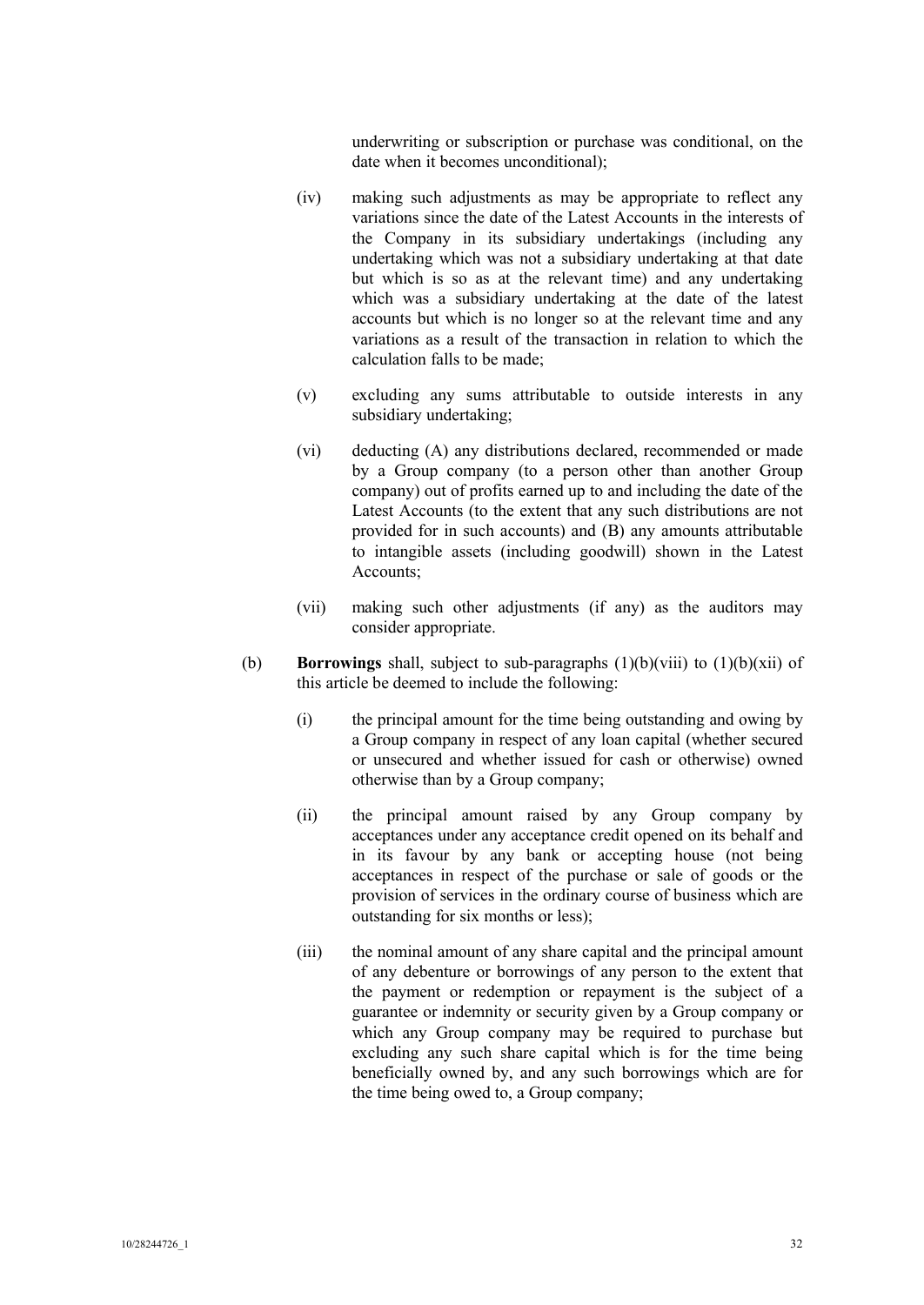- (iv) the nominal amount of any share capital (other than equity share capital) of any subsidiary undertaking owned otherwise than by any Group company;
- (v) any fixed or minimum premium payable on final redemption or repayment of any debentures, share capital or other borrowing or deemed borrowings falling to be taken into account;
- (vi) any amount in respect of a finance lease payable by a Group company which would be shown as being so payable in a balance sheet prepared in accordance with the accounting principles used in the preparation of the Latest Accounts, and so that for these purposes finance lease means a contract between a lessor and a Group company as lessee or sub-lessee where substantially all the risks and rewards of the ownership of the asset leased or subleased are to be borne by the lessee or sub-lessee; and
- (vii) any part of the purchase price of any asset acquired by any Group company, the payment of which is deferred beyond the date of completion of the conveyance, assignment or transfer of the legal title to such assets, or, if no such conveyance, assignment or transfer is to take place within six months after the date on which the contract for such purchase is entered into or (if later) becomes unconditional, beyond that date,

but to exclude the following:

- (viii) borrowings by a Group company to finance any contract in respect of which any part of the price receivable under the contract by that or any other Group company is guaranteed or insured by any government, governmental agency or body or by a person (not being a Group company) carrying on the business of providing credit insurance, up to an amount equal to that part of the price receivable under the contract which is so guaranteed or insured;
- (ix) borrowings by a Group company before, and outstanding after, it becomes a subsidiary undertaking of the Company and amounts secured on an asset before, and remaining so secured after, it is acquired by a Group company until six months after the undertaking becomes a subsidiary undertaking or the asset is acquired, as the case may be;
- (x) any guarantee or indemnity given by any Group company in respect of any amount or obligation deemed not to be moneys borrowed under this article;
- (xi) any amount payable under any hire purchase agreement, credit sale agreement, operating lease or similar agreement which is not a finance lease for the purposes of sub-paragraph  $(1)(b)(vi)$  of this article; and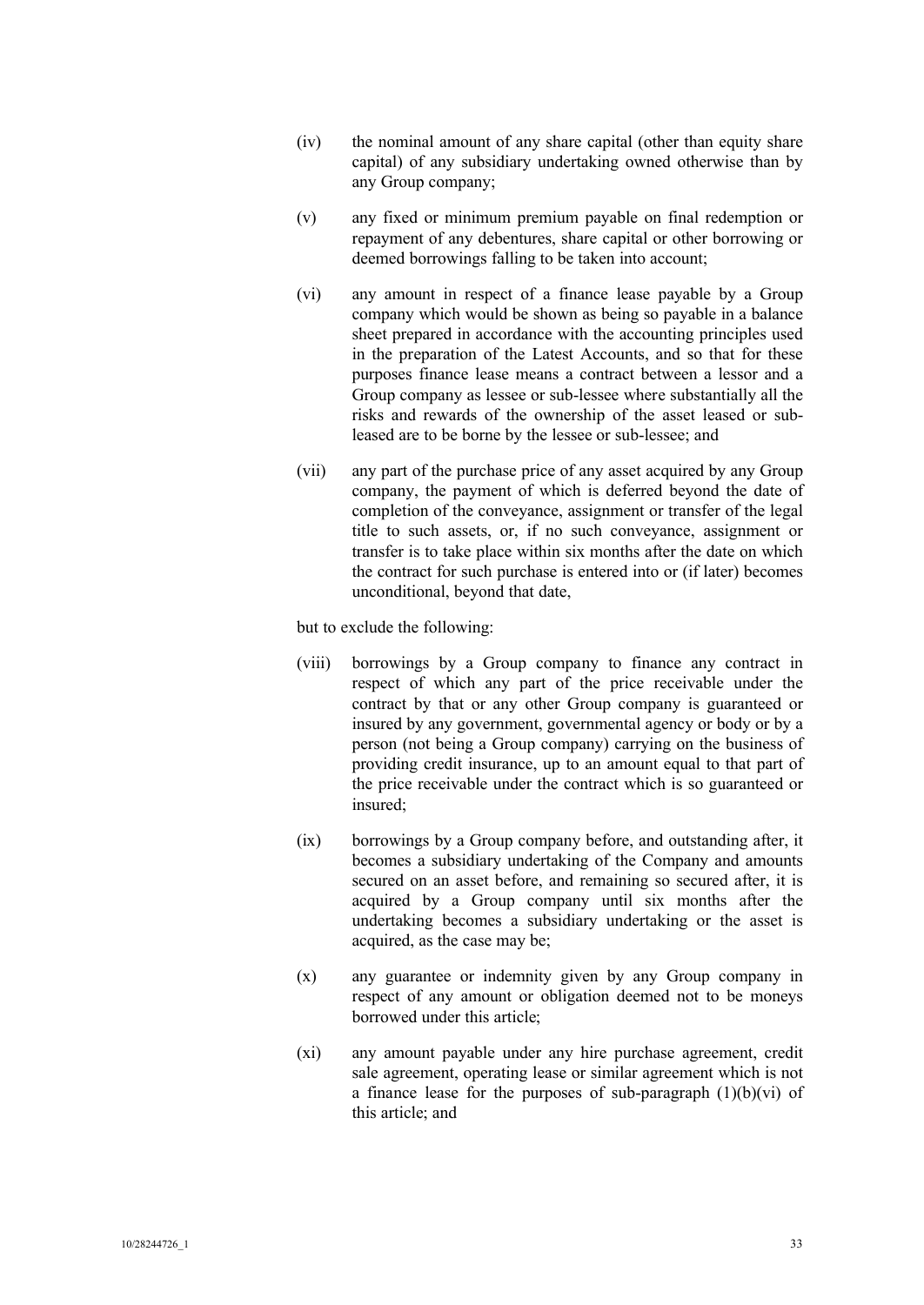- (xiii) borrowings incurred by a Group company for the purposes of repaying within six months of the borrowing all or any part of any borrowing made by it or another Group company, pending their application for that purpose during the period;
- (c) **Excepted Foreign Currency Borrowings** means borrowings denominated or repayable in a currency other than sterling which have the benefit of an HM Treasury exchange cover scheme, forward currency contract, currency option, back-to-back loan, swap or other arrangement taken out or entered into to reduce the risks associated with fluctuations in the exchange rates;
- (d) **Group** means the Company and its subsidiary undertakings from time to time and **Group company** means any undertaking in the Group;
- (e) **Latest Accounts** means: (i) the latest audited balance sheet of the Company; or (ii) where the Company prepares an audited consolidated balance sheet in respect of the Group), the latest audited consolidated balance sheet of the Group, together, in either case, with the latest audited balance sheet of any subsidiary undertaking of the Company which is not included above (and so that if the Company prepares its main audited consolidated balance sheet in accordance with one accounting convention and a supplementary balance sheet in accordance with another convention the main one shall be taken as the audited consolidated balance sheet for the purposes of this article);
- (f) outside interests means the proportion of the nominal amount of the issued equity share capital of a partly owned subsidiary undertaking which is not attributable, directly or indirectly, to the Company;
- (h) **subsidiary undertaking** means a subsidiary undertaking of the Company.
- (2) For the purposes of any calculation under this article 97:
	- (a) borrowings by a partly owned subsidiary undertaking and not owing to another Group company shall (notwithstanding sub-paragraph (1)(b) of this article be taken into account subject to the exclusion of a proportionate amount of such borrowings corresponding to the outside interests;
	- (b) borrowings owing to a partly owned subsidiary undertaking by another Group company shall, subject to sub-paragraphs  $(1)(b)$  and  $(2)(c)$  of this article, be taken into account to the extent of the proportionate amount of such borrowings corresponding to the outside interests; and
	- (c) in the case of borrowings and moneys owing to a partly owned subsidiary undertaking by another partly owned subsidiary undertaking, the proportion which would otherwise be taken into account under subparagraph (2)(b) of this article shall be reduced by the exclusion of a proportionate amount of such borrowings corresponding to the outside interests in the borrowing subsidiary undertaking;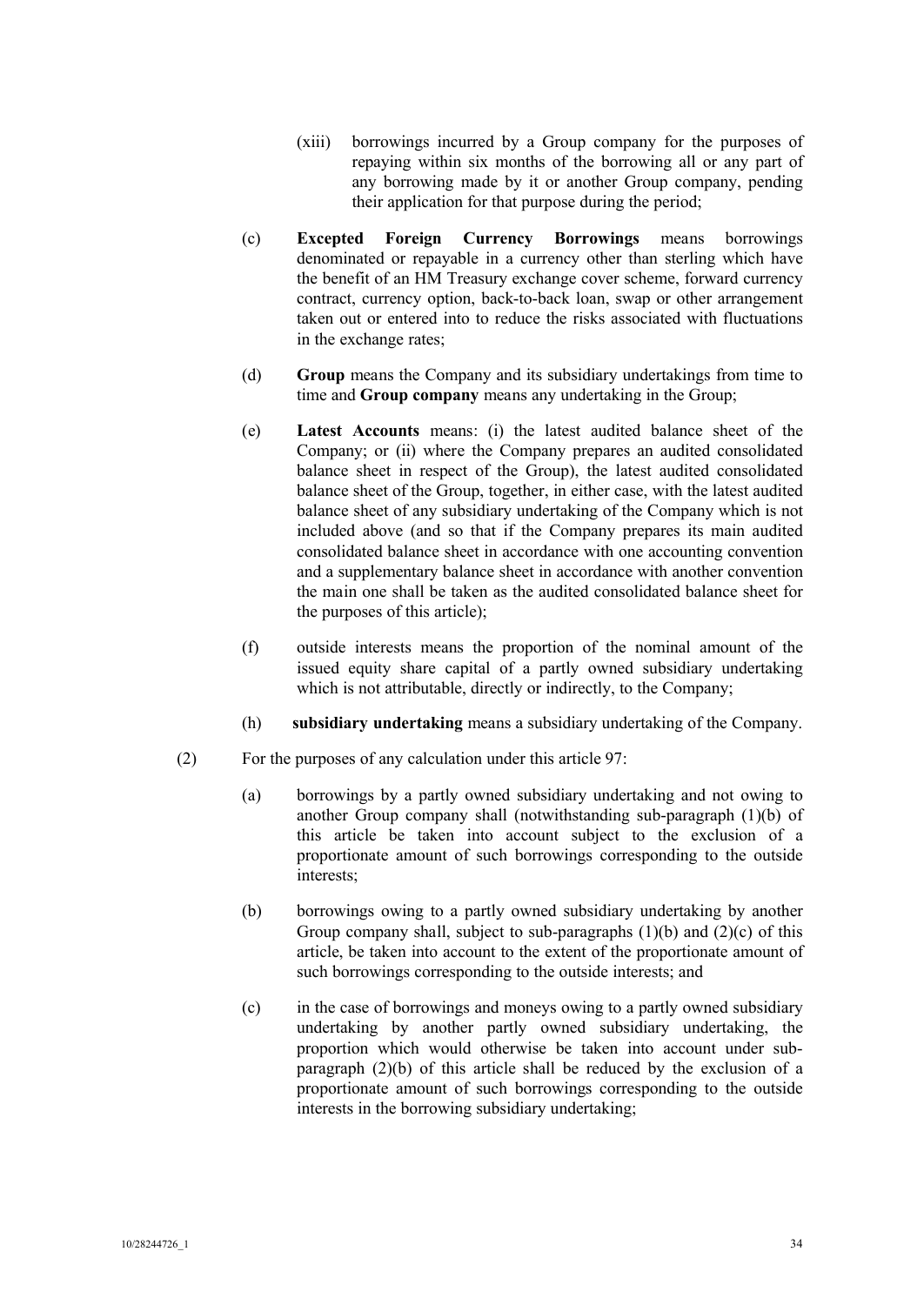- (d) no amount shall be taken into account more than once in any calculation of moneys borrowed; and
- (e) any borrowing denominated or repayable, or any cash deposited, in a currency other than sterling shall:
	- (i) with the exception of Excepted Foreign Currency Borrowings, be translated into sterling at the rate of exchange in London at the close of business on the last business day before the date on which the calculation is made or, if it would result in a lower figure, at the rate of exchange in London at the close of business on the date of the Latest Accounts and so that, for these purposes, the rate of exchange in London shall be taken as the spot rate quoted by a London clearing bank selected by the directors for the purchase by the Company of the currency and amount in question for sterling; and
	- (ii) in the case of any Excepted Foreign Currency Borrowings, at the rate of exchange applicable to such borrowings on their repayment to the extent that such rate is fixed under the scheme or other arrangement in connection with which the borrowing arises, provided that, where it is not possible to determine such rate, the borrowing shall be translated into sterling on such basis as may be agreed with, or determined by, the auditors or otherwise in accordance with the provisions of sub-paragraph (2)(e)(i) of this article.
- (3) In determining the amount of any borrowings or debentures or of any share capital for the purpose of this article there shall be taken into account the nominal or principal amount thereof (or, in the case of partly-paid debentures or shares, the amount for the time being paid up thereon) together with any fixed or minimum premium payable on final repayment or redemption.
- (4) If moneys are borrowed or debentures or shares are issued on terms that they may be repayable or redeemable (or that any Group company may be required to purchase them) earlier than their final maturity date (whether by exercise of an option on the part of the issuer or the creditor (or a trustee for the creditor) or the shareholder, by reason of a default or for any other reason) at a premium or discount to their nominal or principal amount then there shall be taken into account the amount (or the greater or greatest of two or more alternative amounts) which would, if those circumstances occurred, be payable on such repayment, redemption or purchase at the date as at which the calculation is being made.
- (5) There shall be offset against the amount of the borrowings any amounts beneficially owned by a Group company which represent the value of cash deposited and which would be shown as a current asset in a balance sheet prepared in accordance with the accounting principles used in the preparation of the Latest Accounts, subject, in the case of any such items which are beneficially owned by a partly owned subsidiary undertaking, to the exclusion of a proportionate amount of those items corresponding to outside interests in that subsidiary undertaking. For these purposes, cash deposited means an amount equal to the aggregate for the time being of all cash deposits with any bank or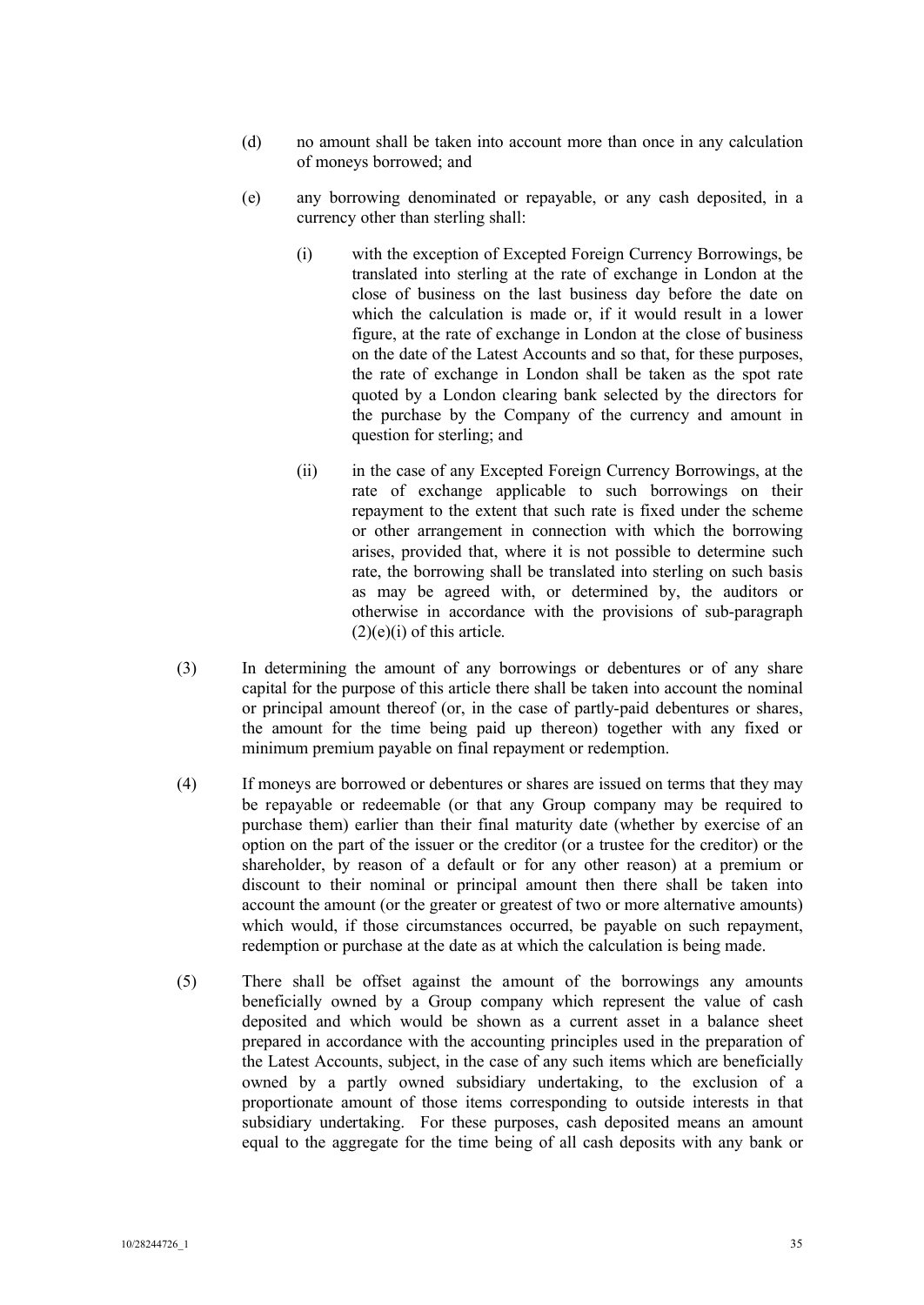other person (not being a Group company), the realisable value of any certificates issued by governments and companies and other readily realisable deposits.

## **Provision for employees on cessation or transfer of business**

**98.** The directors may decide to make provision for the benefit of persons employed or formerly employed by the Company or any of its subsidiaries (other than a director or former director or shadow director) in connection with the cessation or transfer to any person of the whole or part of the undertaking of the Company or that subsidiary.

#### **Delegation to persons or committees**

- **99.** (1) Subject to the provisions of these articles, the directors may delegate any of the powers which are conferred on them under the articles:
	- (a) to such person or committee;
	- (b) by such means (including by power of attorney);
	- (c) to such an extent;
	- (d) in relation to such matters or territories; and
	- (e) on such terms and conditions,

as they think fit.

- (2) If the directors so specify, any such delegation may authorise further delegation of the directors' powers by any person to whom they are delegated.
- (3) The directors may revoke any delegation in whole or part, or alter its terms and conditions.
- (4) The power to delegate under this article includes power to delegate the determination of any fee, remuneration or other benefit which may be paid or provided to any director.
- (5) Subject to paragraph (6) of this article, the proceedings of any committee appointed under paragraph  $(1)(a)$  of this article with two or more members shall be governed by such of these articles as regulate the proceedings of directors so far as they are capable of applying.
- (6) The directors may make rules regulating the proceedings of such committees, which shall prevail over any rules derived from these articles pursuant to paragraph (5) of this article if, and to the extent that, they are not consistent with them.
- (7) References to a committee of the directors are to a committee established in accordance with these articles, whether or not comprised wholly of directors.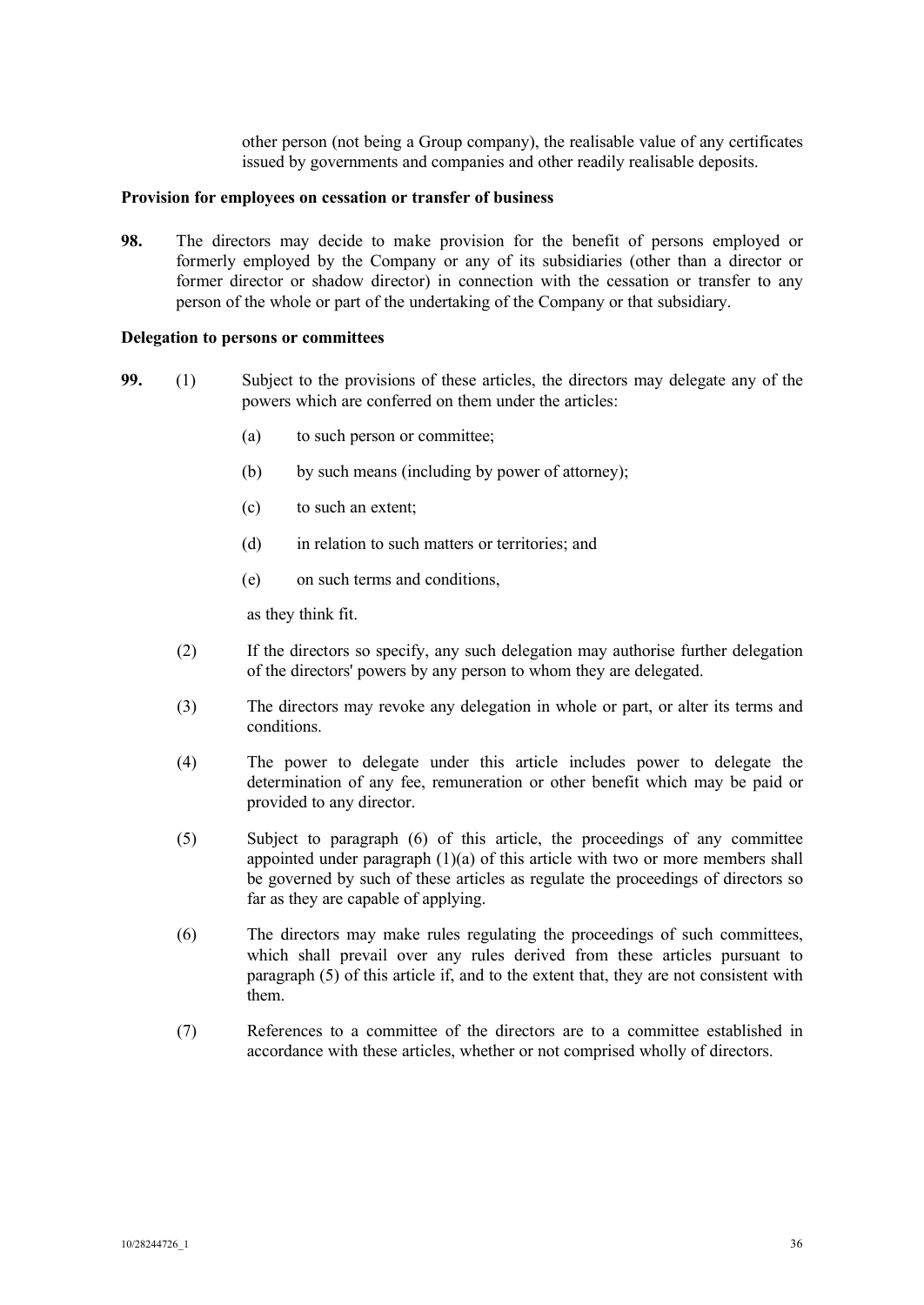# **DIRECTORS' REMUNERATION, GRATUITIES AND BENEFITS**

#### **Directors' remuneration**

- **100.** (1) Until otherwise determined by the Company by ordinary resolution, there shall be paid to the directors who do not hold executive office (other than alternate directors) such fees for their services in the office of director as the directors may determine and, subject to paragraph (2) of this article, not exceeding in the aggregate an annual sum of £400,000 or such larger amount as the Company may by ordinary resolution decide, divided between the directors as they may determine, or, failing such determination, equally**.** The fees shall be deemed to accrue from day to day and shall be distinct from and additional to any remuneration or other benefits which may be paid or provided to any director pursuant to any other provision of these articles.
	- (2) Any director who holds any other office in the Company (including for this purpose the office of chairman or deputy-chairman), or who serves on any committee of the directors, or who performs, or undertakes to perform, services which the directors consider go beyond the ordinary duties of a director may be paid such additional remuneration (whether by way of fixed sum, bonus, commission, participation in profits or otherwise) as the directors may determine.

## **Expenses**

**101.** The directors may also be paid all reasonable expenses properly incurred by them in connection with their attendance at meetings of the directors or of committees of the directors or general meetings or separate meetings of the holders of any class of shares or of debentures of the Company and any reasonable expenses properly incurred by them otherwise in connection with the exercise of their powers and the discharge of their responsibilities in relation to the Company.

# **Directors' gratuities and benefits**

**102.** The directors may (by the establishment of, or maintenance of, schemes or otherwise) provide benefits, whether by the payment of allowances, gratuities or pensions, or by insurance or death, sickness or disability benefits or otherwise, for any director or any former director of the Company or of any body corporate which is or has been a subsidiary of the Company or a predecessor in business of the Company or of any such subsidiary, and for any member of his family (including a spouse or civil partner or a former spouse or former civil partner) or any person who is or was dependent on him and may (before as well as after he ceases to hold such office) contribute to any fund and pay premiums for the purchase or provision of any such benefit.

# **Executive directors**

**103.** The directors may appoint one or more of their number to the office of managing director or to any other executive office of the Company and any such appointment may be made for such term, at such remuneration and on such other conditions as the directors think fit. Any appointment of a director to an executive office shall terminate if he ceases to be a director but without prejudice to any claim for damages for breach of the contract of service between the director and the Company.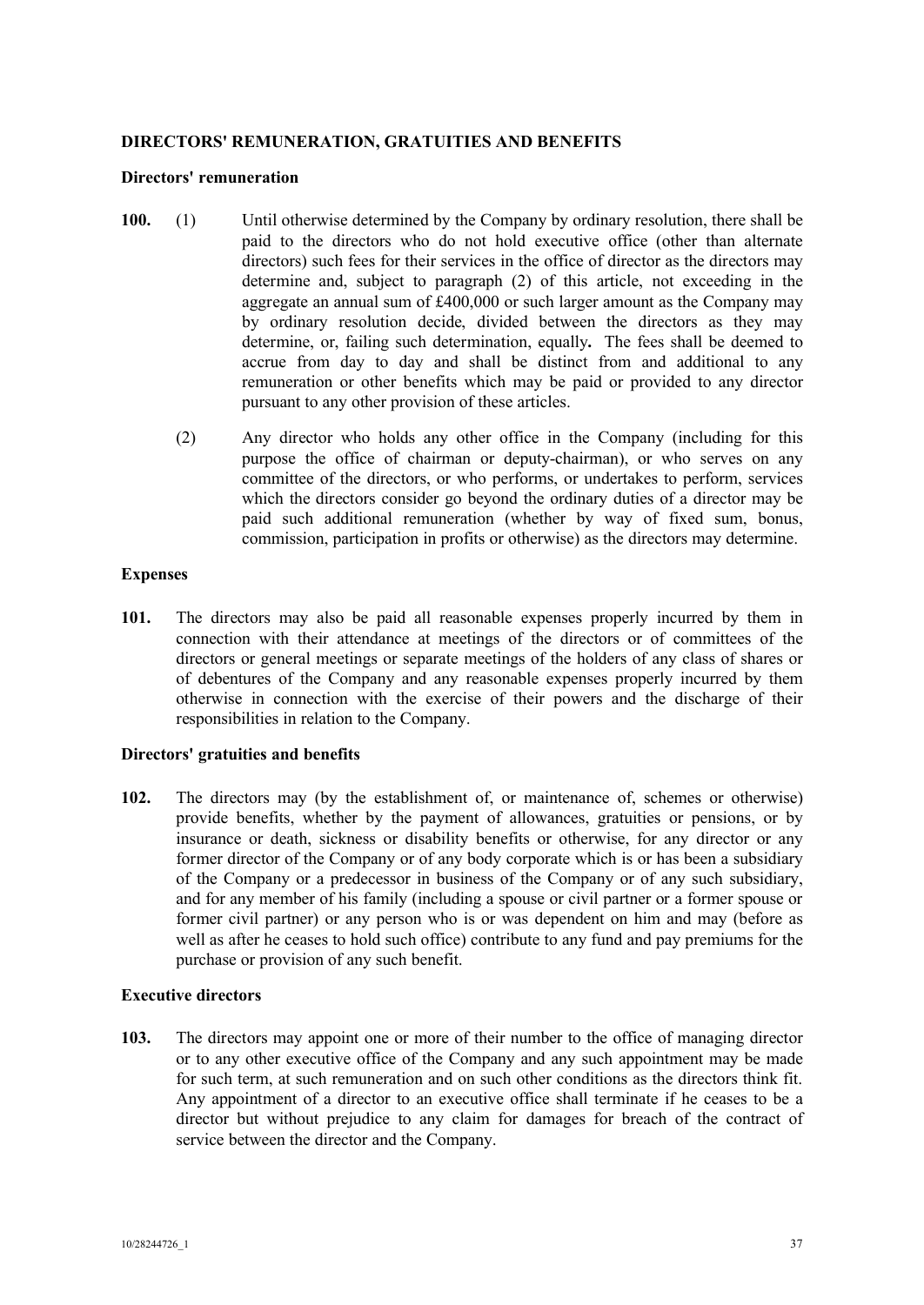## **DIRECTORS' APPOINTMENTS AND INTERESTS**

#### **Other interests and offices**

- **104.** (1) Provided that he has disclosed to the directors the nature and extent of any material interest of his, a director notwithstanding his office:
	- (a) may be a party to, or otherwise interested in, any transaction or arrangement with the Company or in which the Company is otherwise interested; and
	- (b) may be a director or other officer of, or employed by, or a party to any transaction or arrangement with, or otherwise interested in, any body corporate in which the Company is interested,

and (i) he shall not, by reason of his office, be accountable to the Company for any benefit which he derives from any such office or employment or from any such transaction or arrangement or from any interest in any such body corporate; (ii) he shall not infringe his duty to avoid a situation in which he has, or can have, a direct or indirect interest that conflicts, or possibly may conflict, with the interests of the Company as a result of any such office or employment or any such transaction or arrangement or any interest in any such body corporate; (iii) he shall not be required to disclose to the Company, or use in performing his duties as a director of the Company, any confidential information relating to such office or employment if to make such a disclosure or use would result in a breach of a duty or obligation of confidence owed by him in relation to or in connection with such office or employment; (iv) he may absent himself from discussions, whether in meetings of the directors or otherwise, and exclude himself from information, which will or may relate to such office, employment, transaction, arrangement or interest; and (v) no such transaction or arrangement shall be liable to be avoided on the ground of any such interest or benefit.

- (2) For the purposes of this article:
	- (a) a general notice given to the directors that a director is to be regarded as having an interest of the nature and extent specified in the notice in any transaction or arrangement in which a specified person or class of persons is interested shall be deemed to be a disclosure that the director has an interest in any such transaction of the nature and extent so specified;
	- (b) an interest of which a director has no knowledge and of which it is unreasonable to expect him to have knowledge shall not be treated as an interest of his;
	- (c) a director shall be deemed to have disclosed the nature and extent of an interest which consists of him being a director, officer or employee of any subsidiary undertaking of the Company;
	- (d) a director need not disclose an interest if it cannot be reasonably regarded as likely to give rise to a conflict of interest; and
	- (e) a director need not disclose an interest if, or to the extent that, the other directors are already aware of it (and for this purpose the other directors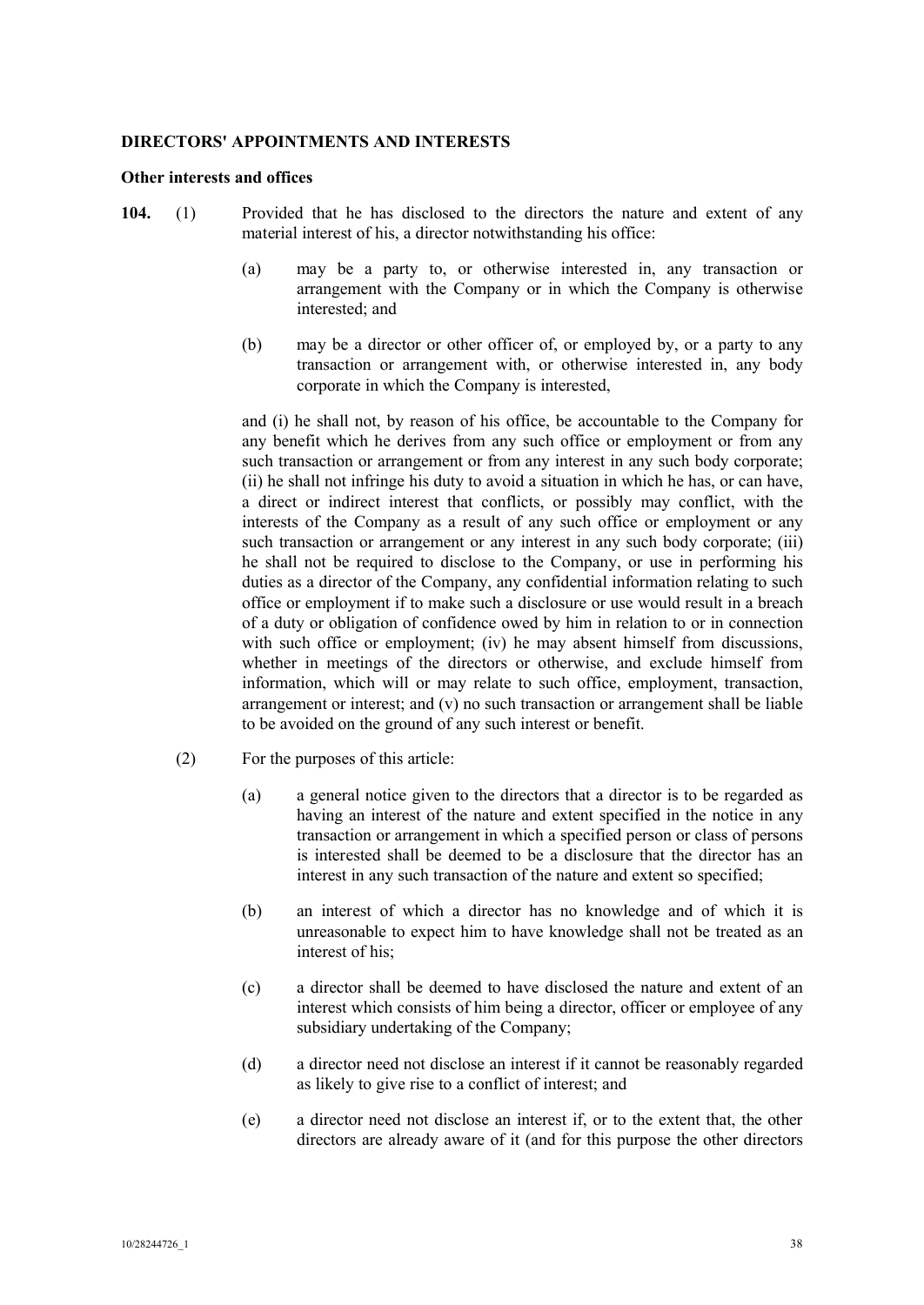are treated as aware of anything of which they ought reasonably to be aware).

- **105.** (1) The directors may (subject to such terms and conditions, if any, as they may think fit to impose from time to time, and subject always to their right to vary or terminate such authorisation) authorise, to the fullest extent permitted by law:
	- (a) any matter which would otherwise result in a director infringing his duty to avoid a situation in which he has, or can have, a direct or indirect interest that conflicts, or possibly may conflict, with the interests of the Company and which may reasonably be regarded as likely to give rise to a conflict of interest (including a conflict of interest and duty or conflict of duties); and
	- (b) a director to accept or continue in any office, employment or position in addition to his office as a director of the Company and, without prejudice to the generality of paragraph  $(1)(a)$  of this article, may authorise the manner in which a conflict of interest arising out of such office, employment or position may be dealt with, either before or at the time that such a conflict of interest arises,

provided that the authorisation is effective only if (i) any requirement as to the quorum at the meeting at which the matter is considered is met without counting the director in question or any other interested director, and (ii) the matter was agreed to without their voting or would have been agreed to if their votes had not been counted.

- (2) If a matter, or office, employment or position, has been authorised by the directors in accordance with this article then (subject to such terms and conditions, if any, as the directors may think fit to impose from time to time, and subject always to their right to vary or terminate such authorisation or the permissions set out below):
	- (a) the director shall not be required to disclose to the Company, or use in performing his duties as a director of the Company, any confidential information relating to such matter, or such office, employment or position if to make such a disclosure or use would result in a breach of a duty or obligation of confidence owed by him in relation to or in connection with that matter, or that office, employment or position;
	- (b) the director may absent himself from discussions, whether in meetings of the directors or otherwise, and exclude himself from information, which will or may relate to that matter, or that office, employment or position; and
	- (c) a director shall not, by reason of his office as a director of the Company, be accountable to the Company for any benefit which he derives from any such matter, or from any such office, employment or position.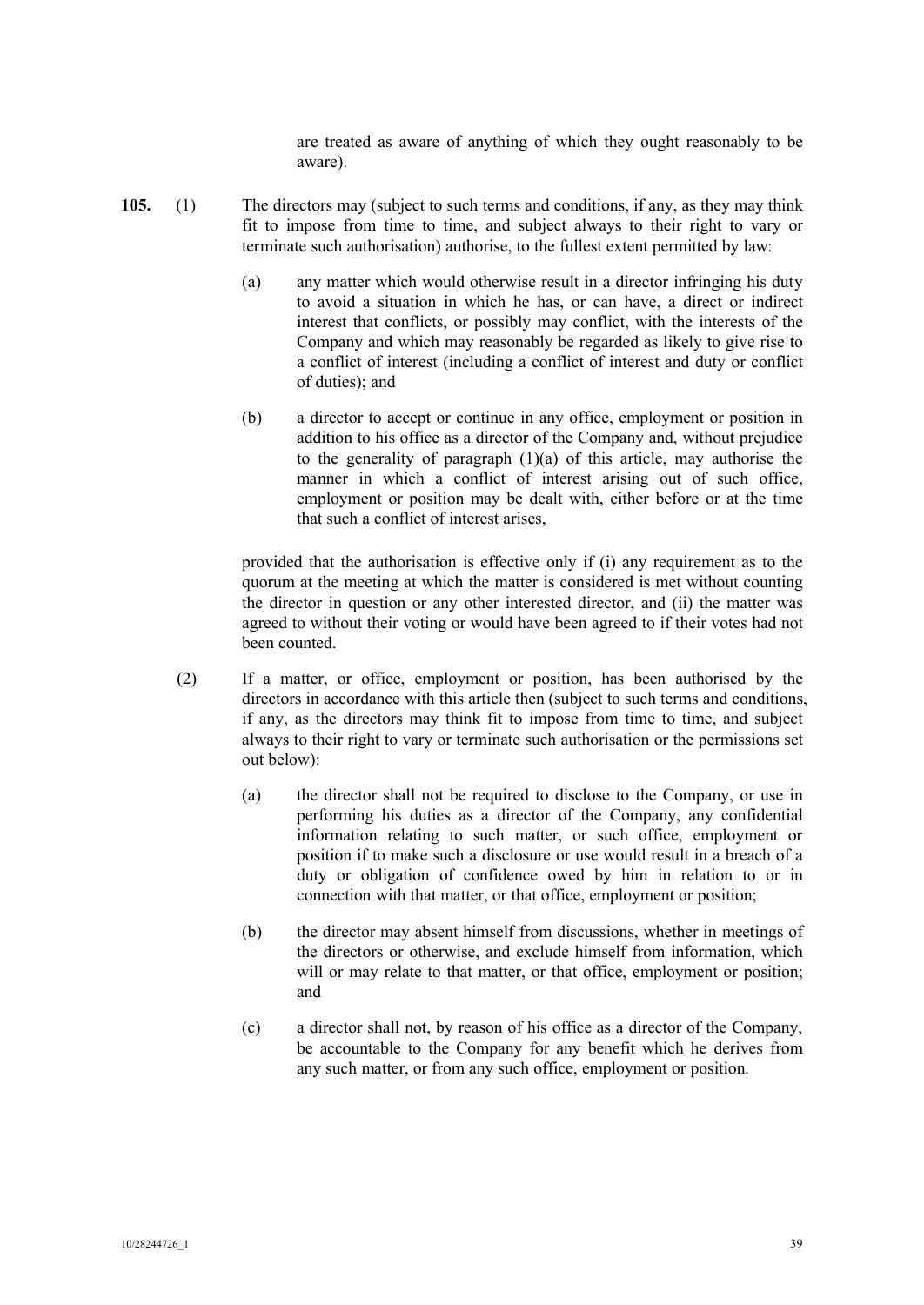# **PROCEEDINGS OF DIRECTORS**

#### **Procedures regarding board meetings**

- **106.** (1) Subject to the provisions of these articles, the directors may make any rule which they think fit about how they take decisions, and about how such rules are to be recorded or communicated to directors.
	- (2) A director may, and the secretary at the request of a director shall, call a meeting of the directors.
	- (3) Notice of a board meeting may be given to a director personally, or by telephone, or sent in hard copy form to him at a postal address in the United Kingdom notified by him to the Company for this purpose, or sent in electronic form to such electronic address (if any) as may for the time being be notified by him to the Company for that purpose. It shall not be necessary to give notice of a board meeting to a director who is for the time being absent from the United Kingdom unless he has requested that notices of board meetings shall during his absence be given in hard copy form or in electronic form to him at a postal address or electronic address notified by him to the Company for that purpose. Such notices, however, need not be given any earlier than notices given to directors not so absent. A director may waive notice of any board meeting and any such waiver may be retrospective.
	- (4) Questions arising at a meeting shall be decided by a majority of votes. In case of an equality of votes, the chairman shall (unless he is not entitled to vote on the resolution in question) have a second or casting vote. A director who is also an alternate director shall be entitled in the absence of his appointor to a separate vote on behalf of his appointor in addition to his own vote; and an alternate director who is appointed by two or more directors shall be entitled to a separate vote on behalf of each of his appointors in the appointor's absence.
	- (5) A meeting of the directors may consist of a conference between directors some or all of whom are in different places provided that each director who participates in the meeting is able:
		- (a) to hear each of the other participating directors addressing the meeting; and
		- (b) if he so wishes, to address each of the other participating directors simultaneously,

whether directly, by conference telephone or by any other form of communication equipment (whether in use when this article is adopted or developed subsequently) or by a combination of such methods. A quorum shall be deemed to be present if those conditions are satisfied in respect of at least the number of directors required to form a quorum. A meeting held in this way shall be deemed to take place at the place where the largest group of directors is assembled or, if no such group is readily identifiable, at the place from where the chairman of the meeting participates at the start of the meeting.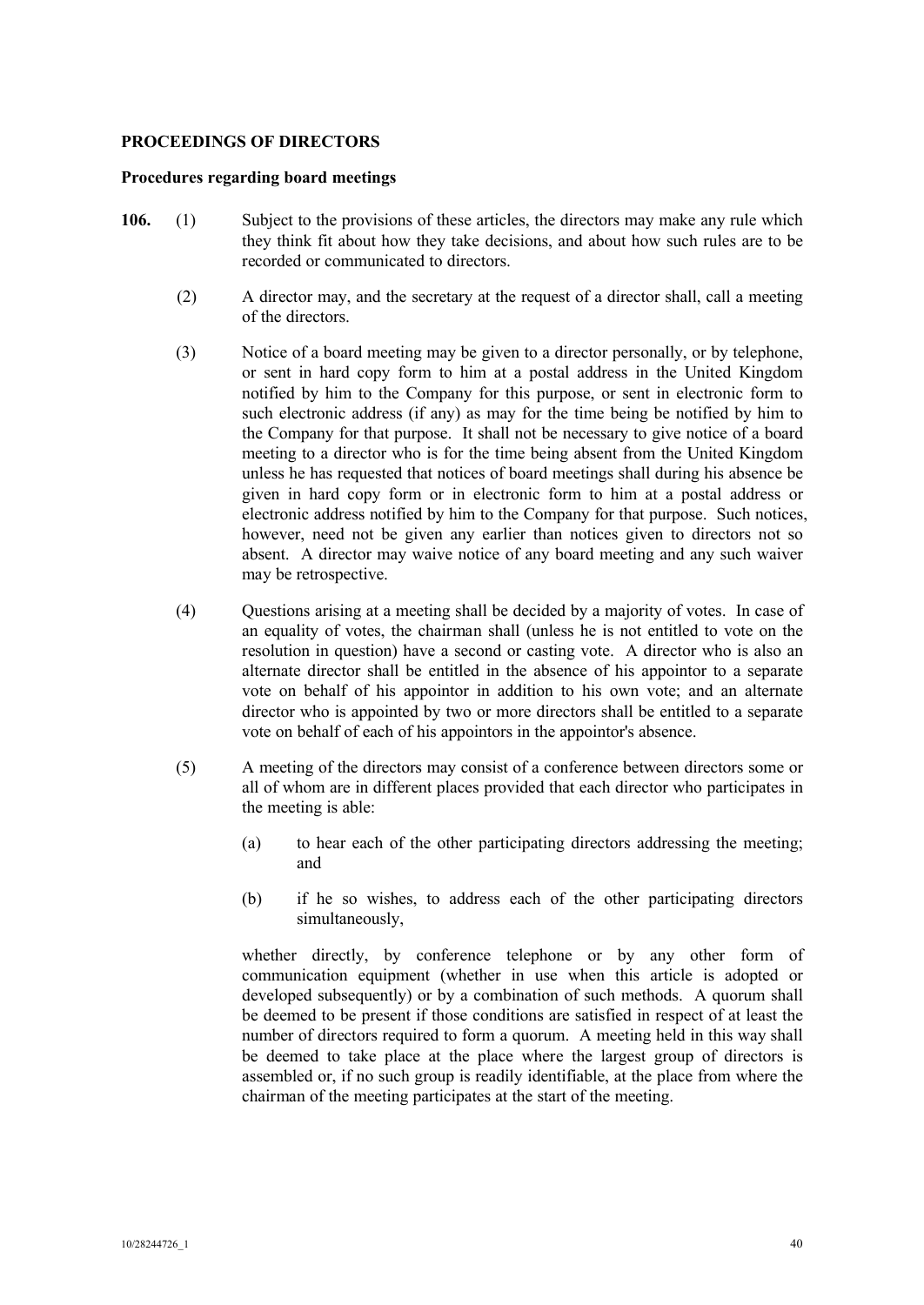## **Number of directors below minimum**

**107.** The continuing directors or a sole continuing director may act notwithstanding any vacancies in their number, but, if the number of directors is less than either the number fixed as the minimum, or the quorum required for a meeting of the directors (or both) the continuing directors or director may act only for the purpose of filling vacancies or of calling a general meeting.

## **Election and removal of chairman and deputy-chairman**

**108.** The directors may elect from their number, and remove, a chairman and a deputy-chairman of the board of directors. The chairman, or in his absence the deputy-chairman, shall preside at all meetings of the directors, but if there is no chairman or deputy-chairman, or if at the meeting neither the chairman nor the deputy-chairman is present within ten minutes after the time appointed for the meeting, or if neither of them is willing to act as chairman, the directors present may choose one of their number to be chairman of the meeting.

## **Resolutions in writing**

**109.** A resolution in writing agreed to by all the directors entitled to receive notice of a meeting of the directors and who would be entitled to vote (and whose vote would have been counted) on the resolution at a meeting of the directors shall (if that number is sufficient to constitute a quorum) be as valid and effectual as if it had been passed at a meeting of the directors, duly convened and held. A resolution in writing is adopted when all such directors have signed one or more copies of it or have otherwise indicated their agreement to it in writing. A resolution agreed to by an alternate director, however, need not also be agreed to by his appointor and, if it is agreed to by a director who has appointed an alternate director, it need not also be agreed to by the alternate director in that capacity.

# **Quorum**

**110.** No business shall be transacted at any meeting of the directors unless a quorum is present. The quorum may be fixed by the directors. If the quorum is not fixed by the directors, the quorum shall be two. A director shall not be counted in the quorum present in relation to a matter or resolution on which he is not entitled to vote (or when his vote cannot be counted) but shall be counted in the quorum present in relation to all other matters or resolutions considered or voted on at the meeting. An alternate director who is not himself a director shall if his appointor is not present, be counted in the quorum.

# **Permitted interests and voting**

- **111.** (1) Subject to the provisions of these articles, a director shall not vote at a meeting of the directors on any resolution concerning a matter in which he has, directly or indirectly, a material interest (other than an interest in shares, debentures or other securities of, or otherwise in or through, the Company), unless his interest arises only because the case falls within one or more of the following sub-paragraphs:
	- (a) the resolution relates to the giving to him of a guarantee, security, or indemnity in respect of money lent to, or an obligation incurred by him for the benefit of, the Company or any of its subsidiary undertakings;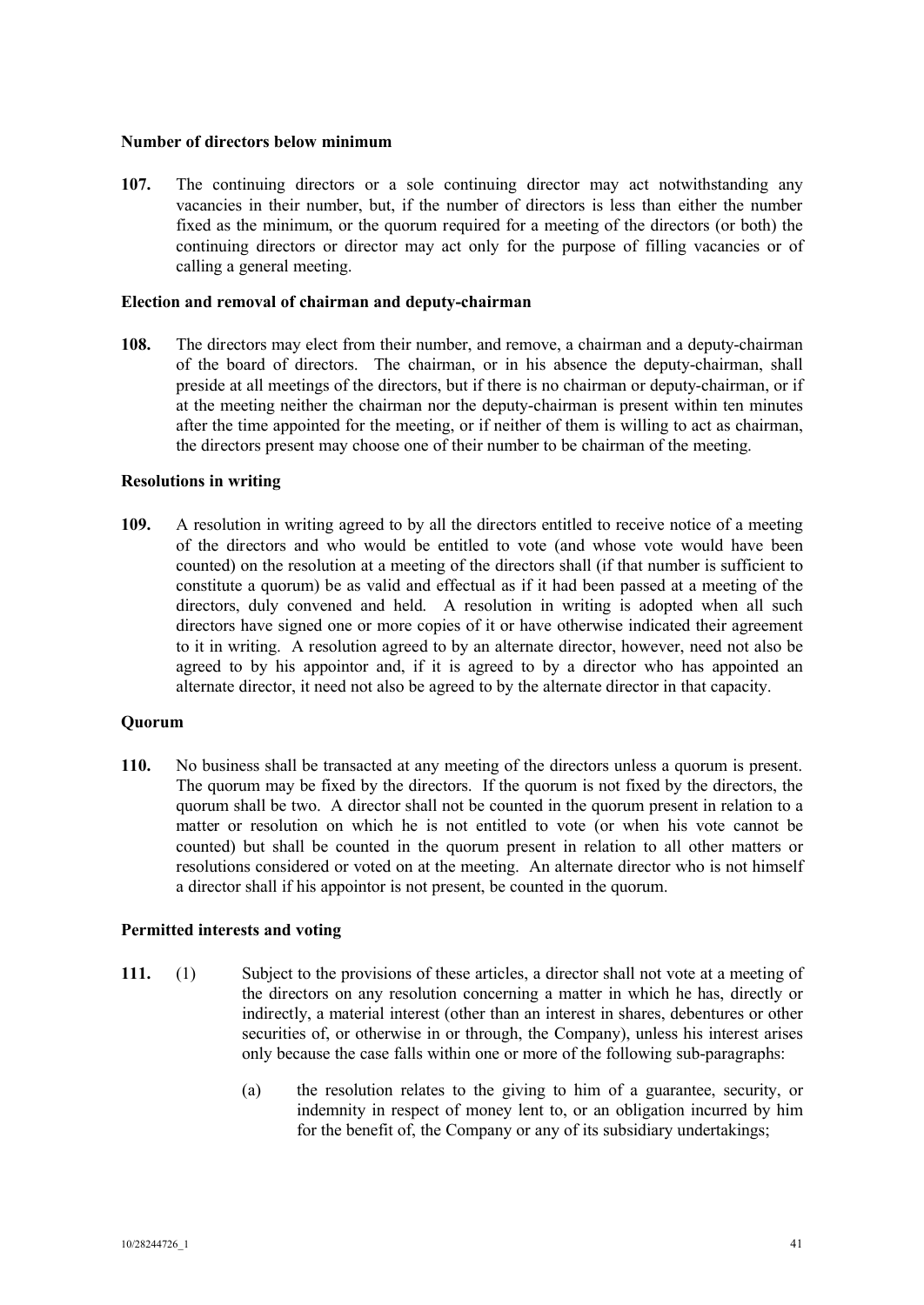- (b) the resolution relates to the giving to a third party of a guarantee, security, or indemnity in respect of an obligation of the Company or any of its subsidiary undertakings for which the director has assumed responsibility in whole or part and whether alone or jointly with others under a guarantee or indemnity or by the giving of security;
- (c) the resolution relates to the giving to him of any other indemnity which is on substantially the same terms as indemnities given or to be given to all of the other directors and/or to the funding by the Company of his expenditure on defending proceedings or the doing by the Company of anything to enable him to avoid incurring such expenditure where all other directors have been given or are to be given substantially the same arrangements;
- (d) the resolution relates to the purchase or maintenance for any director or directors of insurance against any liability;
- (e) his interest arises by virtue of his being, or intending to become, a participant in the underwriting or sub-underwriting of an offer of any shares in or debentures or other securities of the Company for subscription, purchase or exchange;
- (f) the resolution relates to an arrangement for the benefit of the employees and directors and/or former employees and former directors of the Company or any of its subsidiary undertakings, and/or the members of their families (including a spouse or civil partner or a former spouse or former civil partner) or any person who is or was dependent on such persons, including but without being limited to a retirement benefits scheme and an employees' share scheme, which does not accord to any director any privilege or advantage not generally accorded to the employees and/or former employees to whom the arrangement relates; and
- (g) the resolution relates to a transaction or arrangement with any other company in which he is interested, directly or indirectly (whether as director or shareholder or otherwise), provided that he is not the holder of or beneficially interested in 1 per cent. or more of any class of the equity share capital of that company and not entitled to exercise 1 per cent. or more of the voting rights available to members of the relevant company (and for the purpose of calculating the said percentage there shall be disregarded (i) any shares held by the director as a bare or custodian trustee and in which he has no beneficial interest; (ii) any shares comprised in any authorised unit trust scheme in which the director is interested only as a unit holder; and (iii) any shares of that class held as treasury shares); and
- (2) Where proposals are under consideration concerning the appointment (including the fixing or varying of terms of appointment) of two or more directors to offices or employments with the Company or any body corporate in which the Company is interested, the proposals may be divided and considered in relation to each director separately and (provided he is not for any reason precluded from voting)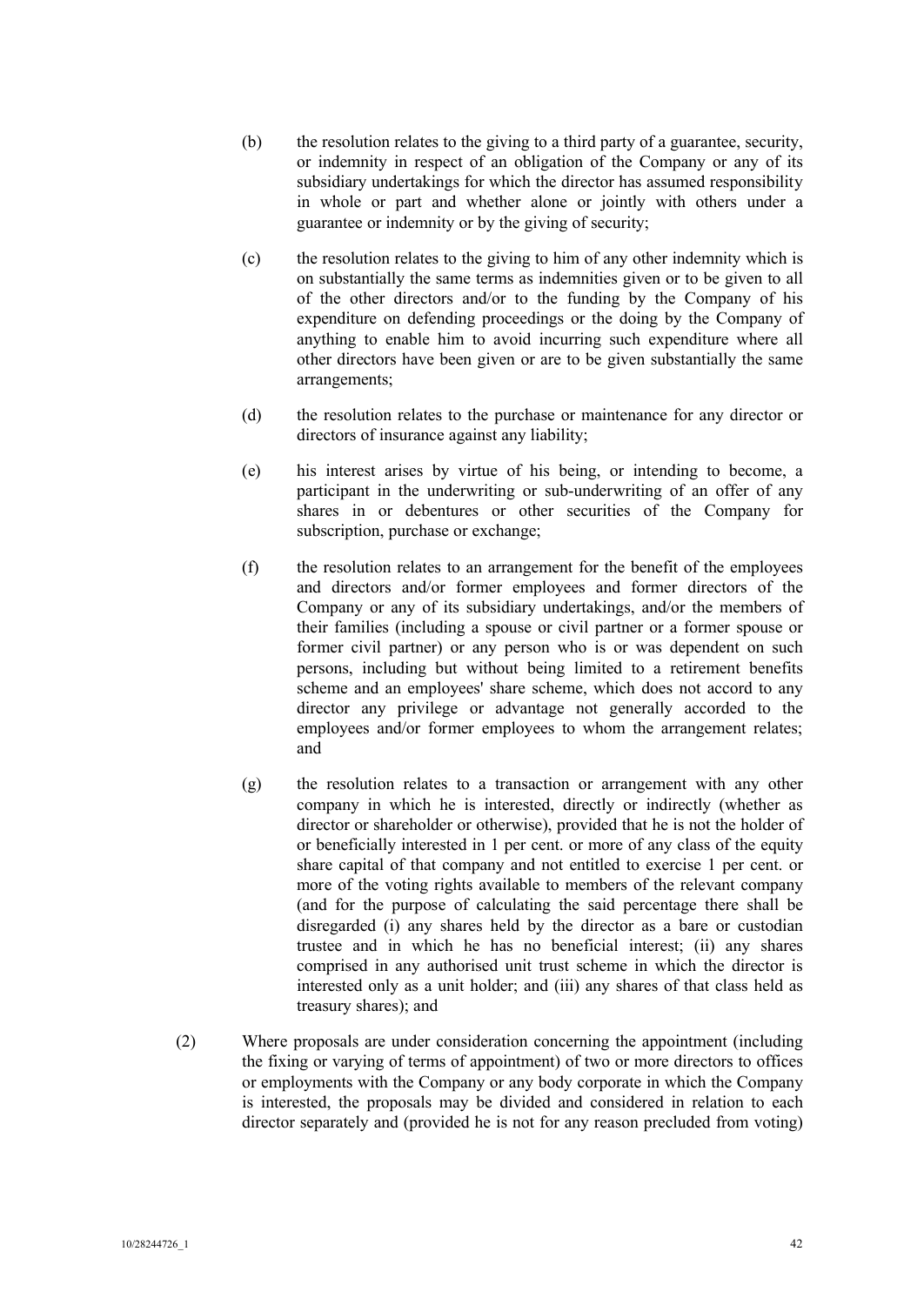each of the directors concerned shall be entitled to vote and be counted in the quorum in respect of each resolution except that concerning his own appointment.

## **Suspension or relaxation of prohibition on voting**

**112.** The Company may by ordinary resolution suspend or relax to any extent, in respect of any particular matter, any provision of these articles prohibiting a director from voting at a meeting of the directors or of a committee of the directors.

#### **Questions regarding director's rights to vote**

**113.** If a question arises at a meeting of the directors as to the right of a director to vote, the question may, before the conclusion of the meeting, be referred to the chairman of the meeting (or, if the director concerned is the chairman, to the other directors at the meeting), and his ruling in relation to any director other than himself (or, as the case may be, the ruling of the majority of the other directors in relation to the chairman) shall be final and conclusive.

#### **DIVIDENDS**

#### **Declaration of dividends by Company**

**114.** The Company may by ordinary resolution declare dividends in accordance with the respective rights of the members, but no dividend shall exceed the amount recommended by the directors.

#### **Payment of interim dividends**

**115.** The directors may pay interim dividends if it appears to them that they are justified by the profits of the Company available for distribution. If the share capital is divided into different classes, the directors may pay interim dividends on shares which confer deferred or non-preferred rights with regard to dividend as well as on shares which confer preferential rights with regard to dividend, but no interim dividend shall be paid on shares carrying deferred or non-preferred rights if, at the time of payment, any preferential dividend is in arrears. The directors may also pay at intervals settled by them any dividend payable at a fixed rate if it appears to them that the profits available for distribution justify the payment. If the directors act in good faith they shall not incur any liability to the holders of shares conferring preferred rights for any loss they may suffer by the lawful payment of an interim dividend on any shares having deferred or non-preferred rights.

#### **Payment according to amount paid up**

**116.** Except as otherwise provided by these articles or the rights attached to shares, all dividends shall be declared and paid according to the amounts paid up on the shares on which the dividend is paid. If any share is issued on terms that it ranks for dividend as from a particular date, it shall rank for dividend accordingly. In any other case (and except as aforesaid), dividends shall be apportioned and paid proportionately to the amounts paid up on the shares during any portion or portions of the period in respect of which the dividend is paid. For the purpose of this article, no account is to be taken of any amount which has been paid up on a share in advance of the due date for payment of that amount.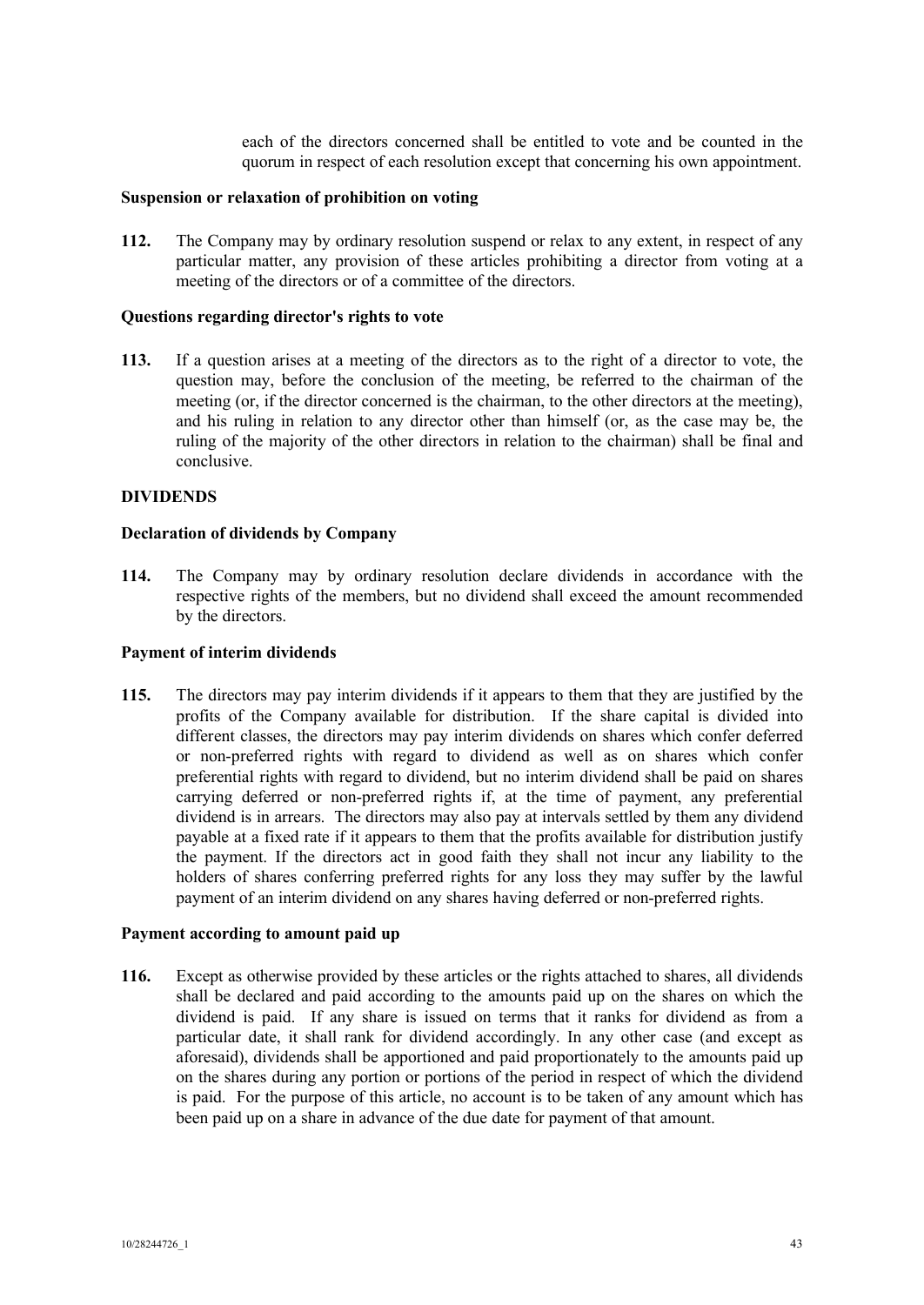# **Non-cash distribution**

- **117.** A general meeting declaring a dividend may, upon the recommendation of the directors, direct that it shall be satisfied wholly or partly by the distribution of specific assets and in particular of fully paid shares or debentures of any other company. Where any difficulty arises in regard to the distribution, the directors may settle the same as they think fit and in particular (but without limitation) may:
	- (a) issue fractional certificates or other fractional entitlements (or ignore fractions) and fix the value for distribution of such specific assets or any part thereof;
	- (b) determine that cash shall be paid to any member on the basis of the value so fixed in order to adjust the rights of those entitled to participate in the dividend; and
	- (c) vest any such specific assets in trustees.

# **Dividend payment procedure**

**118.** Any dividend or other money payable in respect of a share may be paid by cheque or warrant sent by post to the registered address of the person entitled or, if two or more persons are the holders of the share or are jointly entitled to it by reason of the death or bankruptcy of the holder, to the registered address of that one of those persons who is first named in the register of members or to such person and to such address as the person or persons entitled may by notice direct. Any such dividend or other money may also be paid by any other method (including direct debit or credit and bank transfer or, in respect of shares in uncertificated form, where the Company is authorised to do so by or on behalf of the holder or joint holders in such manner as the directors may from time to time consider sufficient, by means of a relevant system) which the directors consider appropriate. Any joint holder or other person jointly entitled to a share as aforesaid may give receipts for any dividend or other money payable in respect of the share. Every cheque or warrant shall be made payable to the order of or to the person or persons entitled or to such other person as the person or persons entitled may by notice direct. Payment of such cheque, warrant or order, the collection of funds from or transfer of funds by a bank in accordance with such direct debit or bank transfer or, in respect of shares in uncertificated form, the making of payment by means of a relevant system, shall be a good discharge to the Company.

#### **Right to cease sending payment**

- **119.** The Company may cease to send any cheque or warrant (or to use any other method of payment) for any dividend payable in respect of a share if:
	- (a) in respect of at least two consecutive dividends payable on that share the cheque or warrant has been returned undelivered or remains uncashed (or that other method of payment has failed); or
	- (b) following one such occasion, reasonable enquiries have failed to establish any new address or account of the person entitled to the payment,

but, subject to the provisions of these articles, may recommence sending cheques or warrants (or using another method of payment) for dividends payable on that share if the person or persons entitled so request and have supplied in writing a new address or account to be used for that purpose.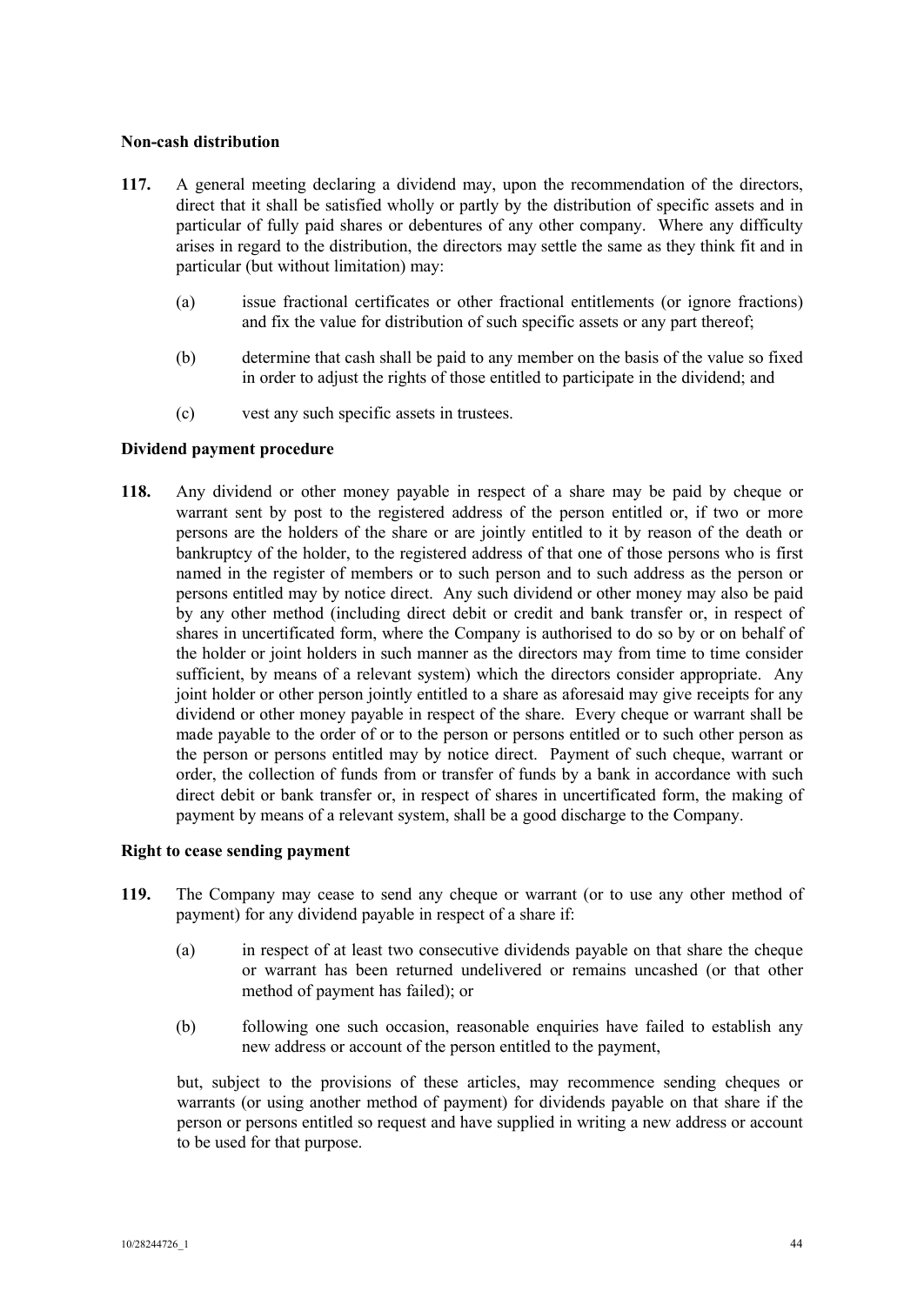## **No interest on dividends**

**120.** No dividend or other money payable in respect of a share shall bear interest against the Company, unless otherwise provided by the rights attached to the share.

## **Forfeiture of unclaimed dividends**

**121.** Any dividend which has remained unclaimed for 12 years from the date when it became due for payment shall, if the directors so resolve, be forfeited and cease to remain owing by the Company.

## **Scrip dividends**

- **122.** The directors may, with the authority of an ordinary resolution of the Company, offer any holders of ordinary shares the right to elect to receive ordinary shares, credited as fully paid, instead of cash in respect of the whole (or some part, to be determined by the directors) of any dividend specified by the ordinary resolution. The following provisions shall apply:
	- (a) The resolution may specify a particular dividend (whether or not declared), or may specify all or any dividends declared or payable within a specified period, but such period may not end later than the beginning of the fifth annual general meeting next following the date of the meeting at which the ordinary resolution is passed.
	- (b) The entitlement of each holder of ordinary shares to new ordinary shares shall be such that the relevant value of the entitlement shall be as nearly as possible equal to (but not greater than) the cash amount (disregarding any tax credit) that such holder would have received by way of dividend. For this purpose "relevant value" shall be calculated by reference to the average of the middle market quotations for the Company's ordinary shares as derived from the London Stock Exchange Daily Official List, for the day on which the ordinary shares are first quoted "ex" the relevant dividend and the four subsequent dealing days, or in such other manner as may be determined by or in accordance with the ordinary resolution. A certificate or report by the auditors as to the amount of the relevant value in respect of any dividend shall be conclusive evidence of that amount.
	- (c) No fraction of a share shall be allotted and the directors may make such provision for fractional entitlements as they think fit, including provision:
		- (i) for the whole or part of the benefit of fractional entitlements to be disregarded or to accrue to the Company; or
		- (ii) for the value of fractional entitlements to be accumulated on behalf of a member (without entitlement to interest) and applied in paying up new shares in connection with a subsequent offer by the Company of the right to receive shares instead of cash in respect of a future dividend.
	- (d) The directors shall, after determining the basis of allotment, notify the holders of ordinary shares of the right of election offered to them, and (except in the case of any holder from whom the Company has received written notice in such form as the directors may require which is effective for the purposes of the relevant dividend that such holder wishes to receive shares instead of cash in respect of all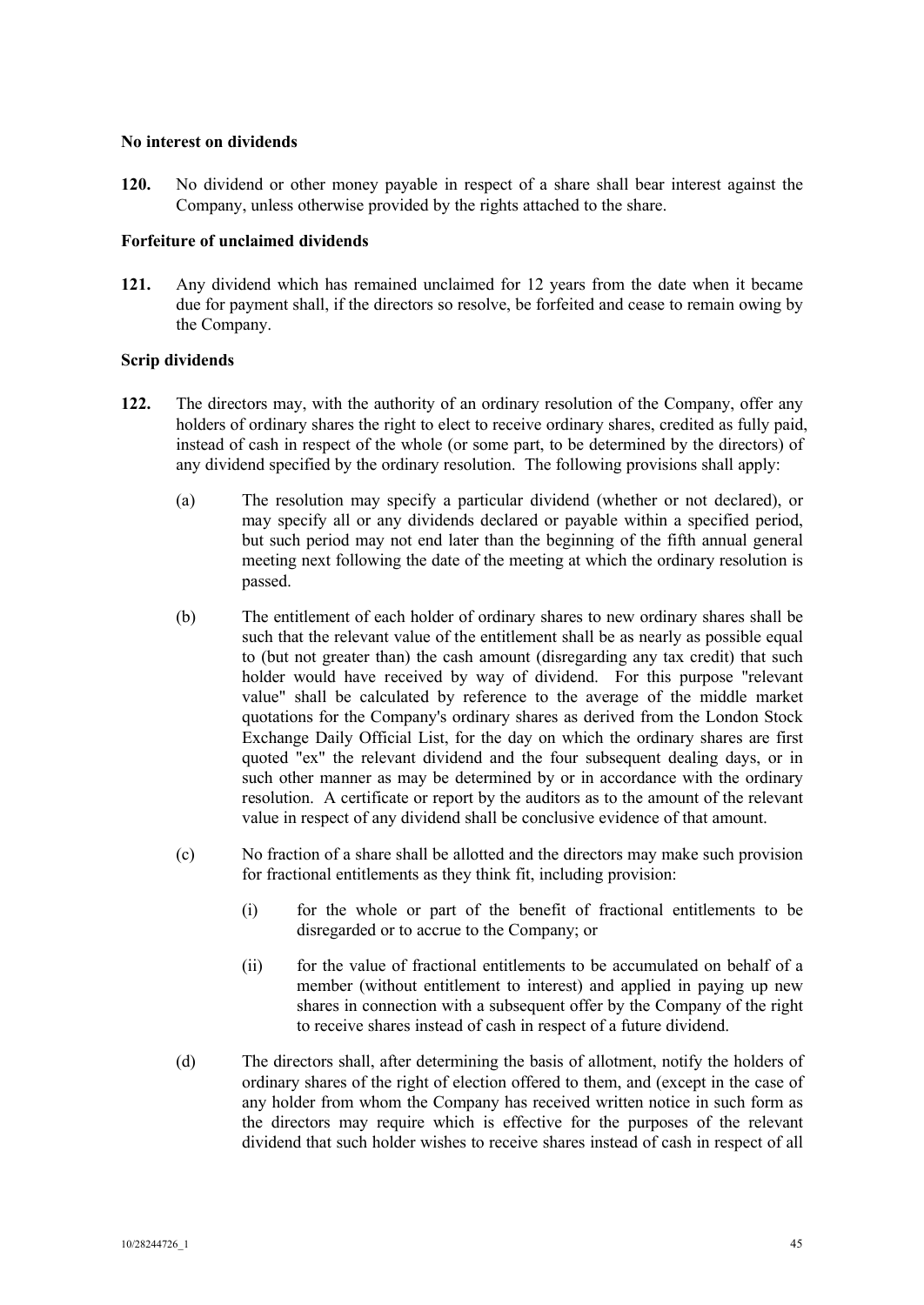future dividends in respect of which a right of election is offered) shall send with, or following, such notification, forms of election and specify the procedure to be followed and place at which, and the latest time by which, elections must be received in order to be effective.

- (e) The directors may on any occasion decide that rights of election shall only be made available subject to such exclusions, restrictions or other arrangements as they shall in their absolute discretion deem necessary or desirable in order to comply with legal or practical problems under the laws of, or the requirements of any recognised regulatory body or stock exchange in, any territory.
- (f) The dividend (or that part of the dividend in respect of which a right of election has been given) shall not be payable on ordinary shares in respect of which an election has been duly made ("the elected ordinary shares"). Instead, additional ordinary shares shall be allotted to the holders of the elected ordinary shares on the basis of allotment determined as aforesaid. For such purpose the directors shall capitalise out of any amount for the time being standing to the credit of any reserve or fund (including any share premium account or capital redemption reserve) or any of the profits which could otherwise have been applied in paying dividends in cash, as the directors may determine, a sum equal to the aggregate nominal amount of the additional ordinary shares to be allotted on that basis and apply it in paying up in full the appropriate number of ordinary shares for allotment and distribution to the holders of the elected ordinary shares on that basis.
- (g) The directors shall not proceed with any election unless the Company has sufficient reserves or funds that may be capitalised to give effect to it after the basis of allotment is determined.
- (h) The additional ordinary shares when allotted shall rank pari passu in all respects with the fully paid ordinary shares then in issue except that they will not be entitled to participation in the dividend in lieu of which they were allotted.
- (i) The directors may do all acts and things which they consider necessary or expedient to give effect to any such capitalisation, and may authorise any person to enter on behalf of all the members interested into an agreement with the Company providing for such capitalisation and incidental matters and any agreement so made shall be binding on all concerned.

# **CAPITALISATION OF PROFITS**

#### **Capitalisation of profits**

- **123.** (1) The directors may with the authority of an ordinary resolution of the Company:
	- (a) subject as provided in this article, resolve to capitalise any profits of the Company not required for paying any preferential dividend (whether or not they are available for distribution) or any sum standing to the credit of any reserve or fund of the Company (including any share premium account, capital redemption reserve, merger reserve or revaluation reserve);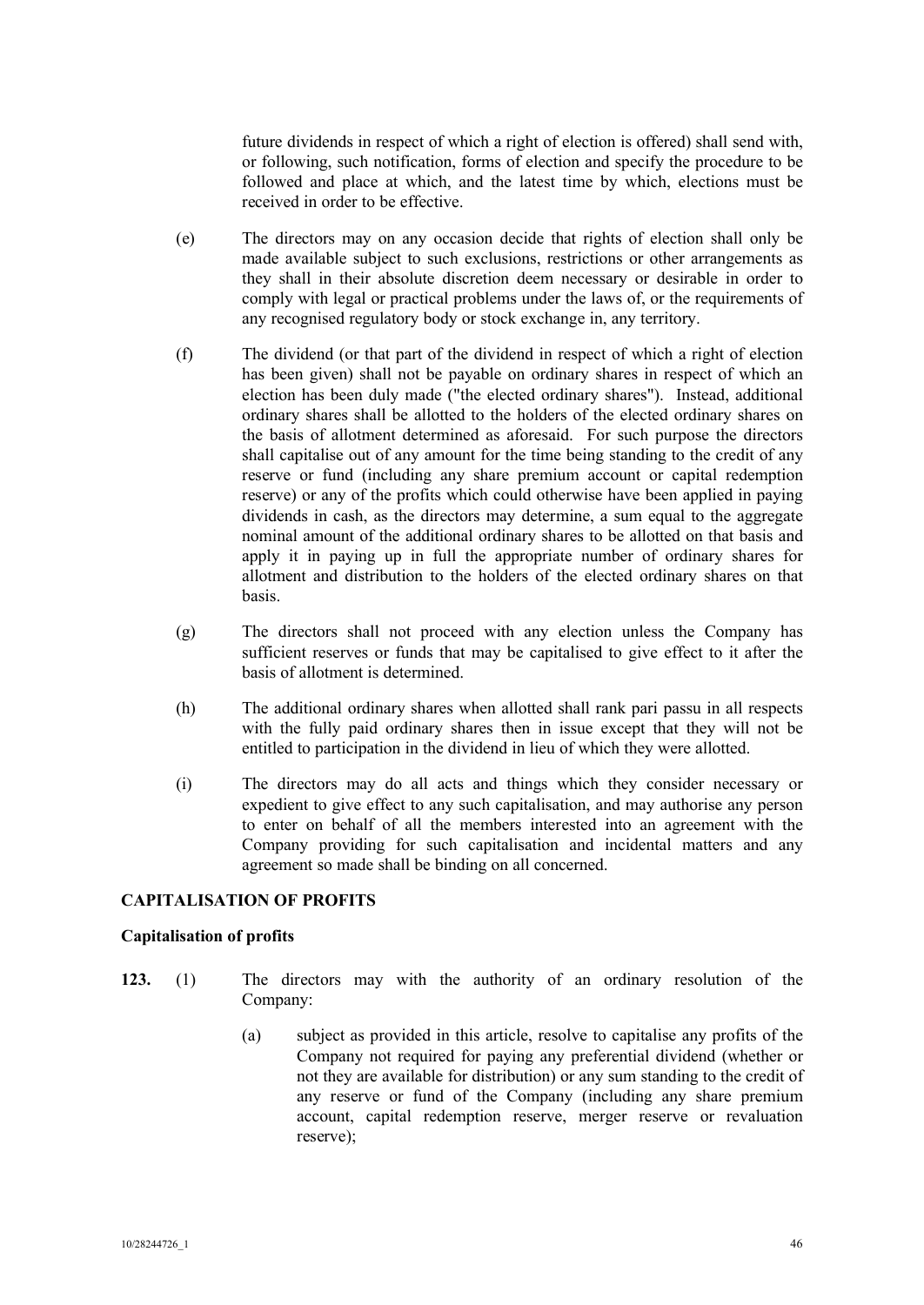- (b) appropriate the sum resolved to be capitalised to the members in proportion to the nominal amounts of the shares (whether or not fully paid) held by them respectively which would (or in the case of treasury shares, which would if such shares were not held as treasury shares) entitle them to participate in a distribution of that sum if the shares were fully paid and the sum were then distributable and were distributed by way of dividend and apply such sum on their behalf either in or towards paying up the amounts, if any, for the time being unpaid on any shares held by them respectively, or in paying up in full shares or debentures of the Company of a nominal amount equal to that sum, and allot such shares or debentures credited as fully paid to those members or as they may direct, in those proportions, or partly in one way and partly in the other, but the share premium account, the capital redemption reserve, and any profits which are not available for distribution may, for the purposes of this article, only be applied in paying up shares to be allotted to members credited as fully paid;
- (c) resolve that any shares so allotted to any member in respect of a holding by him of any partly paid shares shall so long as such shares remain partly paid rank for dividend only to the extent that the latter shares rank for dividend;
- (d) make such provision by the issue of fractional certificates or other fractional entitlements (or by ignoring fractions) or by payment in cash or otherwise as they think fit in the case of shares or debentures becoming distributable in fractions (including provision whereby the benefit of fractional entitlements accrues to the Company rather than to the members concerned);
- (e) authorise any person to enter on behalf of all the members concerned into an agreement with the Company providing for the allotment to them respectively, credited as fully paid, of any further shares to which they are entitled upon such capitalisation, any agreement made under such authority being binding on all such members; and
- (f) generally do all acts and things required to give effect to such resolution as aforesaid.
- (2) Where, pursuant to an employees' share scheme (within the meaning of section 1166 of the Companies Act 2006) the Company has granted options to subscribe for shares on terms which provide (inter alia) for adjustments to the subscription price payable on the exercise of such options or to the number of shares to be allotted upon such exercise in the event of any increase or reduction in or other reorganisation of the Company's issued share capital and an otherwise appropriate adjustment would result in the subscription price for any share being less than its nominal value, then the directors may, on the exercise of any of the options concerned and payment of the subscription price which would have applied had such adjustment been made, capitalise any such profits or other sum as is mentioned in paragraph (1)(a) above to the extent necessary to pay up the unpaid balance of the nominal value of the shares which fall to be allotted on the exercise of such options and apply such amount in paying up such balance and allot shares fully paid accordingly. The provisions of paragraphs  $(1)(a)$  to  $(f)$  above shall apply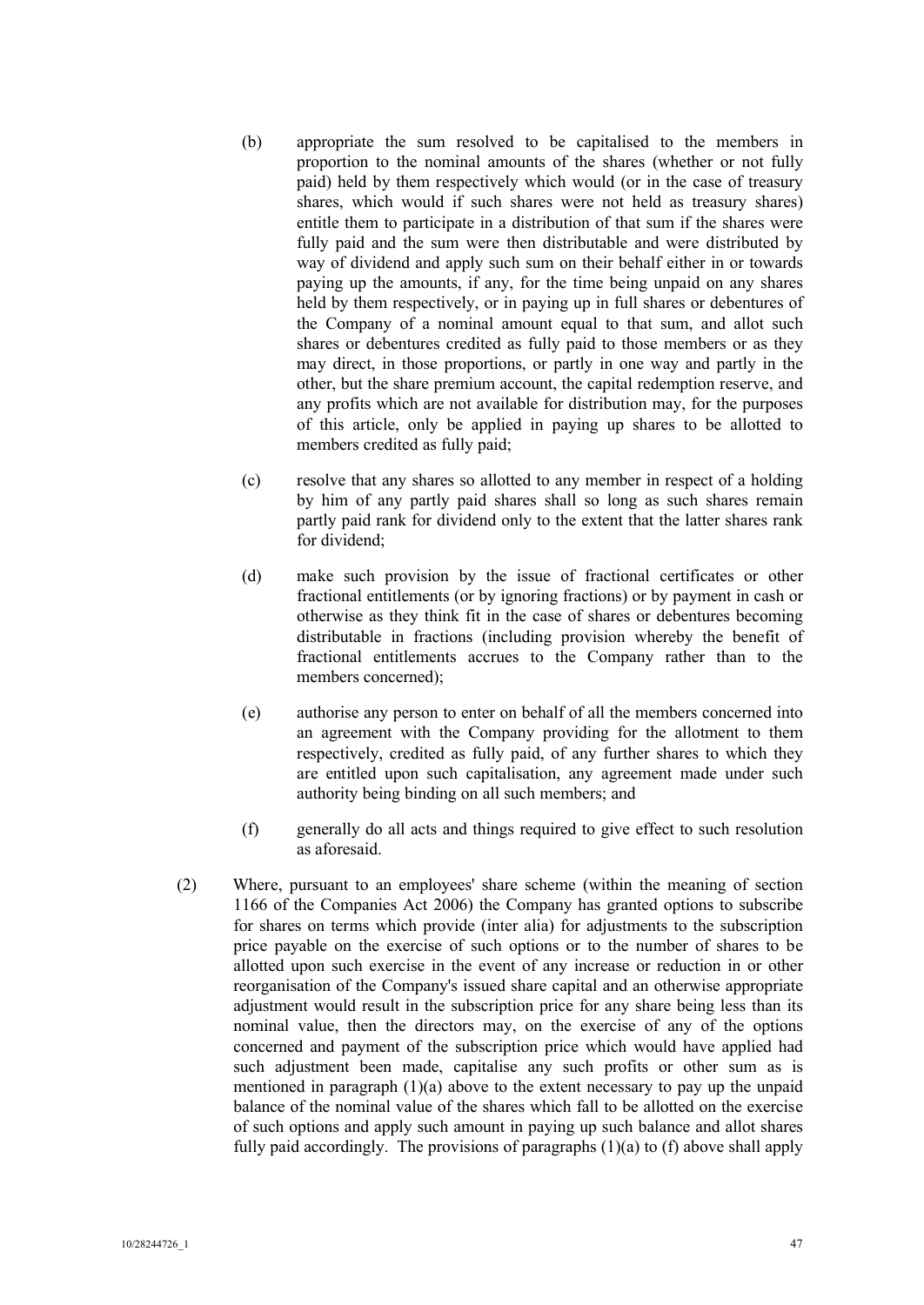with the necessary alterations to this paragraph (but as if the authority of an ordinary resolution of the Company were not required).

## **RECORD DATES**

#### **Company or directors may fix record dates for payment or distribution**

**124.** Notwithstanding any other provision of these articles, but without prejudice to the rights attached to any shares, the Company or the directors may fix a date as the record date by reference to which a dividend will be declared or paid or a distribution, allotment or issue made, and that date may be before, on or after the date on which the dividend, distribution, allotment or issue is declared, paid or made. Where such a record date is fixed, references in these articles to a holder of shares or member to whom a dividend is to be paid or a distribution, allotment or issue is to be made shall be construed accordingly.

# **NOTICES AND OTHER COMMUNICATIONS**

#### **Requirements for writing**

**125.** Any notice to be given to or by any person pursuant to these articles shall be in writing other than a notice calling a meeting of the directors which need not be in writing.

# **Methods of sending or supplying**

- **126.** (1) Any notice, document or information may (without prejudice to articles 129 and 130) be sent or supplied by the Company to any member either:
	- (a) personally; or
	- (b) by sending it by post in a prepaid envelope addressed to the member at his registered address or postal address given pursuant to article 122(4), or by leaving it at that address; or
	- (c) by sending it in electronic form to a person who has agreed (generally or specifically) that the notice, document or information may be sent or supplied in that form (and has not revoked that agreement); or
	- (d) by making it available on a website, provided that the requirements in paragraph (2) of this article and the provisions of the Acts are satisfied.
	- (2) The requirements referred to in paragraph  $(1)(d)$  of this article are that:
		- (a) the member has agreed (generally or specifically) that the notice, document or information may be sent or supplied to him by being made available on a website (and has not revoked that agreement), or the member has been asked by the Company to agree that the Company may send or supply notices, documents and information generally, or the notice, document or information in question, to him by making it available on a website and the Company has not received a response within the period of 28 days beginning on the date on which the Company's request was sent and the member is therefore taken to have so agreed (and has not revoked that agreement);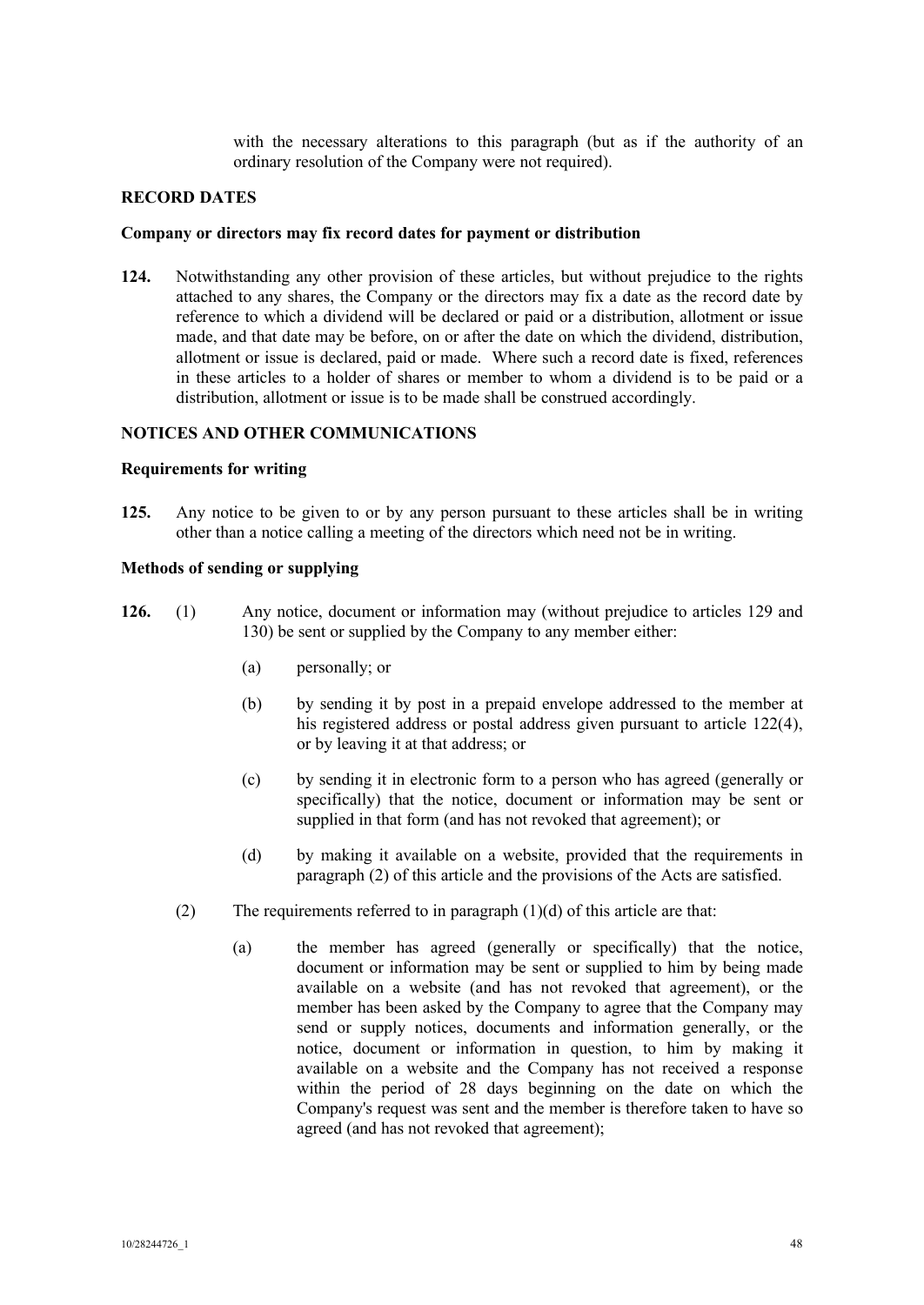- (b) the member is sent a notification of the presence of the notice, document or information on a website, the address of that website, the place on that website where it may be accessed, and how it may be accessed ("notification of availability");
- (c) in the case of a notice of meeting, the notification of availability states that it concerns a notice of a company meeting, specifies the place, time and date of the meeting, and states whether it will be an annual general meeting; and
- (d) the notice, document or information continues to be published on that website, in the case of a notice of meeting, throughout the period beginning with the date of the notification of availability and ending with the conclusion of the meeting and in all other cases throughout the period specified by any applicable provision of the Acts, or, if no such period is specified, throughout the period of 28 days beginning with the date on which the notification of availability is sent to the member, save that if the notice, document or information is made available for part only of that period then failure to make it available throughout that period shall be disregarded where such failure is wholly attributable to circumstances which it would not be reasonable to have expected the Company to prevent or avoid.
- (3) In the case of joint holders of a share:
	- (a) it shall be sufficient for all notices, documents and other information to be sent or supplied to the joint holder whose name stands first in the register of members in respect of the joint holding (the "first named holder") only; and
	- (b) the agreement of the first named holder that notices, documents and information may be sent or supplied in electronic form or by being made available on a website shall be binding on all the joint holders.
- (4) A member whose registered address is not within the United Kingdom shall be entitled to receive notices documents or information from the Company if he gives to the Company:
	- (a) an address (not being an electronic address) within the United Kingdom at which notices, documents or information may be sent or supplied to him; or
	- (b) an address outside the United Kingdom and/or an electronic address at which notices, documents or information may be sent or supplied to him, and in the Company's sole discretion it would not be unduly onerous, illegal or inadvisable to send to him at that address such notice, document or information due to foreign securities laws or regulations.
- (5) For the avoidance of doubt, the provisions of this article are subject to article 45.
- (6) The Company may at any time and at its sole discretion choose to send or supply notices, documents and information only in hard copy form to some or all members.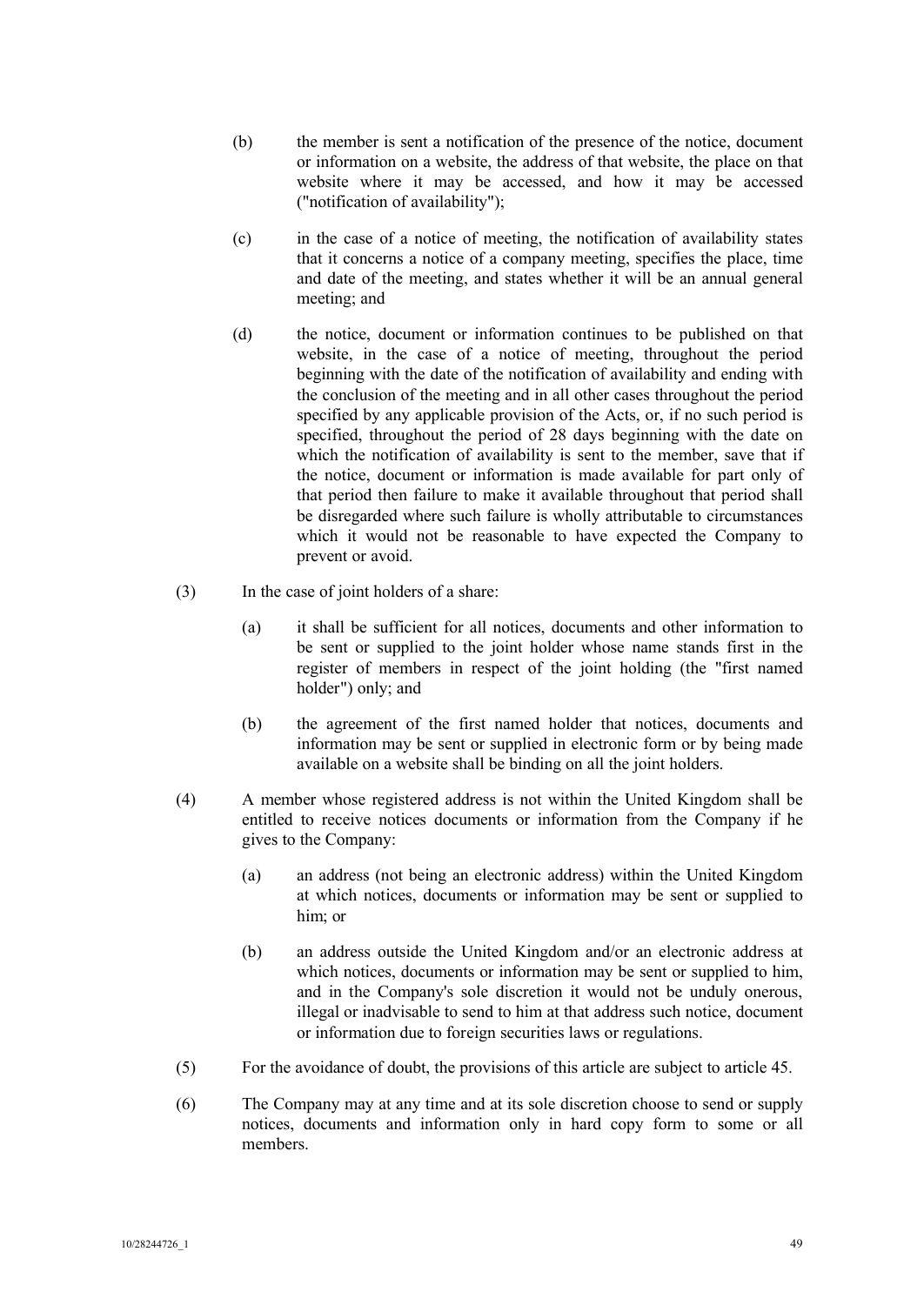# **Deemed receipt of notice**

**127.** A member present either in person or by proxy at any meeting of the Company or of the holders of any class of shares shall be deemed to have received notice of the meeting and, where requisite, of the purposes for which it was called.

# **Notice by reference to register of members**

- **128.** (1) Any notice to be given to a member may be given by reference to the register of members as it stands at any time within the period of 21 days before the notice is given; and no change in the register after that time shall invalidate the giving of the notice.
	- (2) Every person who becomes entitled to a share shall be bound by any notice in respect of that share which, before his name is entered in the register of members, has been given to the person from whom he derives his title; but this paragraph does not apply to a notice given under section 793 of the Companies Act 2006.

# **Notice when post not available**

- **129.** Where, by reason of any suspension or curtailment of postal services, the Company is unable effectively to give notice of a general meeting, the board may decide that the only persons to whom notice of the affected general meeting must be sent are: the directors; the Company's auditors; those members to whom notice to convene the general meeting can validly be sent by electronic means and those members to whom notification as to the availability of the notice of meeting on a website can validly be sent by electronic means. In any such case the Company shall also:
	- (a) advertise the general meeting in at least two national daily newspapers published in the United Kingdom; and
	- (b) send or supply a confirmatory copy of the notice to members in the same manner as it sends or supplies notices under article 126 if at least seven clear days before the meeting the posting of notices again becomes practicable.

# **Other notices and communications advertised in national newspaper**

**130.** Any notice, document or information to be sent or supplied by the Company to the members or any of them, not being a notice of a general meeting, shall be sufficiently sent or supplied if sent or supplied by advertisement in at least one national daily newspaper published in the United Kingdom.

# **When notice or other communication deemed to have been received**

- **131.** Any notice, document or information sent or supplied by the Company to the members or any of them:
	- (a) by post, shall be deemed to have been received 24 hours after the time at which the envelope containing the notice, document or information was posted unless it was sent by second class post, or there is only one class of post, or it was sent by air mail to an address outside the United Kingdom, in which case it shall be deemed to have been received 48 hours after it was posted. Proof that the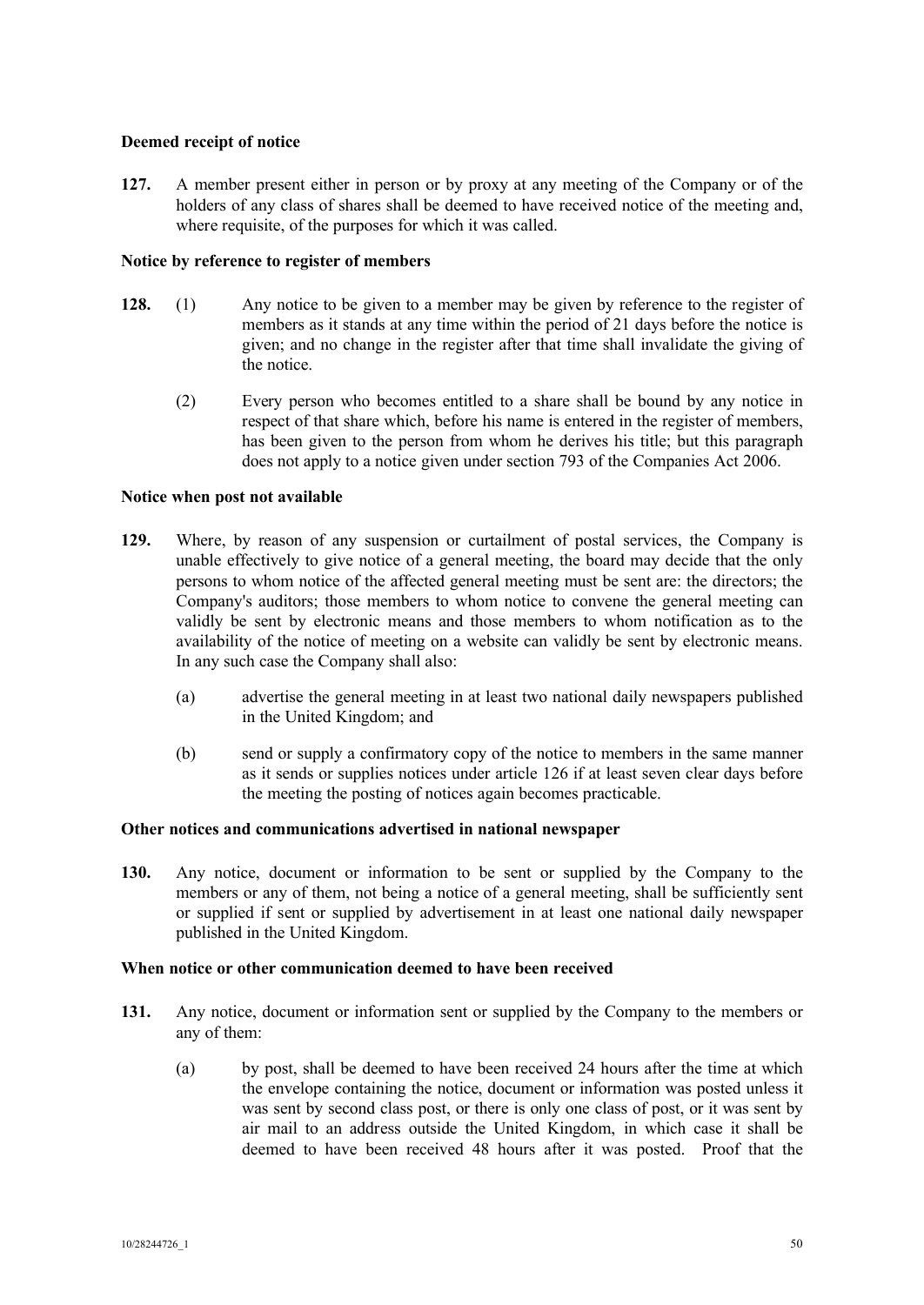envelope was properly addressed, prepaid and posted shall be conclusive evidence that the notice, document or information was sent;

- (b) by being left at a member's registered address or postal address given pursuant to article 126(4), shall be deemed to have been received on the day it was left;
- (c) by electronic means, shall be deemed to have been received 24 hours after it was sent. Proof that a notice, document or information in electronic form was addressed to the electronic address provided by the member for the purpose of receiving communications from the Company shall be conclusive evidence that the notice, document or information was sent;
- (d) by making it available on a website, shall be deemed to have been received on the date on which notification of availability on the website is deemed to have been received in accordance with this article or, if later, the date on which it is first made available on the website;
- (e) by means of a relevant system shall be deemed to have been received 24 hours after the Company or any sponsoring system-participant acting on the Company's behalf, sends the issuer-instruction relating to the notice, document or information; and
- (f) by advertisement, shall be deemed to have been received on the day on which the advertisement appears.

## **Communications sent or supplied to persons entitled by transmission**

**132.** Any notice, document or information may be sent or supplied by the Company to the person entitled to a share in consequence of the death or bankruptcy of a member by sending or supplying it in any manner authorised by these articles for the sending or supply of notice to a member addressed to that person by name, or by the title of representative of the deceased or trustee of the bankrupt or by any like description, at the address, if any, within the United Kingdom supplied for that purpose by the person claiming to be so entitled. Until such an address has been supplied, a notice may be sent or supplied in any manner in which it might have been given if the death or bankruptcy had not occurred.

#### **Power to stop sending communications to untraced members**

**133.** If on three consecutive occasions notices, documents or information sent or supplied to a member have been returned undelivered, the member shall not be entitled to receive any subsequent notice, document or information until he has supplied to the Company (or its agent) a new registered address, or a postal address within the United Kingdom, or (without prejudice to article 126(4)) shall have informed the Company, in such manner as may be specified by the Company, of an electronic address. For the purposes of this article, references to notices, documents or information include references to a cheque or other instrument of payment; but nothing in this article shall entitle the Company to cease sending any cheque or other instrument of payment for any dividend, unless it is otherwise so entitled under these articles.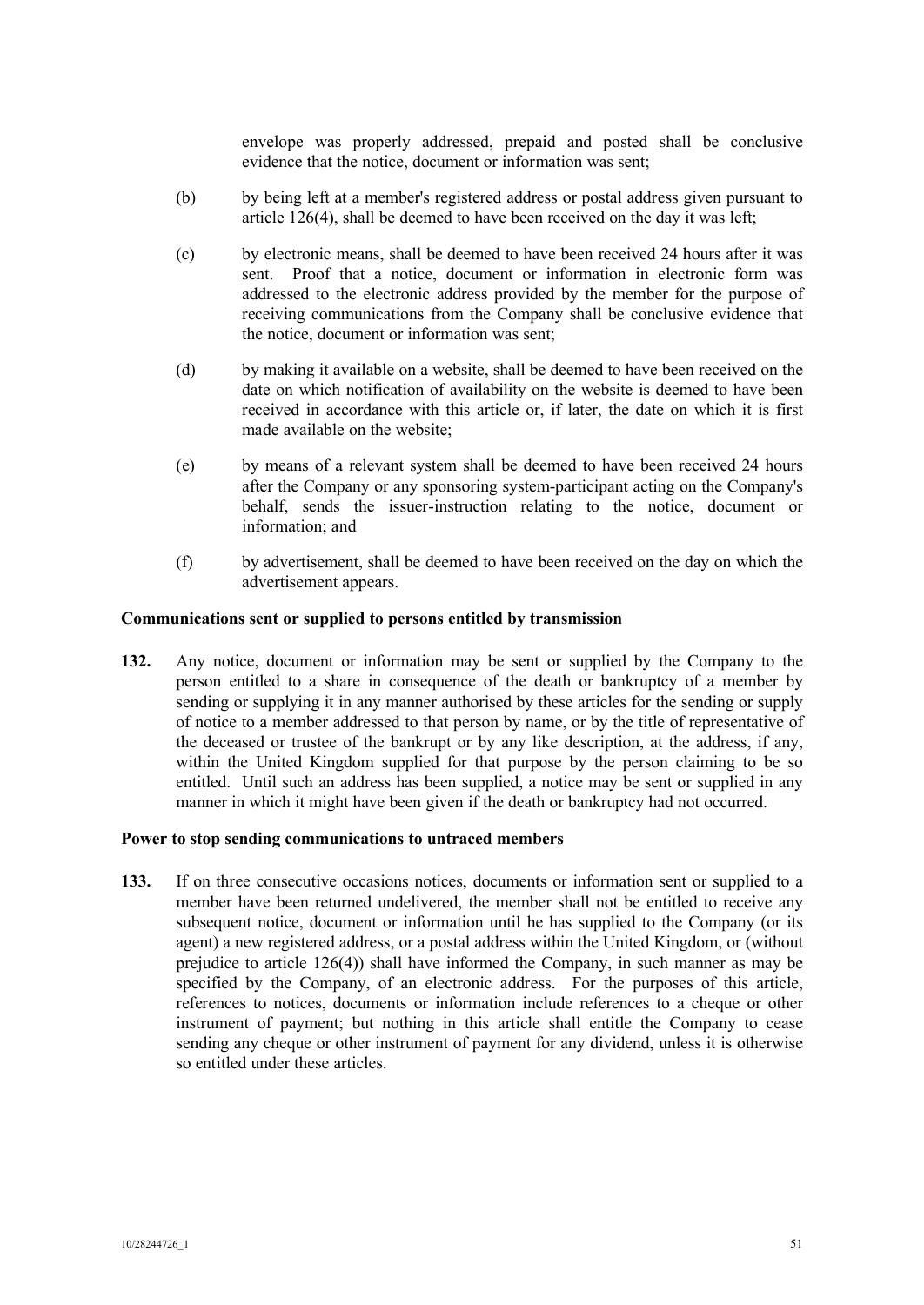## **Validation of documents in electronic form**

- **134.** Where a document is required under these articles to be signed by a member or any other person, if the document is in electronic form, then in order to be valid the document must either:
	- (a) incorporate the electronic signature, or personal identification details (which may be details previously allocated by the Company), of that member or other person, in such form as the directors may approve; or
	- (b) be accompanied by such other evidence as the directors may require in order to be satisfied that the document is genuine.

The Company may designate mechanisms for validating any such document and a document not validated by the use of any such mechanisms shall be deemed as having not been received by the Company. In the case of any document or information relating to a meeting, an instrument of proxy or invitation to appoint a proxy, any validation requirements shall be specified in the relevant notice of meeting in accordance with articles 44 and 74.

# **ADMINISTRATION**

## **Making and retention of minutes**

- **135.** The directors shall cause minutes to be made in books kept for the purpose:
	- (a) of all appointments of officers made by the directors; and
	- (b) of all proceedings at meetings of the Company, of the holders of any class of shares in the Company, and of the directors, and of committees of the directors, including the names of the directors present at each such meeting.

Minutes shall be retained for at least ten years from the date of the appointment or meeting and shall be kept available for inspection in accordance with the Acts.

## **Inspection of accounts**

**136.** Except as provided by statute or by order of the court or authorised by the directors or an ordinary resolution of the Company, no person is entitled to inspect any of the Company's accounting or other records or documents merely by virtue of being a member.

# **Appointment of secretary**

**137.** The secretary shall be appointed by the directors for such term, at such remuneration and upon such other conditions as they think fit; and any secretary so appointed may be removed by them.

# **Use of the seal**

**138.** The seal shall be used only by the authority of a resolution of the directors or of a committee of the directors. The directors may determine whether any instrument to which the seal is affixed shall be signed and, if it is to be signed, who shall sign it. Unless otherwise determined by the directors: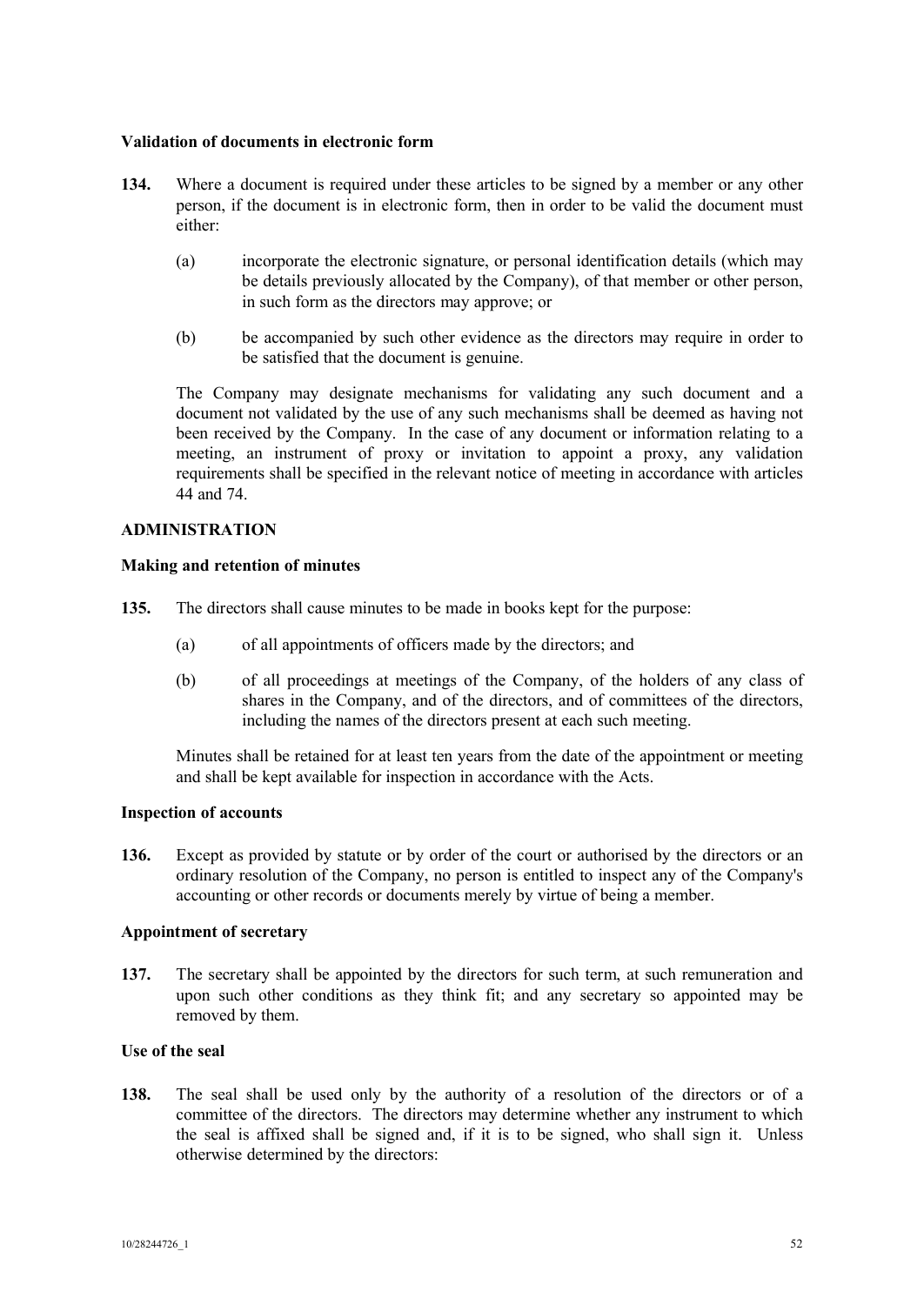- (a) share certificates and, subject to the provisions of any instrument constituting the same, certificates issued under the seal in respect of any debentures or other securities, need not be signed and any signature may be applied to any such certificate by any mechanical or other means or may be printed on it; and
- (b) every other instrument to which the seal is affixed shall be signed by-
	- (i) two directors of the Company; or
	- (ii) one director and the secretary of the Company; or
	- (iii) at least one authorised person in the presence of a witness who attests the signature.

For this purpose an authorised person is any director of the Company or the secretary of the Company, or any person authorised by the directors for the purpose of signing instruments to which the seal is affixed.

# **Official seal for use abroad**

**139.** The Company may have an official seal for use in any place abroad. Such a seal shall be used only by the authority of a resolution of the directors or of a committee of the directors.

# **Destruction of documents**

- **140.** (1) The Company may destroy:
	- (a) any instrument of transfer, after six years from the date on which it is registered;
	- (b) any dividend mandate or notification of change of name or address, after two years from the date on which it is recorded;
	- (c) any share certificate, after one year from the date on which it is cancelled; and
	- (d) any other document on the basis of which an entry in the register of members is made, after six years from the date on which it is made.
	- (2) Any document referred to in paragraph (1) of this article may be destroyed earlier than the relevant date authorised by that paragraph, provided that a copy of the document (whether made electronically, by microfilm, by digital imaging or by any other means) has been made which is not destroyed before that date.
	- (3) It shall be conclusively presumed in favour of the Company that every entry in the register of members purporting to have been made on the basis of a document destroyed in accordance with this article was duly and properly made, that every instrument of transfer so destroyed was duly registered, that every share certificate so destroyed was duly cancelled, and that every other document so destroyed was valid and effective in accordance with the particulars in the records of the Company, provided that: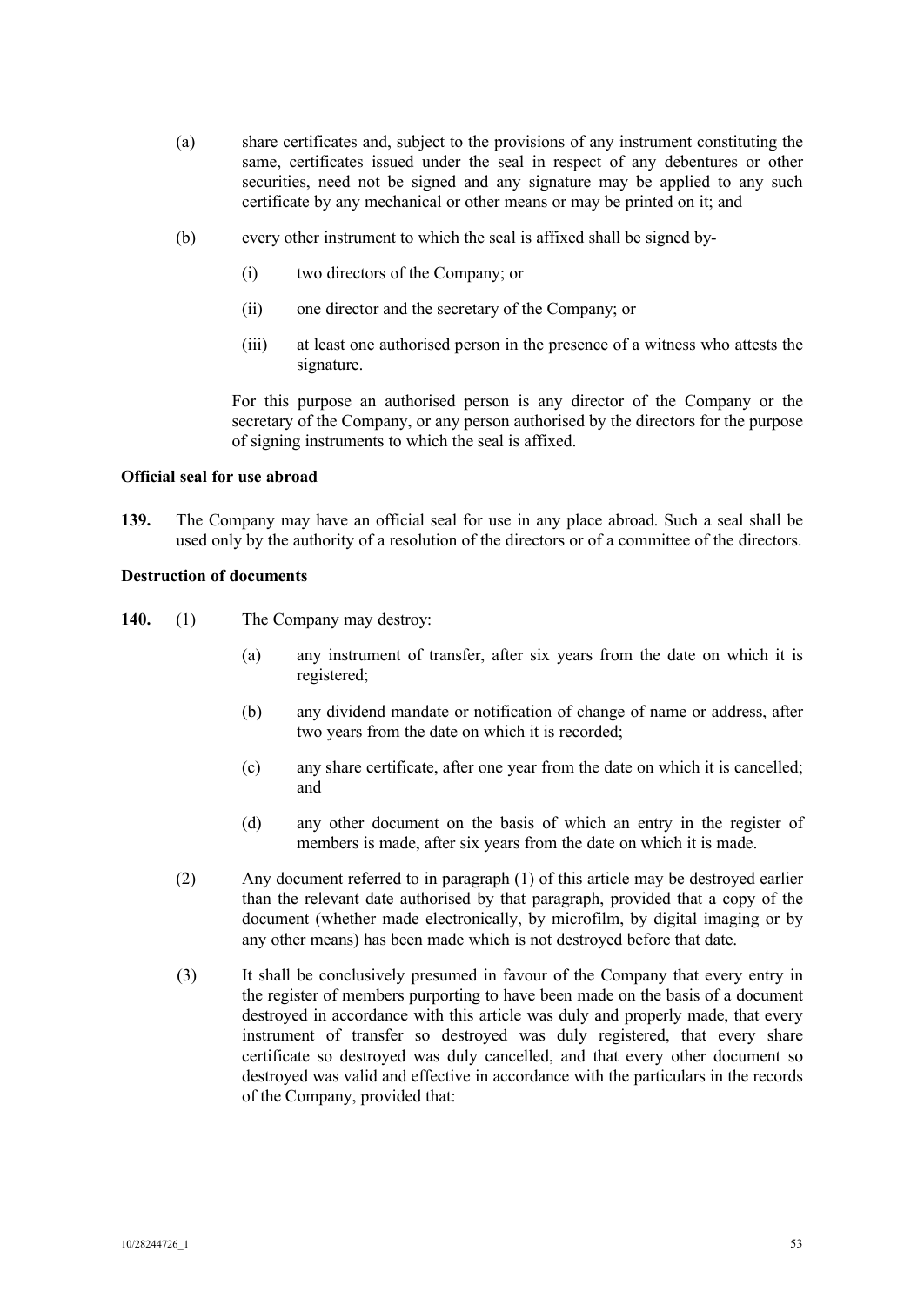- (a) this article shall apply only to the destruction of a document in good faith and without notice of any claim (regardless of the parties to it) to which the document might be relevant;
- (b) nothing in this article shall be construed as imposing upon the Company any liability in respect of the destruction of any such document otherwise than in accordance with this article which would not attach to the Company in the absence of this article; and
- (c) references in this article to the destruction of any document include references to the disposal of it in any manner.

## **Change of name**

**141.** The Company may change its name by resolution of the directors.

## **WINDING UP**

#### **Winding up**

**142.** If the Company is wound up, the liquidator may, with the sanction of a special resolution and any other sanction required by law, divide among the members in specie the whole or any part of the assets of the Company and may, for that purpose, value any assets and determine how the division shall be carried out as between the members or different classes of members. The liquidator may, with the like sanction, vest the whole or any part of the assets in trustees upon such trusts for the benefit of the members as he may with the like sanction determine, but no member shall be compelled to accept any assets upon which there is a liability.

#### **INDEMNITY**

#### **Power to indemnify directors**

- **143.** (1) Subject to paragraph (2) of this article, the Company may:
	- (a) indemnify to any extent any person who is or was a director, or a director of any associated company, directly or indirectly (including by funding any expenditure incurred or to be incurred by him) against any loss or liability, whether in connection with any proven or alleged negligence, default, breach of duty or breach of trust by him or otherwise, in relation to the Company or any associated company; and/or
	- (b) indemnify to any extent any person who is or was a director of an associated company that is a trustee of an occupational pension scheme, directly or indirectly (including by funding any expenditure incurred or to be incurred by him) against any liability incurred by him in connection with the company's activities as trustee of an occupational pension scheme; and/or
	- (c) purchase and maintain insurance for any person who is or was a director, or a director of any associated company, against any loss or liability or any expenditure he may incur, whether in connection with any proven or